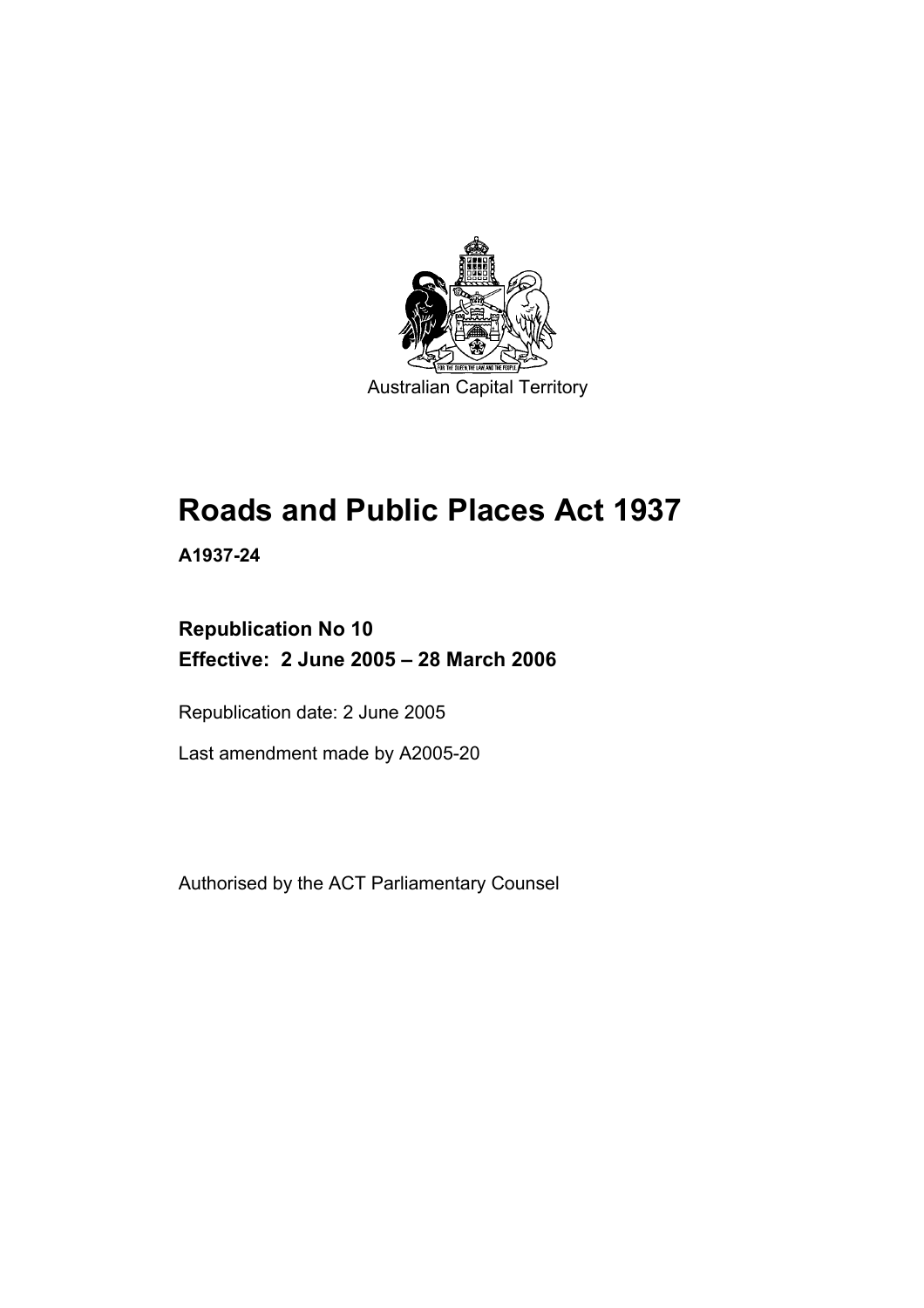## **About this republication**

#### **The republished law**

This is a republication of the *Roads and Public Places Act 1937* (including any amendment made under the *Legislation Act 2001*, part 11.3 (Editorial changes)) as in force on 2 June 2005*.*  It also includes any amendment, repeal or expiry affecting the republished law to 2 June 2005.

The legislation history and amendment history of the republished law are set out in endnotes 3 and 4.

#### **Kinds of republications**

The Parliamentary Counsel's Office prepares 2 kinds of republications of ACT laws (see the ACT legislation register at www.legislation.act.gov.au):

- authorised republications to which the *Legislation Act 2001* applies
- unauthorised republications.

The status of this republication appears on the bottom of each page.

#### **Editorial changes**

The *Legislation Act 2001*, part 11.3 authorises the Parliamentary Counsel to make editorial amendments and other changes of a formal nature when preparing a law for republication. Editorial changes do not change the effect of the law, but have effect as if they had been made by an Act commencing on the republication date (see *Legislation Act 2001*, s 115 and s 117). The changes are made if the Parliamentary Counsel considers they are desirable to bring the law into line, or more closely into line, with current legislative drafting practice.

This republication does not include amendments made under part 11.3 (see endnote 1).

#### **Uncommenced provisions and amendments**

If a provision of the republished law has not commenced or is affected by an uncommenced amendment, the symbol  $\vert \mathbf{U} \vert$  appears immediately before the provision heading. The text of the uncommenced provision or amendment appears only in the last endnote.

#### **Modifications**

If a provision of the republished law is affected by a current modification, the symbol  $\mathbf{M}$ appears immediately before the provision heading. The text of the modifying provision appears in the endnotes. For the legal status of modifications, see *Legislation Act 2001*, section 95.

#### **Penalties**

The value of a penalty unit for an offence against this republished law at the republication date is—

- (a) if the person charged is an individual—\$100; or
- (b) if the person charged is a corporation—\$500.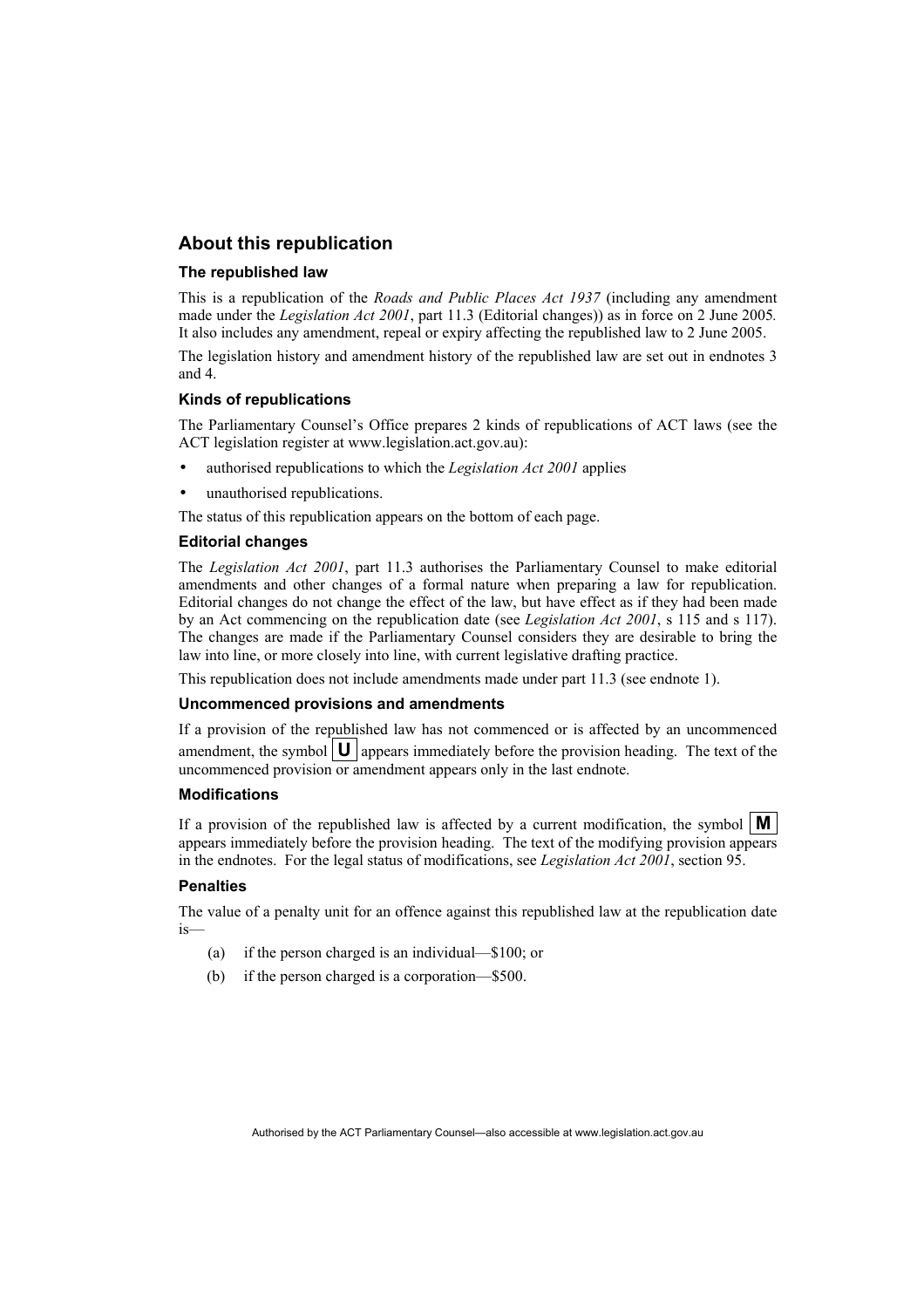

# **Roads and Public Places Act 1937**

# **Contents**

|     |                                                                    | Page |
|-----|--------------------------------------------------------------------|------|
| 1   | Name of Act                                                        | 2    |
| 2   | Dictionary                                                         | 2    |
| 2AA | Offences against Act—application of Criminal Code etc              | 2    |
| 2A  | <b>Notes</b>                                                       | 3    |
| 2B  | Application of Act to Territory                                    | 3    |
| 2C  | Road and public places officers                                    | 3    |
| 3   | Level of roads                                                     | 3    |
| 4   | Temporary closing of roads                                         | 4    |
| 5   | Temporary roads                                                    | 5    |
| 6   | Drains for surface water                                           | 5    |
| 7   | Damage to or interference with public places and property on them  | 6    |
| 8   | Construction of culverts etc in public places                      | 6    |
| 9   | Permission to place culverts etc across, and to interfere with the |      |
|     | surfaces of, public places                                         |      |
| 9Α  | Determination of fees                                              |      |
|     |                                                                    |      |
|     |                                                                    |      |

| R10      | Roads and Public Places Act 1937 | contents 1 |
|----------|----------------------------------|------------|
| 02/06/05 | Effective: 02/06/05-28/03/06     |            |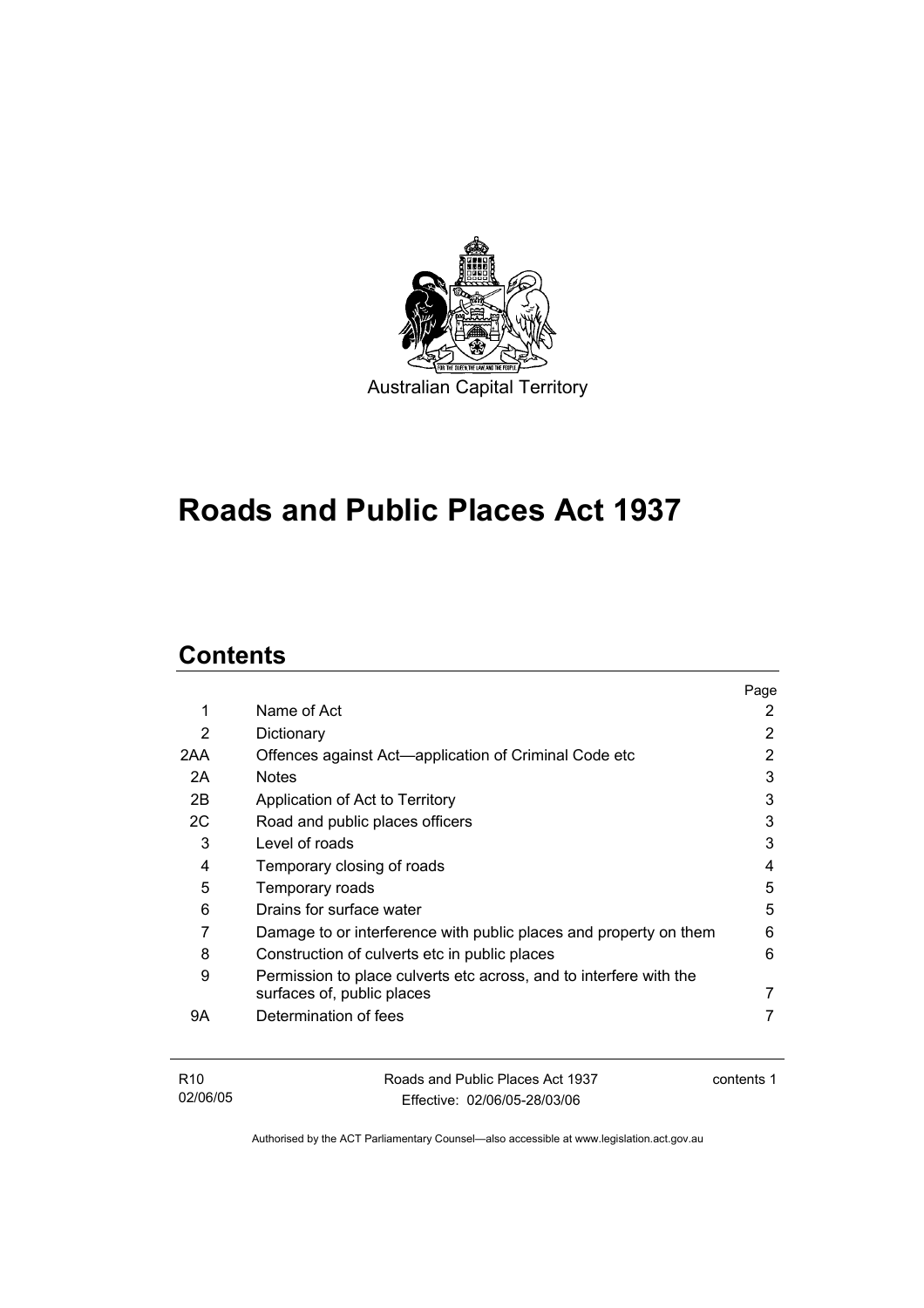#### Contents

| 10<br>Excavations etc on public places to be lighted<br>11<br>Alignment marks etc<br>12<br>Exhibition of advertisements or notices<br>12A<br>Code of practice for removable signs<br>12B<br>Contents of code of practice<br>12C<br>Failure to comply with code<br>12D<br>Indemnification of Territory<br>12E<br>Removal of abandoned vehicles from public places<br>12F<br>11<br>Failure to provide information about abandoned vehicles<br>11<br>12G<br>Removal of signs and other items from public places<br>12H<br>Disposal of items removed under sections 12E and 12G<br>121<br>Prescribed objects-s 12G (4), def of prescribed object<br>13<br>Trees etc overhanging public places<br>14<br>Repair of damage to public places<br>Graffiti removal on leased land<br>14A<br>14B<br>Graffiti removal-liability of the Territory<br><b>15A</b><br>Objects in public places<br>15B<br>Application for permit<br>15BA<br>Placement of objects affecting heritage significance<br>15C<br>Grant or refusal of permit<br>15D<br>Permit may be subject to conditions<br>15E<br>Grant of permit<br>15F<br>Cancellation of permit<br>Review of decisions of Minister<br>15G<br>15H<br>Rights of holder of permit<br>15J<br>Term of permit<br>15K<br>Renewal of permit<br>15L<br>Loss or destruction of permit<br>15M<br>Notice to remove object<br>Removal of objects by Territory<br><b>15N</b><br>15P<br>Disposal of objects by Territory<br>15R<br>Change of address<br><b>15S</b><br>Approved forms<br>15T<br>Occupation etc of public land under Land Act licence<br><b>15U</b><br>Occupation etc of public land under Hawkers Act licence<br>contents 2<br>Roads and Public Places Act 1937 |  | Page            |
|-----------------------------------------------------------------------------------------------------------------------------------------------------------------------------------------------------------------------------------------------------------------------------------------------------------------------------------------------------------------------------------------------------------------------------------------------------------------------------------------------------------------------------------------------------------------------------------------------------------------------------------------------------------------------------------------------------------------------------------------------------------------------------------------------------------------------------------------------------------------------------------------------------------------------------------------------------------------------------------------------------------------------------------------------------------------------------------------------------------------------------------------------------------------------------------------------------------------------------------------------------------------------------------------------------------------------------------------------------------------------------------------------------------------------------------------------------------------------------------------------------------------------------------------------------------------------------------------------------------------------------------------------------------------------------------------------|--|-----------------|
|                                                                                                                                                                                                                                                                                                                                                                                                                                                                                                                                                                                                                                                                                                                                                                                                                                                                                                                                                                                                                                                                                                                                                                                                                                                                                                                                                                                                                                                                                                                                                                                                                                                                                               |  | 7               |
|                                                                                                                                                                                                                                                                                                                                                                                                                                                                                                                                                                                                                                                                                                                                                                                                                                                                                                                                                                                                                                                                                                                                                                                                                                                                                                                                                                                                                                                                                                                                                                                                                                                                                               |  | 8               |
|                                                                                                                                                                                                                                                                                                                                                                                                                                                                                                                                                                                                                                                                                                                                                                                                                                                                                                                                                                                                                                                                                                                                                                                                                                                                                                                                                                                                                                                                                                                                                                                                                                                                                               |  | 8               |
|                                                                                                                                                                                                                                                                                                                                                                                                                                                                                                                                                                                                                                                                                                                                                                                                                                                                                                                                                                                                                                                                                                                                                                                                                                                                                                                                                                                                                                                                                                                                                                                                                                                                                               |  | 8               |
|                                                                                                                                                                                                                                                                                                                                                                                                                                                                                                                                                                                                                                                                                                                                                                                                                                                                                                                                                                                                                                                                                                                                                                                                                                                                                                                                                                                                                                                                                                                                                                                                                                                                                               |  | 8               |
|                                                                                                                                                                                                                                                                                                                                                                                                                                                                                                                                                                                                                                                                                                                                                                                                                                                                                                                                                                                                                                                                                                                                                                                                                                                                                                                                                                                                                                                                                                                                                                                                                                                                                               |  | 9               |
|                                                                                                                                                                                                                                                                                                                                                                                                                                                                                                                                                                                                                                                                                                                                                                                                                                                                                                                                                                                                                                                                                                                                                                                                                                                                                                                                                                                                                                                                                                                                                                                                                                                                                               |  | 9               |
|                                                                                                                                                                                                                                                                                                                                                                                                                                                                                                                                                                                                                                                                                                                                                                                                                                                                                                                                                                                                                                                                                                                                                                                                                                                                                                                                                                                                                                                                                                                                                                                                                                                                                               |  | 9               |
|                                                                                                                                                                                                                                                                                                                                                                                                                                                                                                                                                                                                                                                                                                                                                                                                                                                                                                                                                                                                                                                                                                                                                                                                                                                                                                                                                                                                                                                                                                                                                                                                                                                                                               |  |                 |
|                                                                                                                                                                                                                                                                                                                                                                                                                                                                                                                                                                                                                                                                                                                                                                                                                                                                                                                                                                                                                                                                                                                                                                                                                                                                                                                                                                                                                                                                                                                                                                                                                                                                                               |  |                 |
|                                                                                                                                                                                                                                                                                                                                                                                                                                                                                                                                                                                                                                                                                                                                                                                                                                                                                                                                                                                                                                                                                                                                                                                                                                                                                                                                                                                                                                                                                                                                                                                                                                                                                               |  | 13              |
|                                                                                                                                                                                                                                                                                                                                                                                                                                                                                                                                                                                                                                                                                                                                                                                                                                                                                                                                                                                                                                                                                                                                                                                                                                                                                                                                                                                                                                                                                                                                                                                                                                                                                               |  | 13              |
|                                                                                                                                                                                                                                                                                                                                                                                                                                                                                                                                                                                                                                                                                                                                                                                                                                                                                                                                                                                                                                                                                                                                                                                                                                                                                                                                                                                                                                                                                                                                                                                                                                                                                               |  | 13              |
|                                                                                                                                                                                                                                                                                                                                                                                                                                                                                                                                                                                                                                                                                                                                                                                                                                                                                                                                                                                                                                                                                                                                                                                                                                                                                                                                                                                                                                                                                                                                                                                                                                                                                               |  | 14              |
|                                                                                                                                                                                                                                                                                                                                                                                                                                                                                                                                                                                                                                                                                                                                                                                                                                                                                                                                                                                                                                                                                                                                                                                                                                                                                                                                                                                                                                                                                                                                                                                                                                                                                               |  | 14              |
|                                                                                                                                                                                                                                                                                                                                                                                                                                                                                                                                                                                                                                                                                                                                                                                                                                                                                                                                                                                                                                                                                                                                                                                                                                                                                                                                                                                                                                                                                                                                                                                                                                                                                               |  | 15              |
|                                                                                                                                                                                                                                                                                                                                                                                                                                                                                                                                                                                                                                                                                                                                                                                                                                                                                                                                                                                                                                                                                                                                                                                                                                                                                                                                                                                                                                                                                                                                                                                                                                                                                               |  | 16              |
|                                                                                                                                                                                                                                                                                                                                                                                                                                                                                                                                                                                                                                                                                                                                                                                                                                                                                                                                                                                                                                                                                                                                                                                                                                                                                                                                                                                                                                                                                                                                                                                                                                                                                               |  | 16              |
|                                                                                                                                                                                                                                                                                                                                                                                                                                                                                                                                                                                                                                                                                                                                                                                                                                                                                                                                                                                                                                                                                                                                                                                                                                                                                                                                                                                                                                                                                                                                                                                                                                                                                               |  | 17              |
|                                                                                                                                                                                                                                                                                                                                                                                                                                                                                                                                                                                                                                                                                                                                                                                                                                                                                                                                                                                                                                                                                                                                                                                                                                                                                                                                                                                                                                                                                                                                                                                                                                                                                               |  | 18              |
|                                                                                                                                                                                                                                                                                                                                                                                                                                                                                                                                                                                                                                                                                                                                                                                                                                                                                                                                                                                                                                                                                                                                                                                                                                                                                                                                                                                                                                                                                                                                                                                                                                                                                               |  | 19              |
|                                                                                                                                                                                                                                                                                                                                                                                                                                                                                                                                                                                                                                                                                                                                                                                                                                                                                                                                                                                                                                                                                                                                                                                                                                                                                                                                                                                                                                                                                                                                                                                                                                                                                               |  | 20              |
|                                                                                                                                                                                                                                                                                                                                                                                                                                                                                                                                                                                                                                                                                                                                                                                                                                                                                                                                                                                                                                                                                                                                                                                                                                                                                                                                                                                                                                                                                                                                                                                                                                                                                               |  | 20              |
|                                                                                                                                                                                                                                                                                                                                                                                                                                                                                                                                                                                                                                                                                                                                                                                                                                                                                                                                                                                                                                                                                                                                                                                                                                                                                                                                                                                                                                                                                                                                                                                                                                                                                               |  | 21              |
|                                                                                                                                                                                                                                                                                                                                                                                                                                                                                                                                                                                                                                                                                                                                                                                                                                                                                                                                                                                                                                                                                                                                                                                                                                                                                                                                                                                                                                                                                                                                                                                                                                                                                               |  | 22              |
|                                                                                                                                                                                                                                                                                                                                                                                                                                                                                                                                                                                                                                                                                                                                                                                                                                                                                                                                                                                                                                                                                                                                                                                                                                                                                                                                                                                                                                                                                                                                                                                                                                                                                               |  | 22              |
|                                                                                                                                                                                                                                                                                                                                                                                                                                                                                                                                                                                                                                                                                                                                                                                                                                                                                                                                                                                                                                                                                                                                                                                                                                                                                                                                                                                                                                                                                                                                                                                                                                                                                               |  | 22              |
|                                                                                                                                                                                                                                                                                                                                                                                                                                                                                                                                                                                                                                                                                                                                                                                                                                                                                                                                                                                                                                                                                                                                                                                                                                                                                                                                                                                                                                                                                                                                                                                                                                                                                               |  | 23              |
|                                                                                                                                                                                                                                                                                                                                                                                                                                                                                                                                                                                                                                                                                                                                                                                                                                                                                                                                                                                                                                                                                                                                                                                                                                                                                                                                                                                                                                                                                                                                                                                                                                                                                               |  | 23              |
|                                                                                                                                                                                                                                                                                                                                                                                                                                                                                                                                                                                                                                                                                                                                                                                                                                                                                                                                                                                                                                                                                                                                                                                                                                                                                                                                                                                                                                                                                                                                                                                                                                                                                               |  | 23              |
|                                                                                                                                                                                                                                                                                                                                                                                                                                                                                                                                                                                                                                                                                                                                                                                                                                                                                                                                                                                                                                                                                                                                                                                                                                                                                                                                                                                                                                                                                                                                                                                                                                                                                               |  | 25              |
|                                                                                                                                                                                                                                                                                                                                                                                                                                                                                                                                                                                                                                                                                                                                                                                                                                                                                                                                                                                                                                                                                                                                                                                                                                                                                                                                                                                                                                                                                                                                                                                                                                                                                               |  | 25              |
|                                                                                                                                                                                                                                                                                                                                                                                                                                                                                                                                                                                                                                                                                                                                                                                                                                                                                                                                                                                                                                                                                                                                                                                                                                                                                                                                                                                                                                                                                                                                                                                                                                                                                               |  | 26              |
|                                                                                                                                                                                                                                                                                                                                                                                                                                                                                                                                                                                                                                                                                                                                                                                                                                                                                                                                                                                                                                                                                                                                                                                                                                                                                                                                                                                                                                                                                                                                                                                                                                                                                               |  | 26              |
|                                                                                                                                                                                                                                                                                                                                                                                                                                                                                                                                                                                                                                                                                                                                                                                                                                                                                                                                                                                                                                                                                                                                                                                                                                                                                                                                                                                                                                                                                                                                                                                                                                                                                               |  | 26              |
|                                                                                                                                                                                                                                                                                                                                                                                                                                                                                                                                                                                                                                                                                                                                                                                                                                                                                                                                                                                                                                                                                                                                                                                                                                                                                                                                                                                                                                                                                                                                                                                                                                                                                               |  | R <sub>10</sub> |

Effective: 02/06/05-28/03/06

02/06/05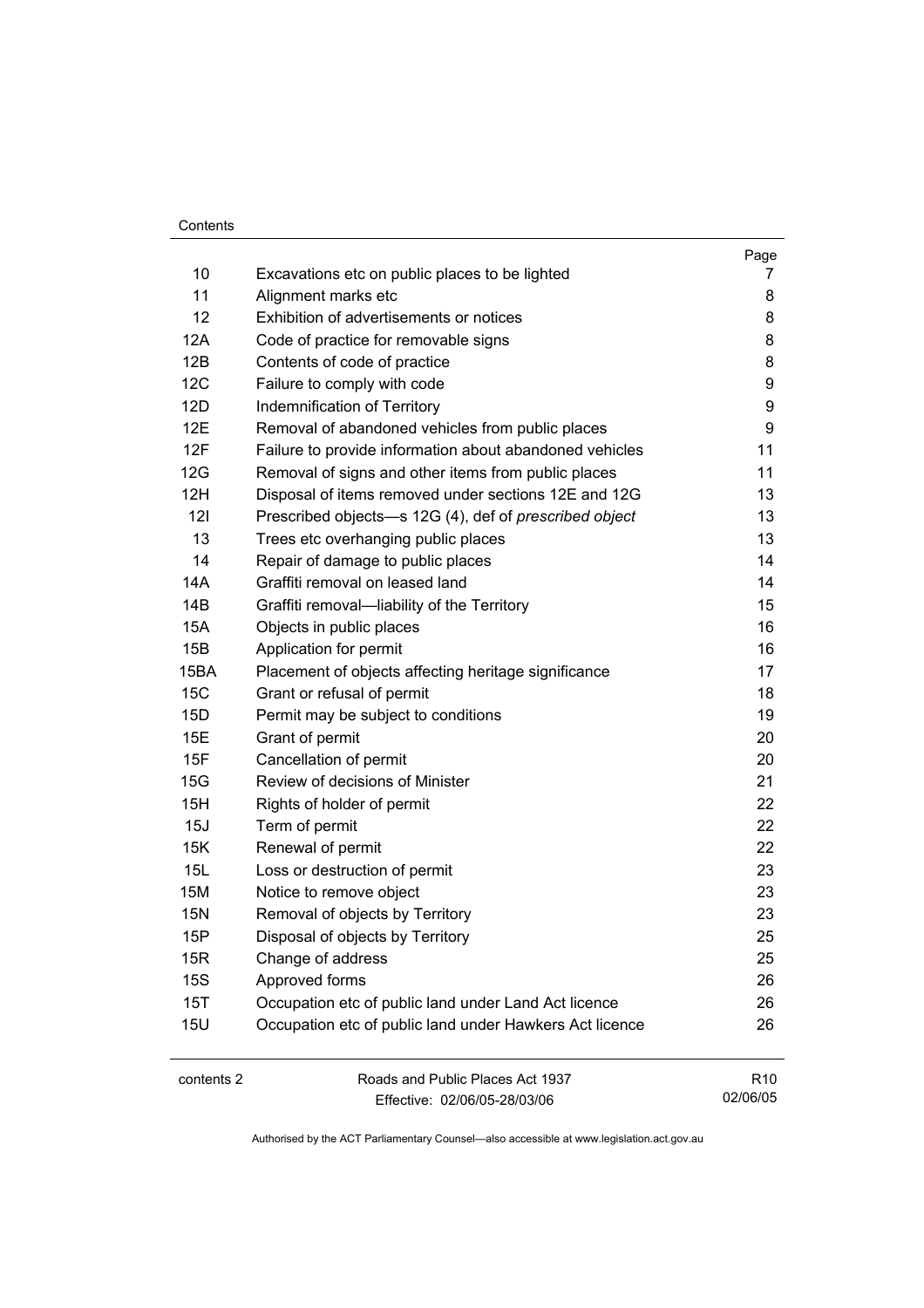|                   |                         | Contents   |
|-------------------|-------------------------|------------|
| 16                | Regulation-making power | Page<br>27 |
| <b>Dictionary</b> |                         | 28         |
| <b>Endnotes</b>   |                         |            |
| 1                 | About the endnotes      | 30         |
| 2                 | Abbreviation key        | 30         |
| 3                 | Legislation history     | 31         |
| 4                 | Amendment history       | 33         |
| 5                 | Earlier republications  | 38         |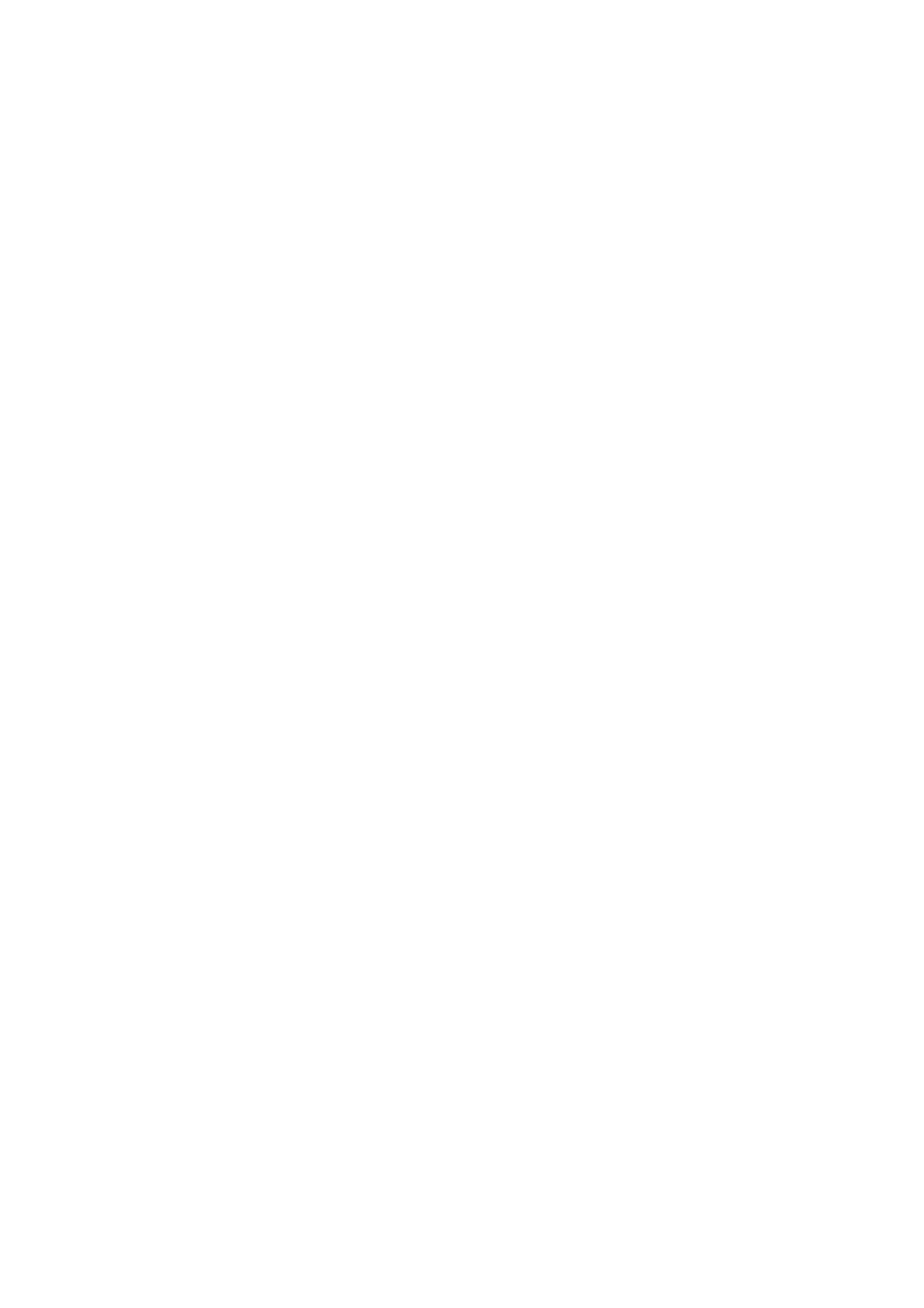

# **Roads and Public Places Act 1937**

An Act relating to roads and other public places

R10 02/06/05

I

Roads and Public Places Act 1937 Effective: 02/06/05-28/03/06

page 1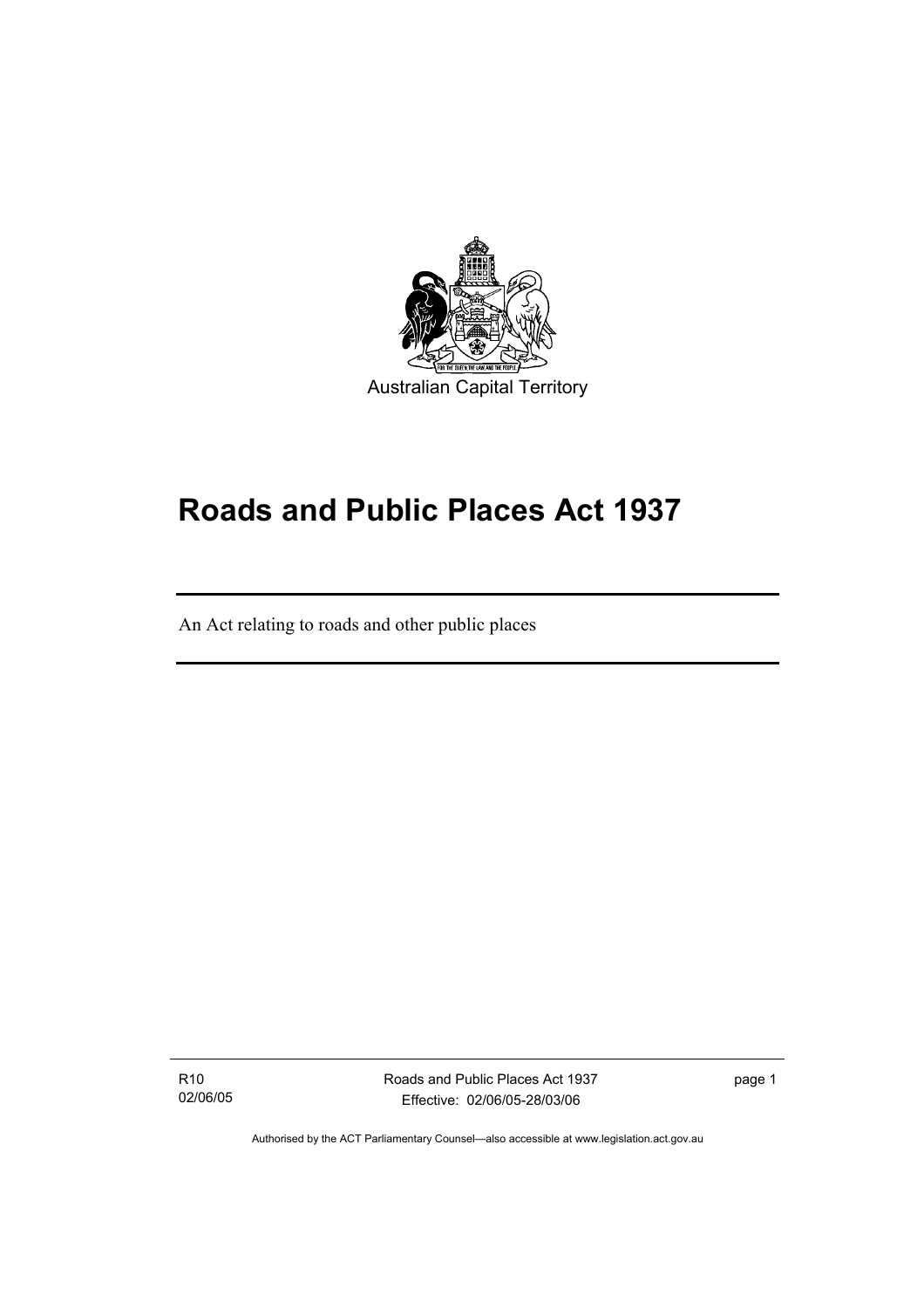## **1 Name of Act**

This Act is the *Roads and Public Places Act 1937*.

#### **2 Dictionary**

The dictionary at the end of this Act is part of this Act.

*Note 1* The dictionary at the end of this Act defines certain words and expressions used in this Act, and includes references (*signpost definitions*) to other words and expressions defined elsewhere in this Act or in other legislation.

> For example, the signpost definition '*retention area*—see the *Uncollected Goods Act 1996*, section 4.' means that the expression 'retention area' is defined in that section and the definition applies to this Act.

*Note 2* A definition in the dictionary (including a signpost definition) applies to the entire Act unless the definition, or another provision of the Act, provides otherwise or the contrary intention otherwise appears (see *Legislation Act 2001*, s 155 and s 156 (1)).

## **2AA Offences against Act—application of Criminal Code etc**

Other legislation applies in relation to an offence against this Act.

*Note 1 Criminal Code*

The Criminal Code, ch 2 applies to the following offence against this Act (see Code, pt 2.1):

s 12F (1) (Failure to provide information about abandoned vehicles).

The chapter sets out the general principles of criminal responsibility (including burdens of proof and general defences), and defines terms used for offences to which the Code applies (eg *conduct*, *intention*, *recklessness* and *strict liability*).

*Note 2 Penalty units* 

The Legislation Act, s 133 deals with the meaning of offence penalties that are expressed in penalty units.

page 2 Roads and Public Places Act 1937 Effective: 02/06/05-28/03/06

R10 02/06/05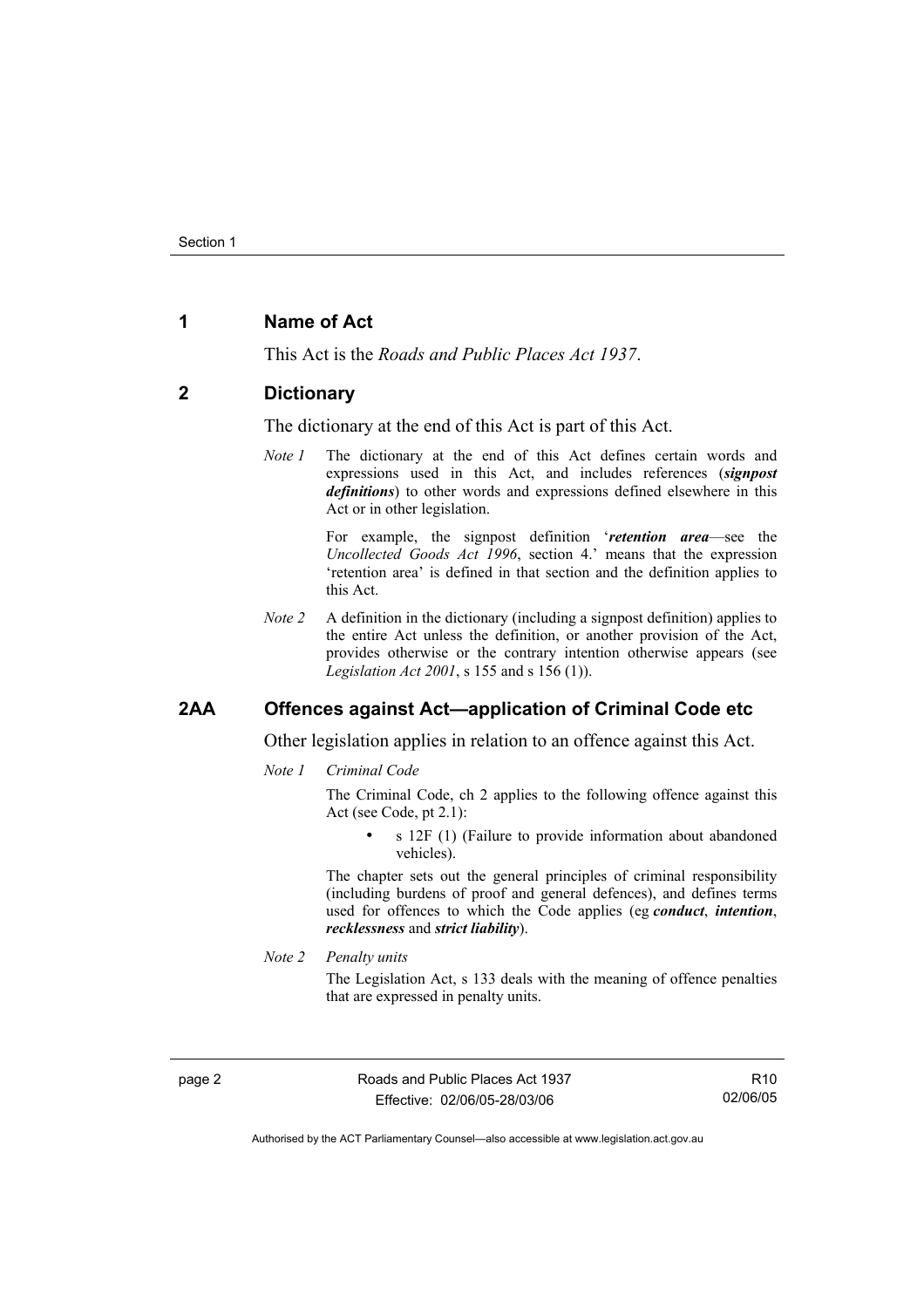## **2A Notes**

A note included in this Act is explanatory and is not part of this Act.

*Note* See *Legislation Act 2001*, s 127 (1), (4) and (5) for the legal status of notes.

## **2B Application of Act to Territory**

(1) The following sections do not bind the Territory:

- section 6 (Drains for surface water)
- section 7 (Damage to or interference with public places and property on them).
- (2) This section has effect despite the *Legislation Act 2001*, section 121 (Binding effect of Acts).

## **2C Road and public places officers**

The chief executive may appoint a public servant as a roads and public places officer for this Act.

- *Note 1* For the making of appointments (including acting appointments), see *Legislation Act 2001*, pt 19.3.
- *Note 2* In particular, a person may be appointed for a particular provision of a law (see *Legislation Act* 2001, s 7 (3)) and an appointment may be made by naming a person or nominating the occupant of a position (see s 207).

## **3 Level of roads**

- (1) Subject to this section, the Minister may fix or alter the level of any public road.
- (2) The level of any public road proposed to be fixed or altered may only be fixed or altered after an opportunity is given to people interested in the proposal to be heard about the proposal.
- (3) At least 30 days before fixing or altering of the level of any public road, the Minister shall publish notice of his or her intention to fix or alter the level twice in a newspaper circulating in the ACT.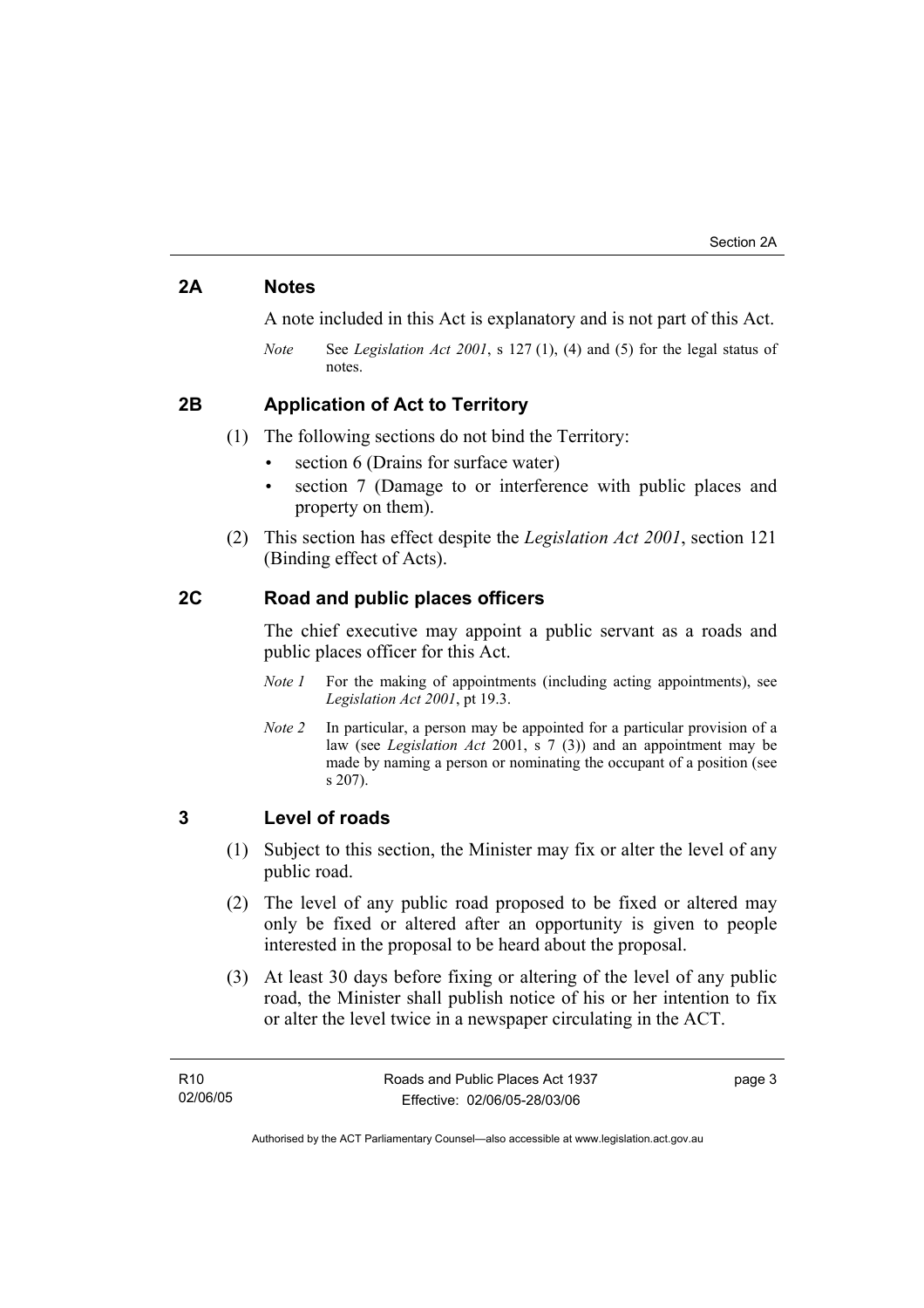- (4) The notice shall specify—
	- (a) the name and situation of the road or part of the road the level of which it is intended to fix or alter; and
	- (b) the place where plans of the intended level may be inspected; and
	- (c) the place where and the time when any person interested may be heard by a roads and public places officer.
- (5) The roads and public places officer shall at the time and place mentioned in the notice hear all persons interested and shall give a report of the hearing to the Minister.
- (6) The Minister may, on receiving the report, in his or her discretion, adopt or abandon or make any alterations in the intended level as he or she considers appropriate.

## **4 Temporary closing of roads**

- (1) The Minister may, subject to this section, temporarily close any public road against vehicular or other traffic.
- (2) Except in cases of urgency, the Minister shall not close any public road against vehicular or other traffic unless—
	- (a) notice of his or her intention to close the road has been published in a newspaper circulating in the ACT at least 7 days before the date when it is intended to close the road; and
	- (b) a notice indicating that the road is closed is displayed in some conspicuous place on the road.
- (3) Any person who, without the permission of a roads and public places officer, uses any road so closed commits an offence.

Maximum penalty: 5 penalty units.

R10 02/06/05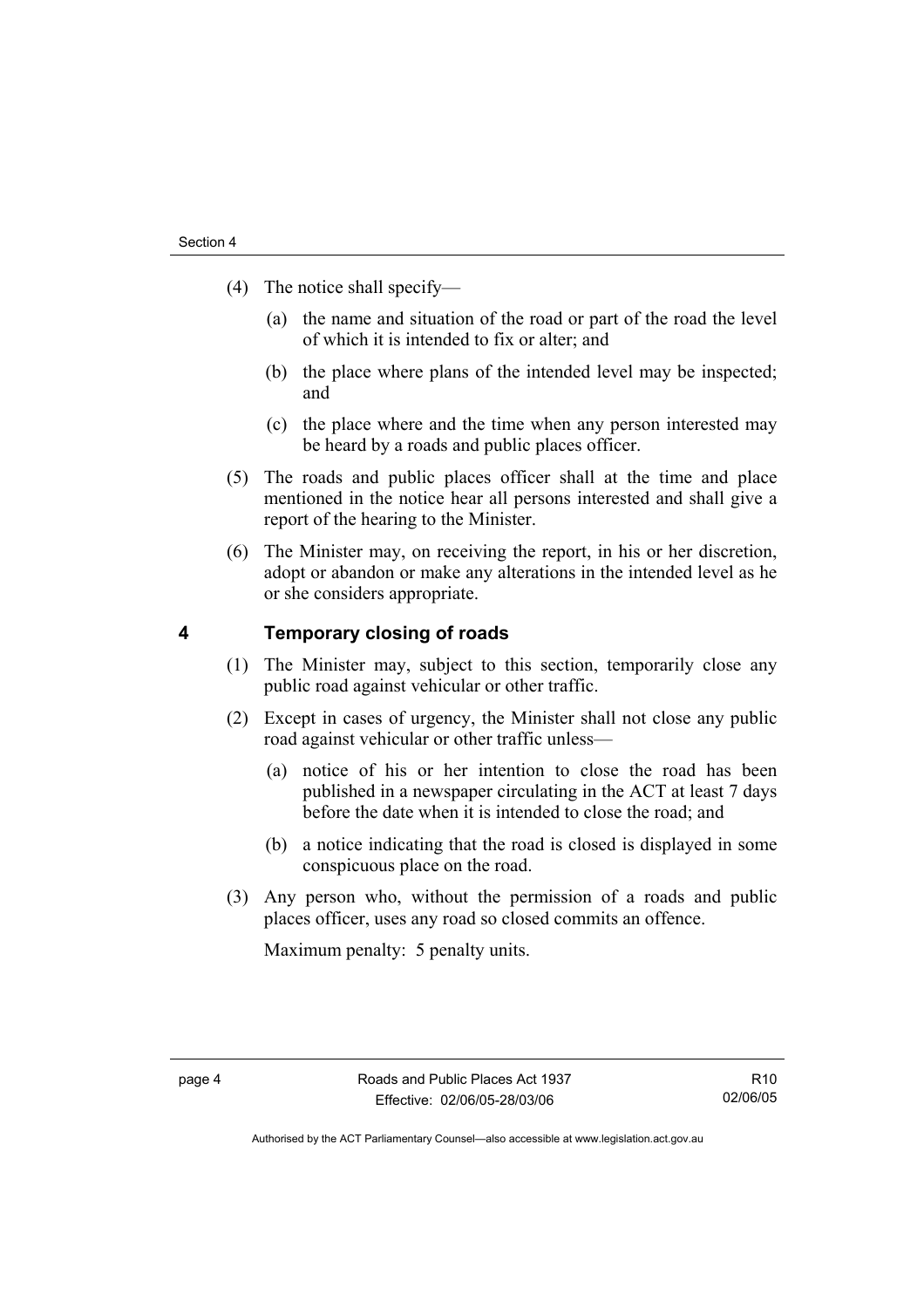## **5 Temporary roads**

- (1) If a road is closed under section 4 and it is necessary, in the opinion of the Minister or a roads and public places officer, to make a temporary road for use while the road is so closed, the Minister or a roads and public places officer may make a temporary road.
- (2) If the land where it is intended to make the road is fenced, the Minister or officer shall give notice of his or her intention to make the road to the occupier or owner of the land at least 24 hours before the making of the road is begun.
- (3) However, it shall not be necessary for the notice to be given if the Minister or officer is of opinion that it is essential that a temporary road should be made immediately.
- (4) Any person who obstructs or hinders the Minister, a roads and public places officer or his or her assistants in making a road under this section commits an offence.

Maximum penalty: 50 penalty units, imprisonment for 6 months or both.

## **6 Drains for surface water**

- (1) If surface water from any land overflows into and damages any public place, the Minister may, by written notice, require the owner of the land to repair any of the damage and to construct the drains and in the situations specified in the notice within 1 month after service on him or her of the notice.
- (2) The owner shall maintain the drains in good order and condition.
- (3) If the owner fails to comply with the notice or to maintain the drains in good order and condition, the Minister may enter on the land mentioned in the notice with the assistants that he or she considers necessary and construct or maintain the drains and may recover in any court of competent jurisdiction from the owner the cost of the construction and maintenance and, in addition, the cost of repairing the damage to the public place.

page 5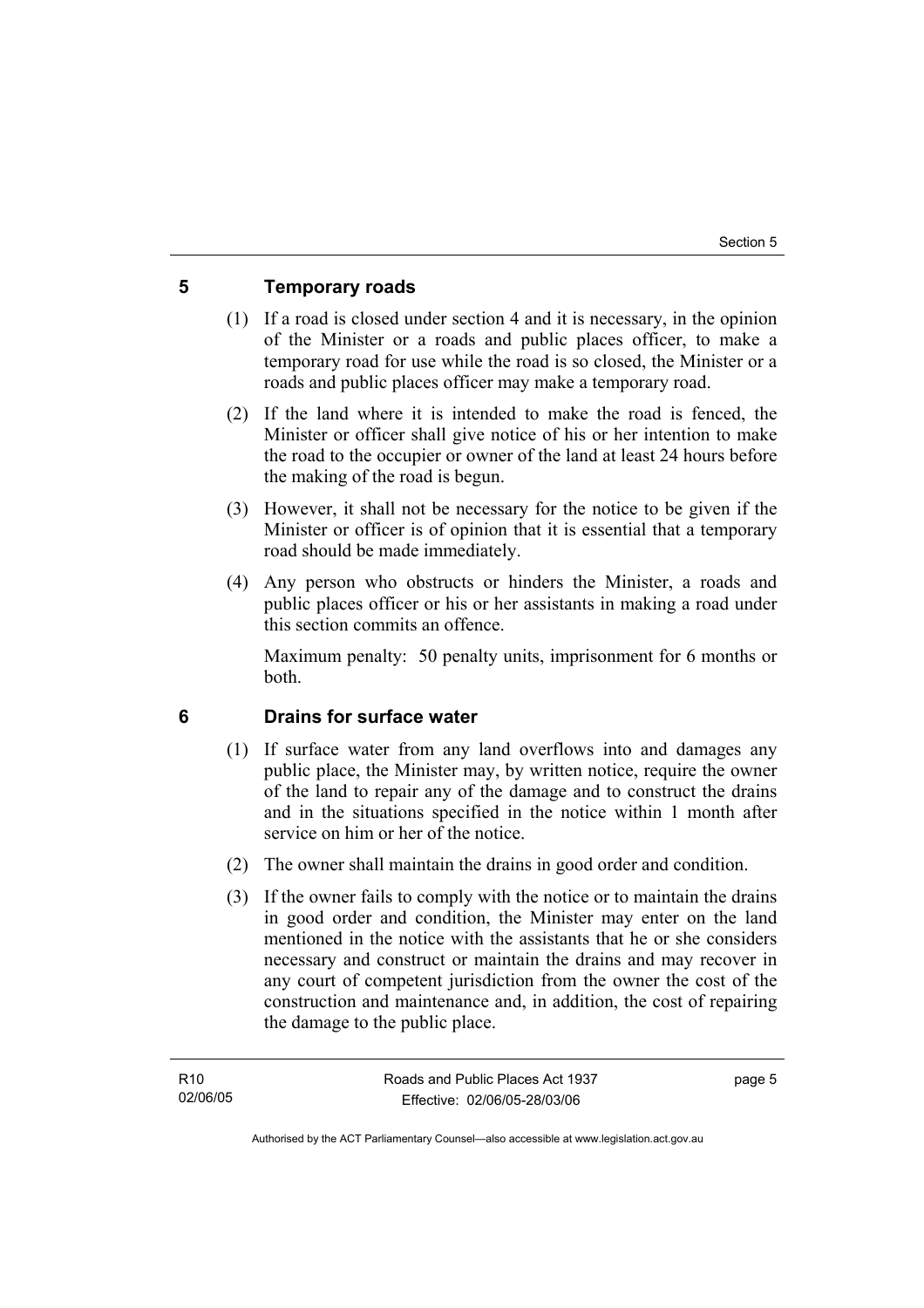## **7 Damage to or interference with public places and property on them**

Any person who—

- (a) wilfully or negligently damages or suffers or causes damage to be done to; or
- (b) without the written permission of the Minister or a roads and public places officer (proof of which shall lie on the person accused), interferes with;

any public place or any kerbstone, watertable, gutter, footpath or other work on it or any fence, post, lamp, lamp post, structure or other property of the Territory in any public place, commits an offence.

Maximum penalty: 50 penalty units, imprisonment for 6 months or both.

## **8 Construction of culverts etc in public places**

Any person who, without the permission of the Minister or a roads and public places officer (proof of which shall lie on the person accused)—

- (a) makes or places any culvert, bridge, crossing or drain across any watertable, watercourse or footpath in any public place; or
- (b) makes an excavation in a public place;

commits an offence.

Maximum penalty: 30 penalty units.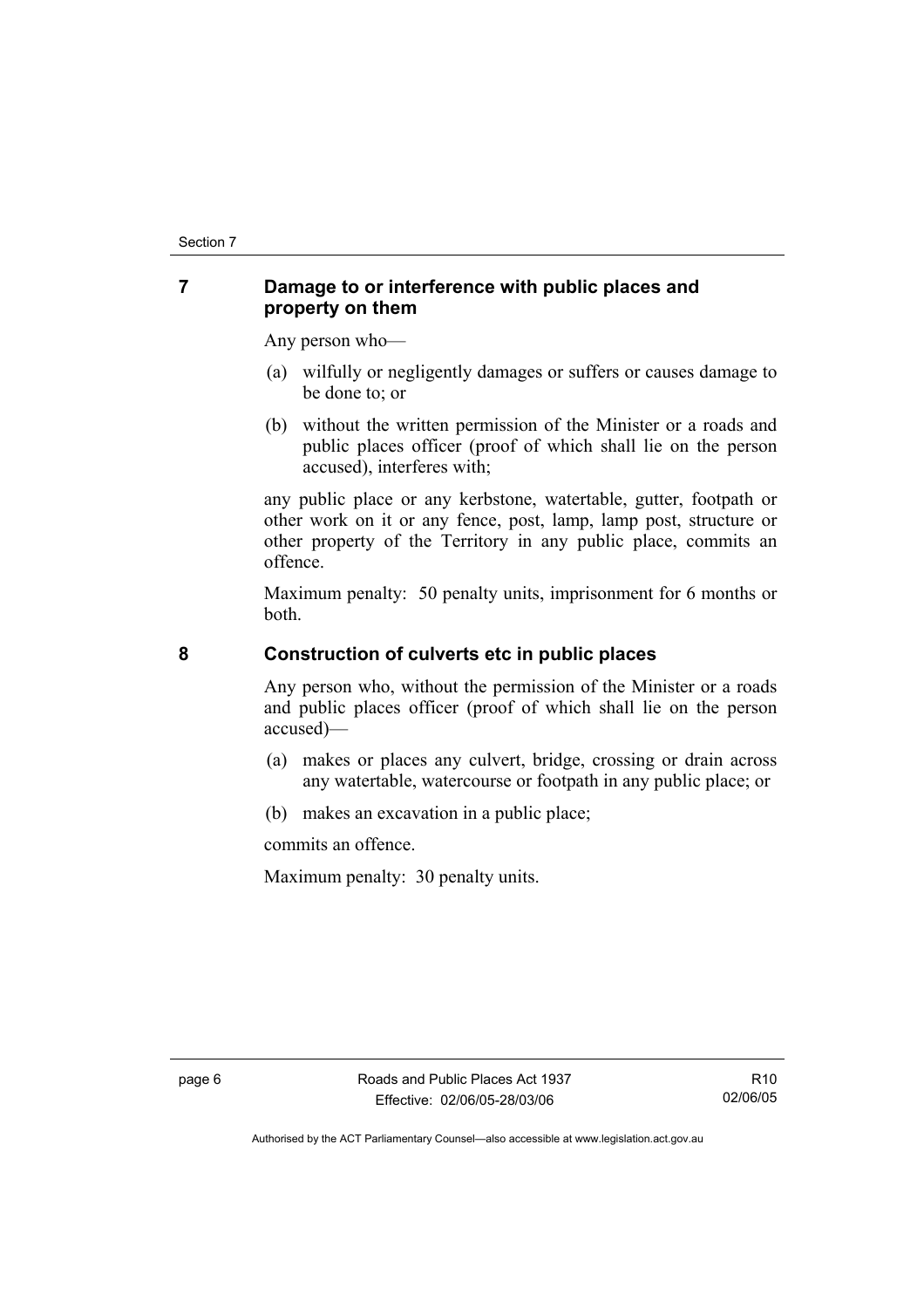## **9 Permission to place culverts etc across, and to interfere with the surfaces of, public places**

- (1) The Minister or a roads and public places officer may give permission to a person to make or place a culvert, bridge, crossing or drain across a watertable, watercourse or footpath in, or to open up or break the surface of, any public place.
	- *Note* A fee may be determined under s 9A (Determination of fees) for this section.
- (2) The permission may be given subject to the conditions the Minister decides.

#### **9A Determination of fees**

- (1) The Minister may, in writing, determine fees for this Act.
	- *Note* The *Legislation Act 2001* contains provisions about the making of determinations and regulations relating to fees (see pt 6.3).
- (2) A determination is a disallowable instrument.
	- *Note* A disallowable instrument must be notified, and presented to the Legislative Assembly, under the *Legislation Act 2001*.

#### **10 Excavations etc on public places to be lighted**

If any excavation is made, or any substance or material is placed, on any public place, or any work is being carried on, on any public place entailing the opening up or breaking of the surface of the public place, the person making, or permitting or causing to be made, the excavation, or placing the substance or material, or permitting or causing the substance or material to be placed, on the public place, or carrying out the works, shall cause sufficient lights to be affixed in a proper place to indicate clearly the excavation, substance, material or works, and continue those lights every night from sunset to sunrise while the excavation, substance, material or works continue, and shall during all that time at his or her own expense cause the place where they are continued to be sufficiently

page 7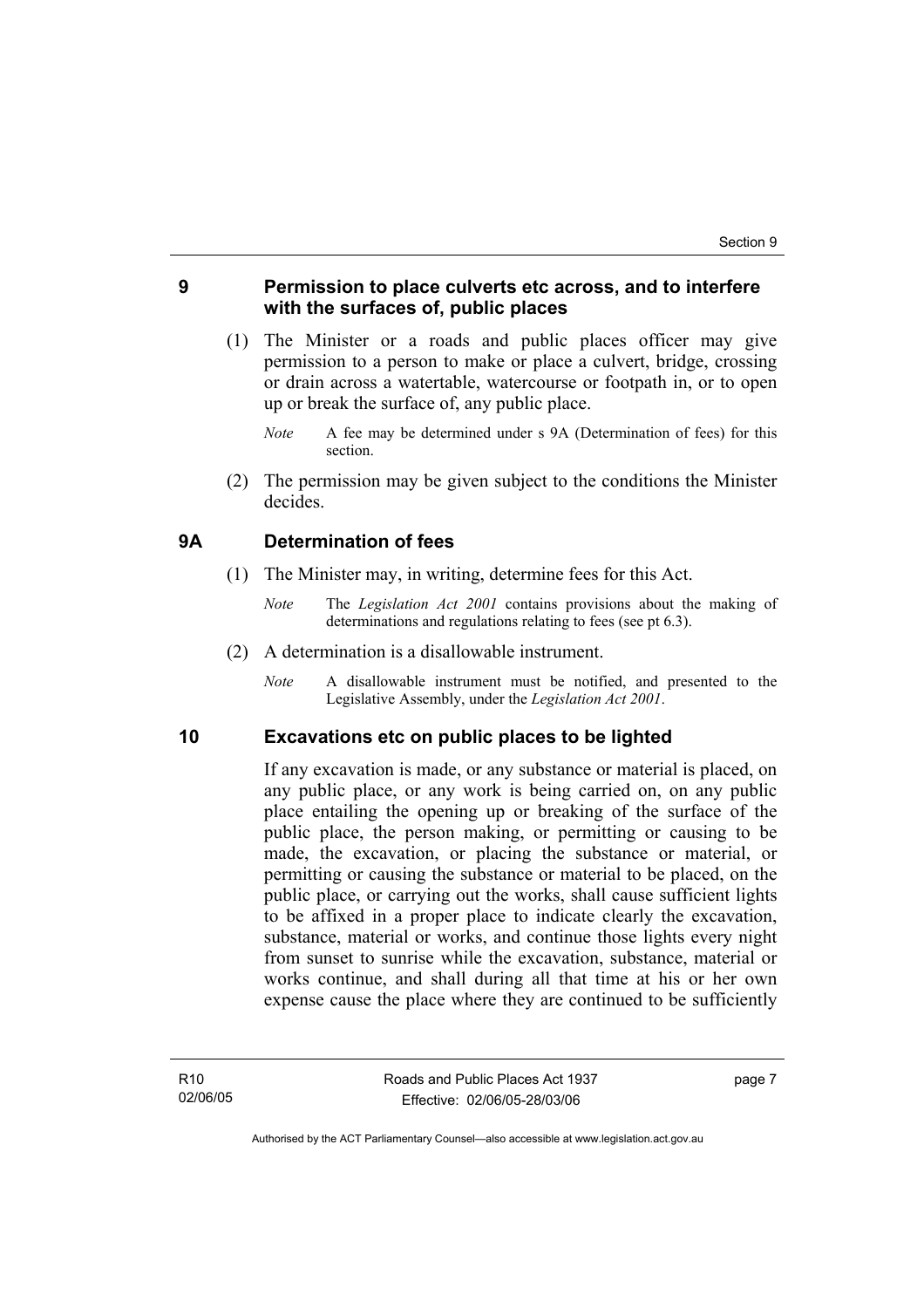fenced or enclosed to prevent any danger or inconvenience to any person.

Maximum penalty: 30 penalty units.

#### **11 Alignment marks etc**

Any person who, without lawful authority, pulls down, pulls up, destroys or damages any alignment or boundary mark, or any stone, notice board, public notice or other erection in or on any public place commits an offence.

Maximum penalty: 30 penalty units.

## **12 Exhibition of advertisements or notices**

Any person who, without the permission of the Minister or a roads and public places officer, exhibits, in any way, on any property of the Territory in or adjoining any public place, any advertisement or notice commits an offence.

Maximum penalty: 10 penalty units.

## **12A Code of practice for removable signs**

- (1) The Minister may, in writing, approve a code of practice about the placement and keeping of moveable signs in public places.
- (2) An approval is a disallowable instrument.
	- *Note* A disallowable instrument must be notified, and presented to the Legislative Assembly, under the *Legislation Act 2001*.

## **12B Contents of code of practice**

The code of practice may include, but is not limited to, matters relating to—

- (a) the materials from which, and the methods by which, a sign may be constructed; and
- (b) the sizes of signs; and

R10 02/06/05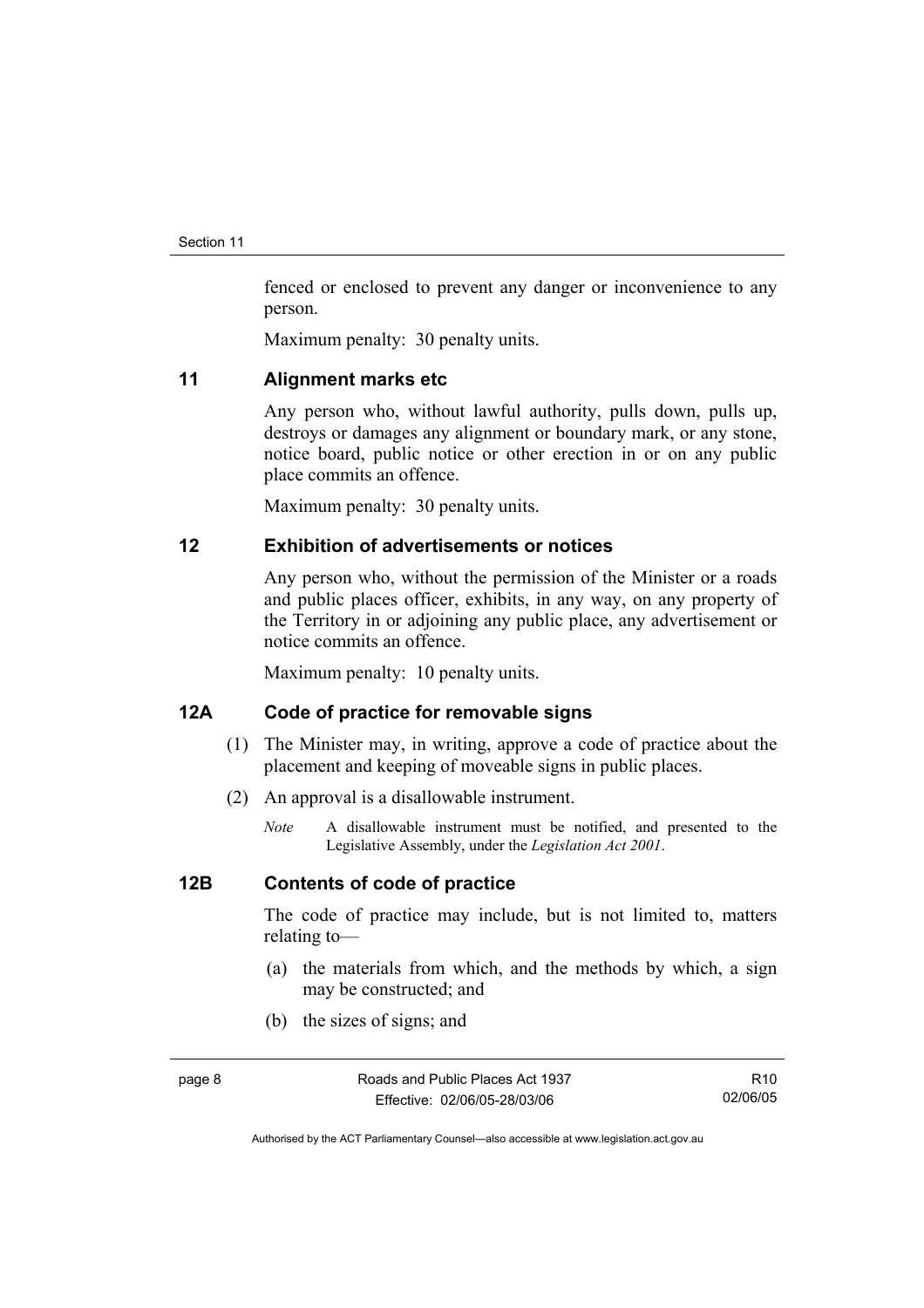- (c) the locations where a sign may be placed; and
- (d) the words or images that may be displayed on a sign; and
- (e) how the person responsible for a sign may be identified; and
- (f) the number of signs that a person may place or keep in a public place; and
- (g) the requirements relating to insurance that a person who places or keeps a sign in a public place must satisfy.

## **12C Failure to comply with code**

A person shall not, without reasonable excuse, place or keep a movable sign in, over or across a public place, except in accordance with the code of practice.

Maximum penalty:

- (a) for a contravention of the code relating to insurance— 50 penalty units; or
- (b) in any other case—10 penalty units.

## **12D Indemnification of Territory**

A person who places or keeps a movable sign in a public place is liable to indemnify the Territory for any liability the Territory incurs as a result of the sign being so kept or placed.

#### **12E Removal of abandoned vehicles from public places**

 (1) This section applies if a roads and public places officer suspects, on reasonable grounds, that a vehicle in a public place has been abandoned.

#### **Examples of grounds that might indicate vehicle is abandoned**

- 1 the vehicle's registration has expired
- 2 the vehicle is in a state of disrepair

page 9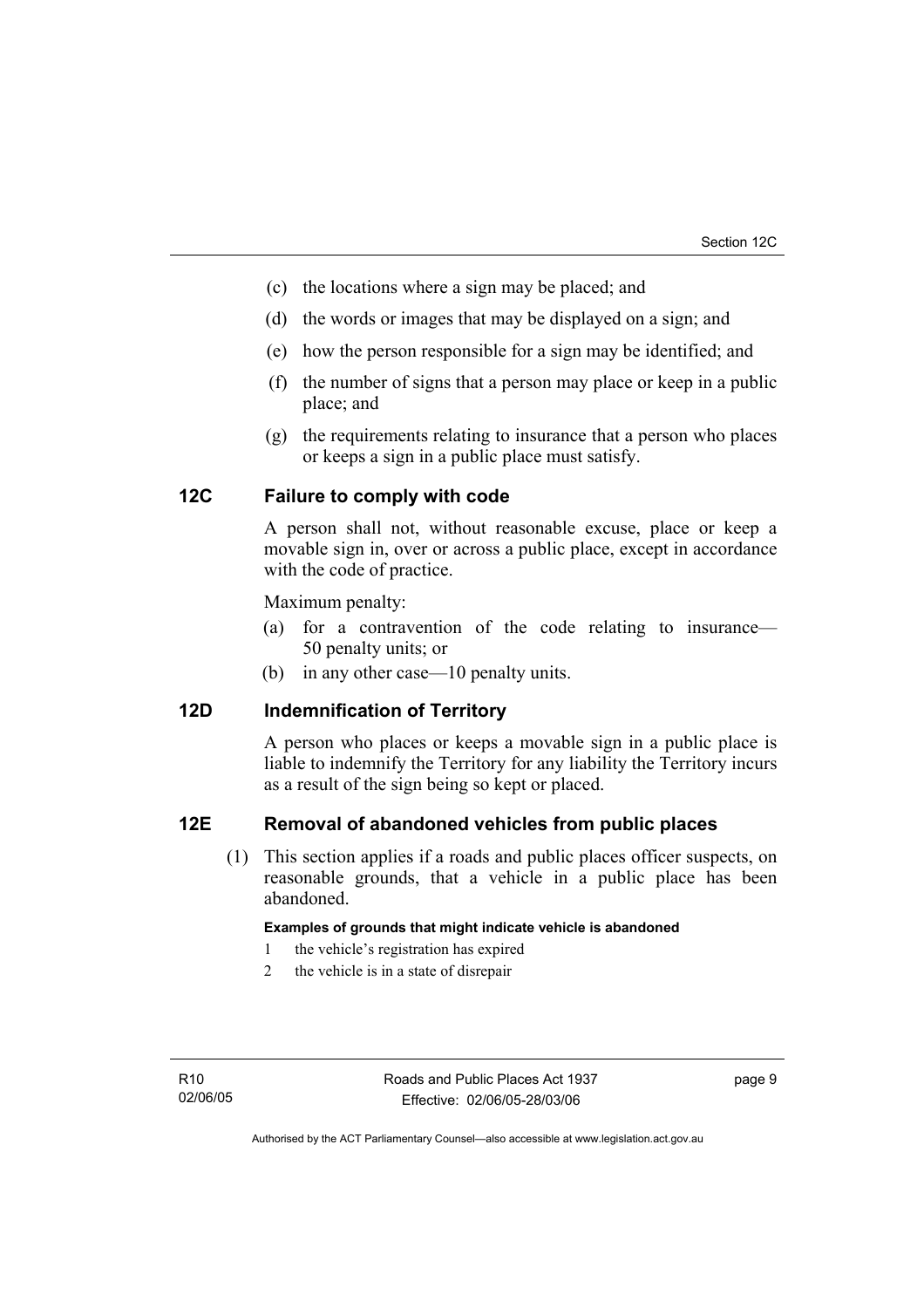- 3 the general appearance of the vehicle, including any build-up of dust or debris
- *Note* An example is part of the Act, is not exhaustive and may extend, but does not limit, the meaning of the provision in which it appears (see Legislation Act, s 126 and s 132).
- (2) The vehicle may be removed by, or under the direction of, a roads and public places officer and placed in a retention area.
- (3) However, if the vehicle is a vehicle for which there is a registered operator, the vehicle may be removed and placed in a retention area only if—
	- (a) a roads and public places officer has given the operator a written notice under subsection (4); and
	- (b) the vehicle has not been removed within 2 days after the day the operator was given the notice.
- (4) The notice must include a statement requiring the person—
	- (a) if the person is an owner of the vehicle—to remove the vehicle within 2 days after the day the notice is given to the person; or
	- (b) if the person is not an owner of the vehicle—to tell a roads and public places officer, within 7 days after the day the person is given the notice—
		- (i) that the person is not an owner of the vehicle; and
		- (ii) the name and address of anyone that the person believes is an owner of the vehicle.
- (5) The notice must include information about how the person may contact a roads and public places officer, including, for example, a telephone number.
- (6) In this section:

*owner*, of a vehicle, includes anyone who has a legal right to move the vehicle.

R10 02/06/05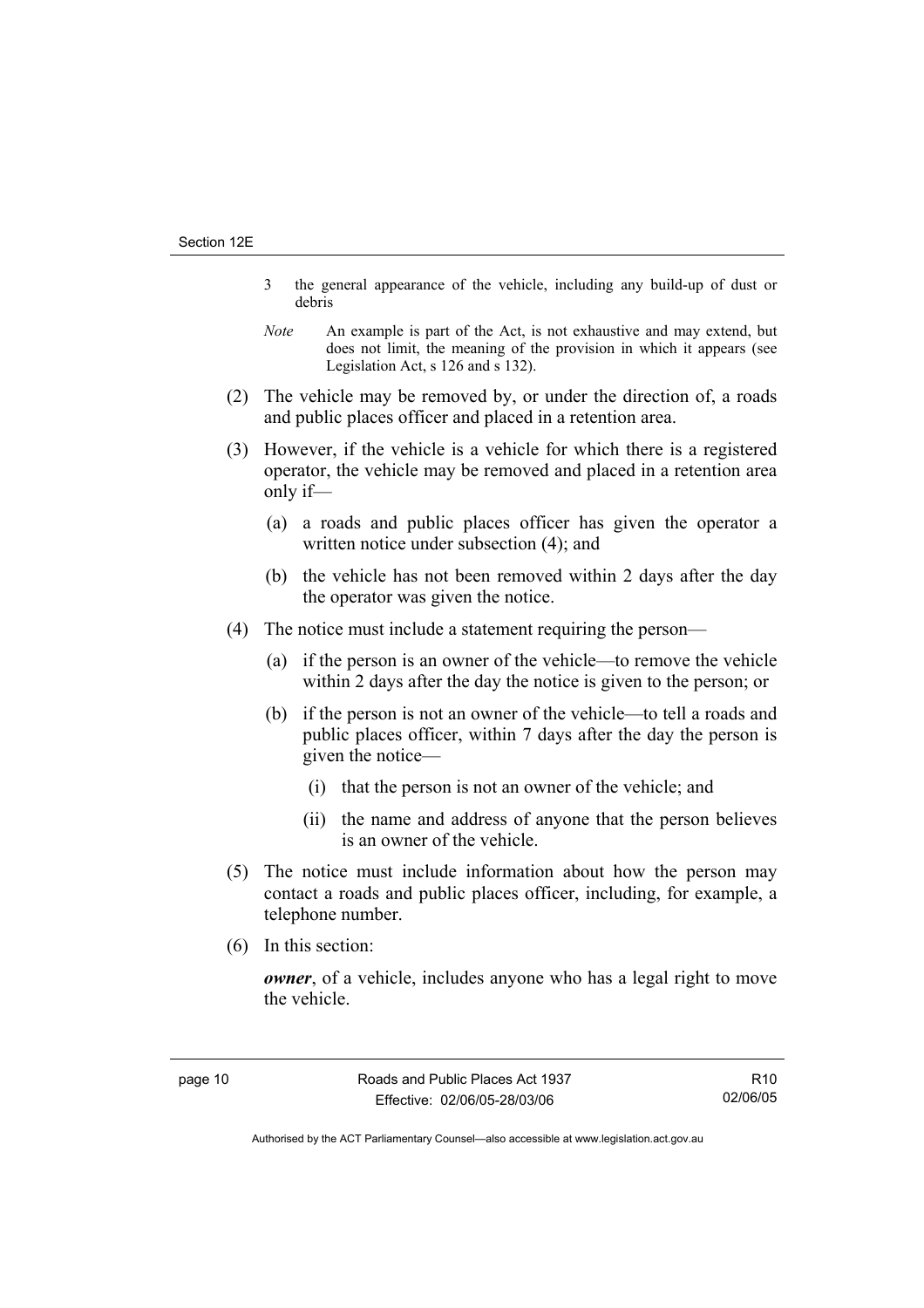*registered operator*—see the *Road Transport (Vehicle Registration) Act 1999*, dictionary.

## **12F Failure to provide information about abandoned vehicles**

- (1) A person commits an offence if—
	- (a) the person is the registered operator of a vehicle; and
	- (b) the person is given a notice under section 12E (3) in relation to the vehicle; and
	- (c) the person is not an owner of the vehicle; and
	- (d) the person fails to tell a roads and public places officer, within 7 days after the day the notice is given to the person—
		- (i) that the person is not an owner of the vehicle; and
		- (ii) the name and address of anyone the person believes is an owner of the vehicle.

Maximum penalty: 5 penalty units.

- (2) An offence against this section is a strict liability offence.
- (3) In this section:

*owner*, of a vehicle—see section 12E (6).

*registered operator*—see section 12E (6).

## **12G Removal of signs and other items from public places**

- (1) If a movable sign has been placed, or is being kept, in a public place otherwise than in accordance with the code of practice, a roads and public places officer may remove the sign and place it in a retention area.
- $(2)$  If—
	- (a) a prescribed object is in, over or across a public place; and

page 11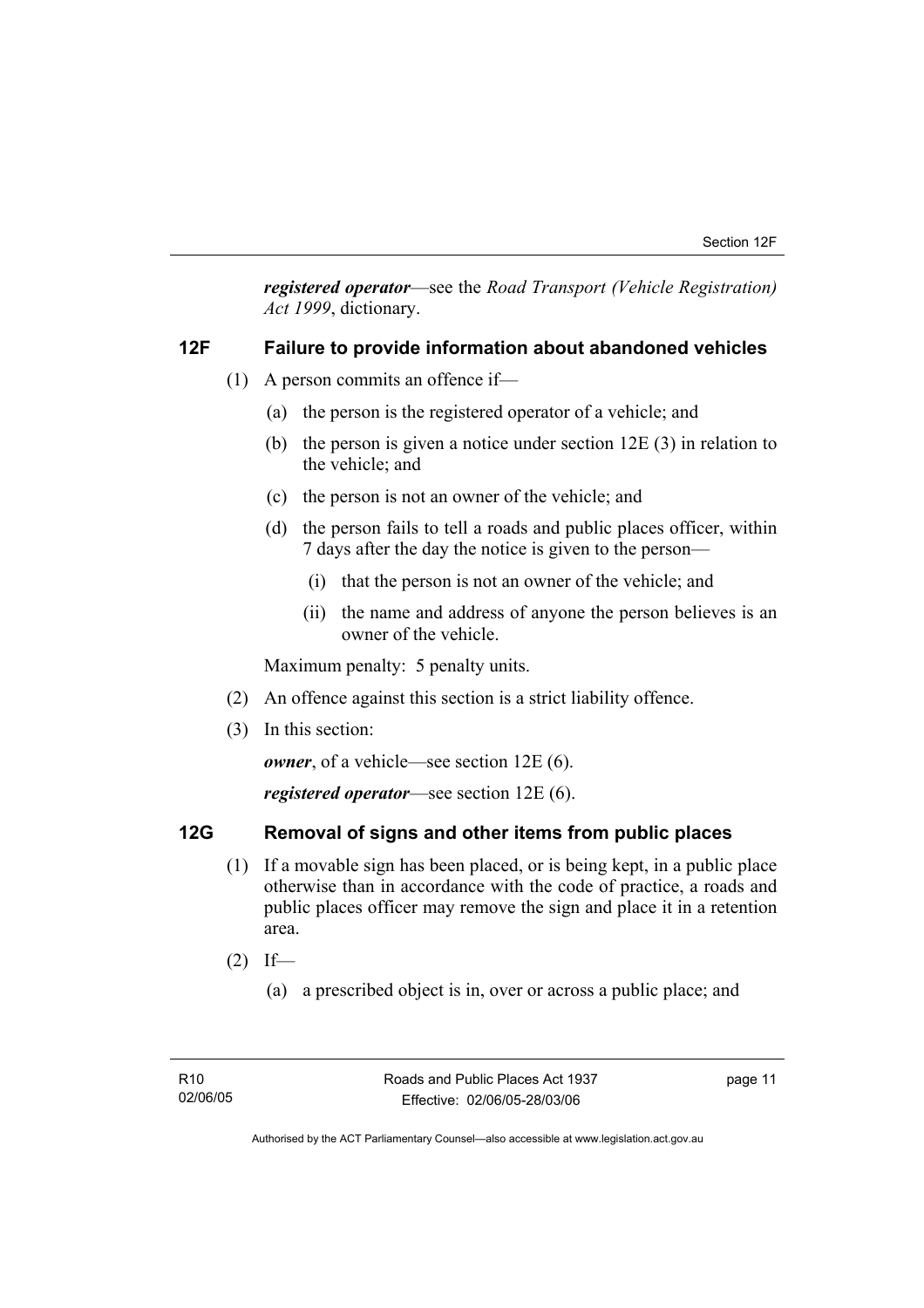(b) the object is not authorised by a permit granted under this Act or any other law of the Territory to be there;

a roads and public places officer may—

- (c) if the object—
	- (i) creates a hazard for people using the public place or any premises adjacent to the public place; or
	- (ii) restricts the movement of people or vehicles in the public place;

remove the object from the public place and place it in a retention area; or

- (d) in any case—give the owner of the object a direction in writing  $to$ —
	- (i) apply for a permit authorising the object to remain in, over or across the public place; or
	- (ii) remove the object from the public place;

within 7 days after the direction is given.

- (3) If a roads and public places officer gives the owner of an object a notice under subsection (2) (d) and—
	- (a) the owner does not comply with the notice; or
	- (b) the owner makes, within the period of 7 days specified in the notice, an application for a permit to allow the object to remain in, over or across the public place and that application is refused;

a roads and public places officer may remove the object from the public place and place it in a retention area.

(4) In this section:

*prescribed object* means an object prescribed under section 12I.

R10 02/06/05

Authorised by the ACT Parliamentary Counsel—also accessible at www.legislation.act.gov.au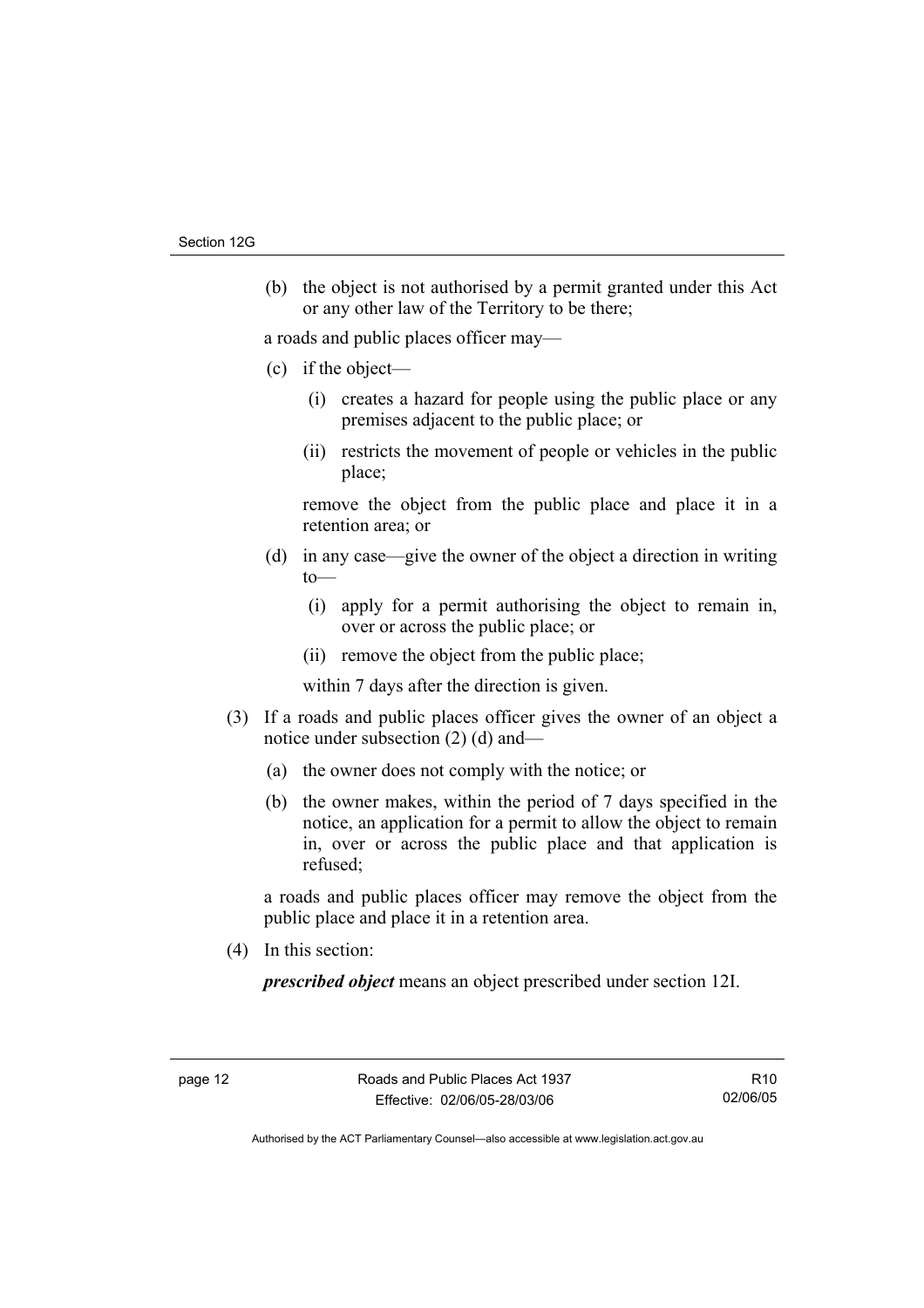## **12H Disposal of items removed under sections 12E and 12G**

If an object, sign or vehicle is placed in a retention area under section 12E or section 12G—

- (a) the object, sign or vehicle is taken to be uncollected goods for the *Uncollected Goods Act 1996*; and
- (b) the Minister is taken to be the possessor of the goods for that Act; and
- (c) the Minister may dispose of the goods in accordance with that Act, part 3; and
- (d) for that Act, section 26 (2) (a) and section 30 (1) (a) the reasonable costs incurred by the Minister in complying with that Act are taken to include the cost of removing the object, sign or vehicle from the public place to the retention area.

## **12I Prescribed objects—s 12G (4), def of** *prescribed object*

- (1) The Minister may, in writing, prescribe objects.
- (2) An instrument under subsection (1) is a disallowable instrument.
	- *Note* A disallowable instrument must be notified, and presented to the Legislative Assembly, under the *Legislation Act 2001*.

## **13 Trees etc overhanging public places**

- (1) If any tree, sapling, plant, shrub or timber on any land overhangs any public place so as to obstruct or inconvenience passers by, a roads and public places officer may, by written notice, require the occupier of the land, within the time specified in the notice, so to cut the tree, sapling, plant, shrub or timber that it will not obstruct or inconvenience passers by.
- (2) An occupier of land who is served with a notice under subsection (1) shall comply with the notice.

Maximum penalty: 5 penalty units.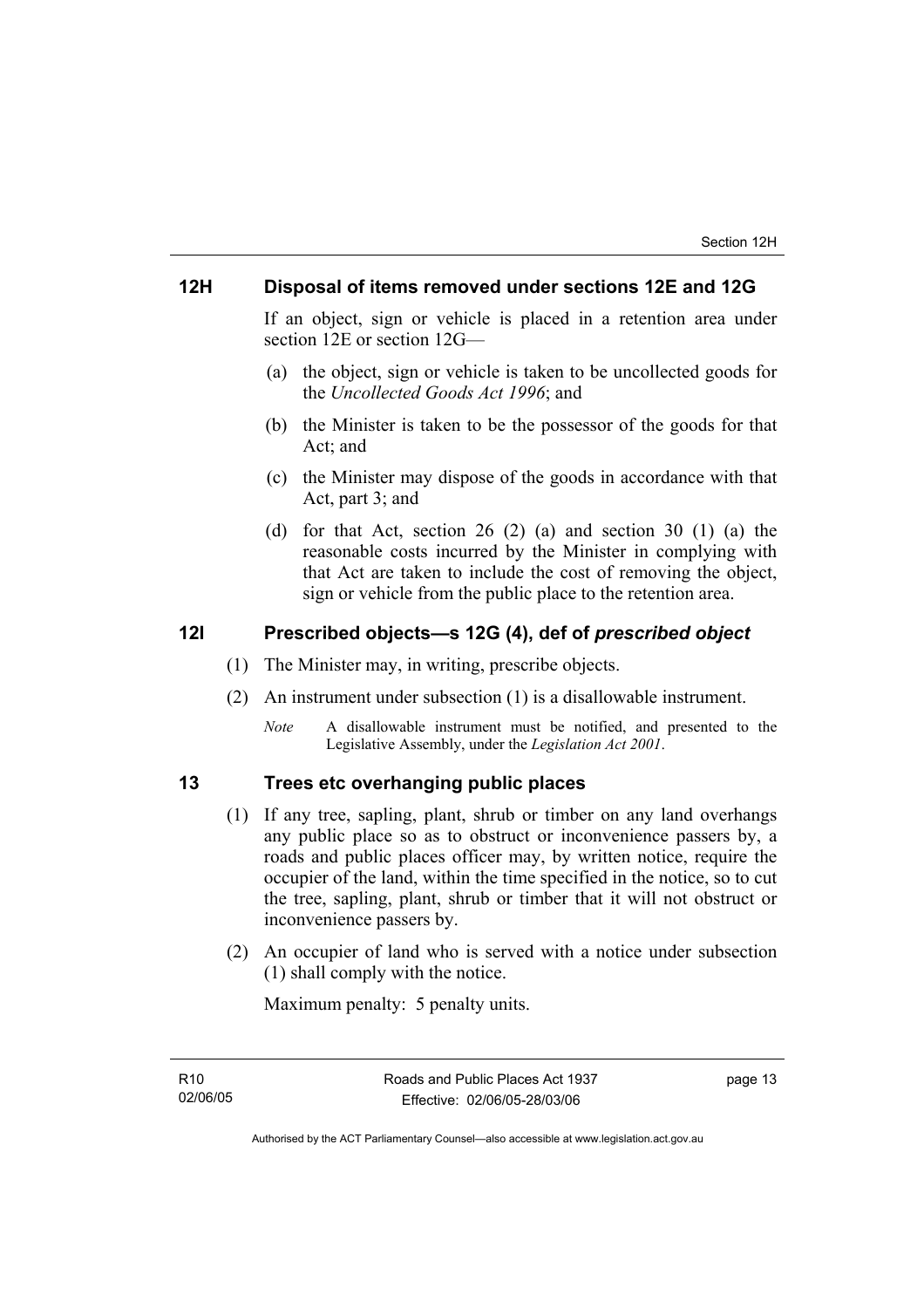- (3) If any tree, sapling, plant, shrub or timber, or part of such a thing, on any land adjoining any public place is in such a condition or situation as to endanger the safety of any person using the place, whether by obstructing the vision or otherwise, a roads and public places officer may, by written notice, require the occupier of the land to remove immediately the tree, sapling, plant, shrub or timber, or part.
- (4) An occupier of land who is served with a notice under subsection (3) shall comply with the notice.

Maximum penalty: 50 penalty units.

## **14 Repair of damage to public places**

- (1) Any person who causes damage to any public place other than the fair wear and tear due to ordinary and reasonable user of the public place shall—
	- (a) pay the cost incurred by the Territory in making good the damage; or
	- (b) if the Minister so requires, make good the damage to the satisfaction of the Minister or a roads and public places officer.
- (2) Subsection (1) applies whether or not the person was acting with the permission of the Minister or a roads and public places officer or under a permit granted to him or her under this Act.

## **14A Graffiti removal on leased land**

- (1) This section applies to graffiti on property on leased Territory land if the graffiti is visible from a public place.
- (2) An authorised person may remove the graffiti with the agreement of the occupier of the land.
- (3) If subsection (4) is complied with, an authorised person may also remove the graffiti—
	- (a) without the agreement of the occupier of the land; and

R10 02/06/05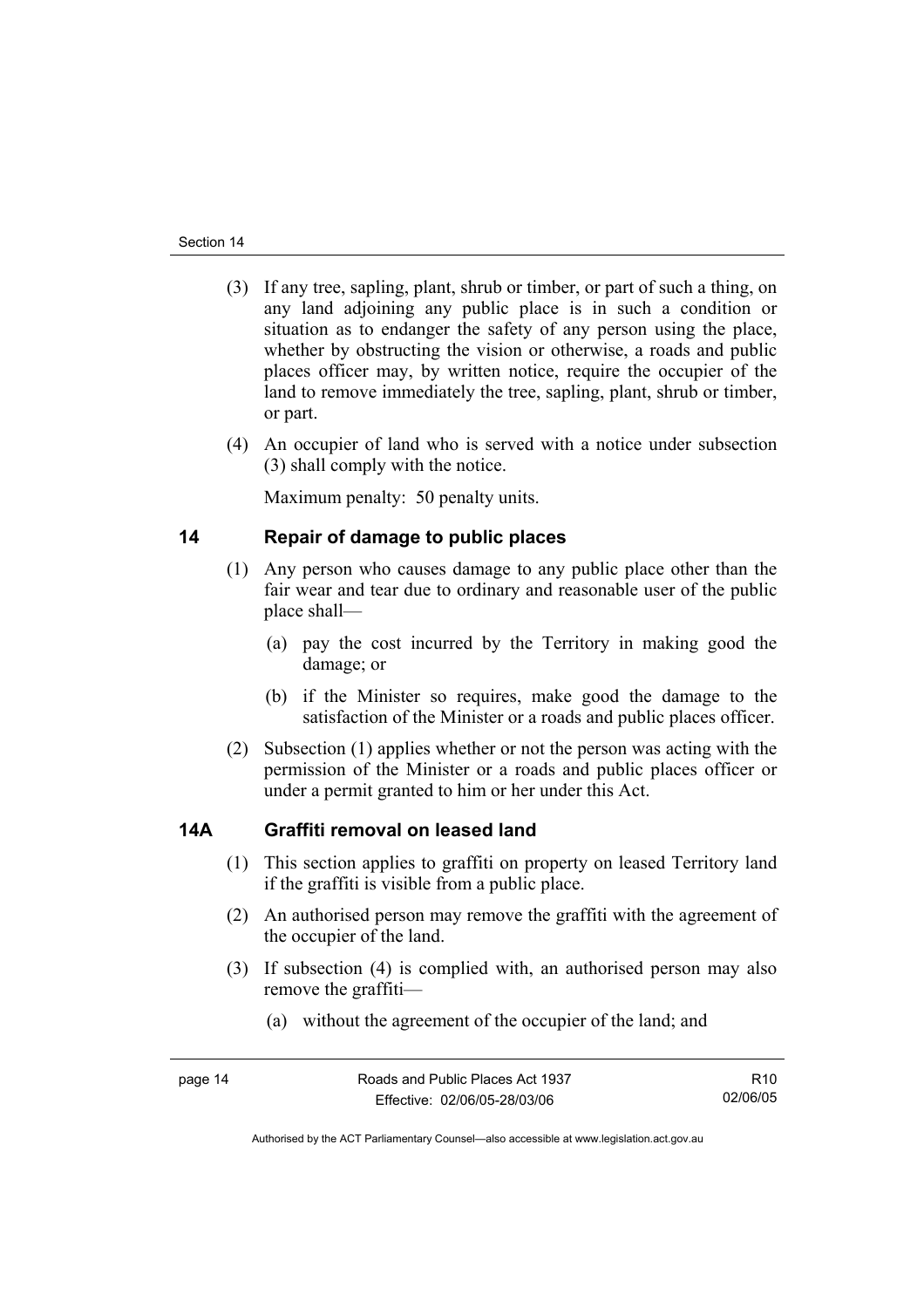- (b) whether or not the occupier has been notified that the graffiti removal work will be carried out.
- (4) For subsection (3), an authorised person must, immediately before the graffiti removal work is to be carried out, take reasonable steps to notify the occupier that the work is to be carried out.
- (5) Graffiti removal work under subsection (3) must be carried out only from a public place.
- (6) After graffiti removal work has been carried out under subsection (2) or (3), an authorised person must give the occupier written notice that the work has been carried out.
- (7) The notice must include information about the effect of section 14B.
- (8) To remove any doubt, this section does not require the Territory to carry out graffiti removal work.
- (9) In this section:

*authorised person* means a person authorised in writing by the chief executive for this section.

*occupier*, of leased Territory land, includes—

- (a) a person believed, on reasonable grounds, to be an occupier of the land; and
- (b) a person apparently in charge of the land.

## **14B Graffiti removal—liability of the Territory**

- (1) The cost of the graffiti removal work under section 14A is payable by the Territory.
- (2) The Territory is liable for any damage caused to the property in carrying out the graffiti removal work, other than any minor damage that is incidental to the removal of the graffiti.

#### **Examples of minor incidental damage**

1 minor discoloration of the surface from which the graffiti is removed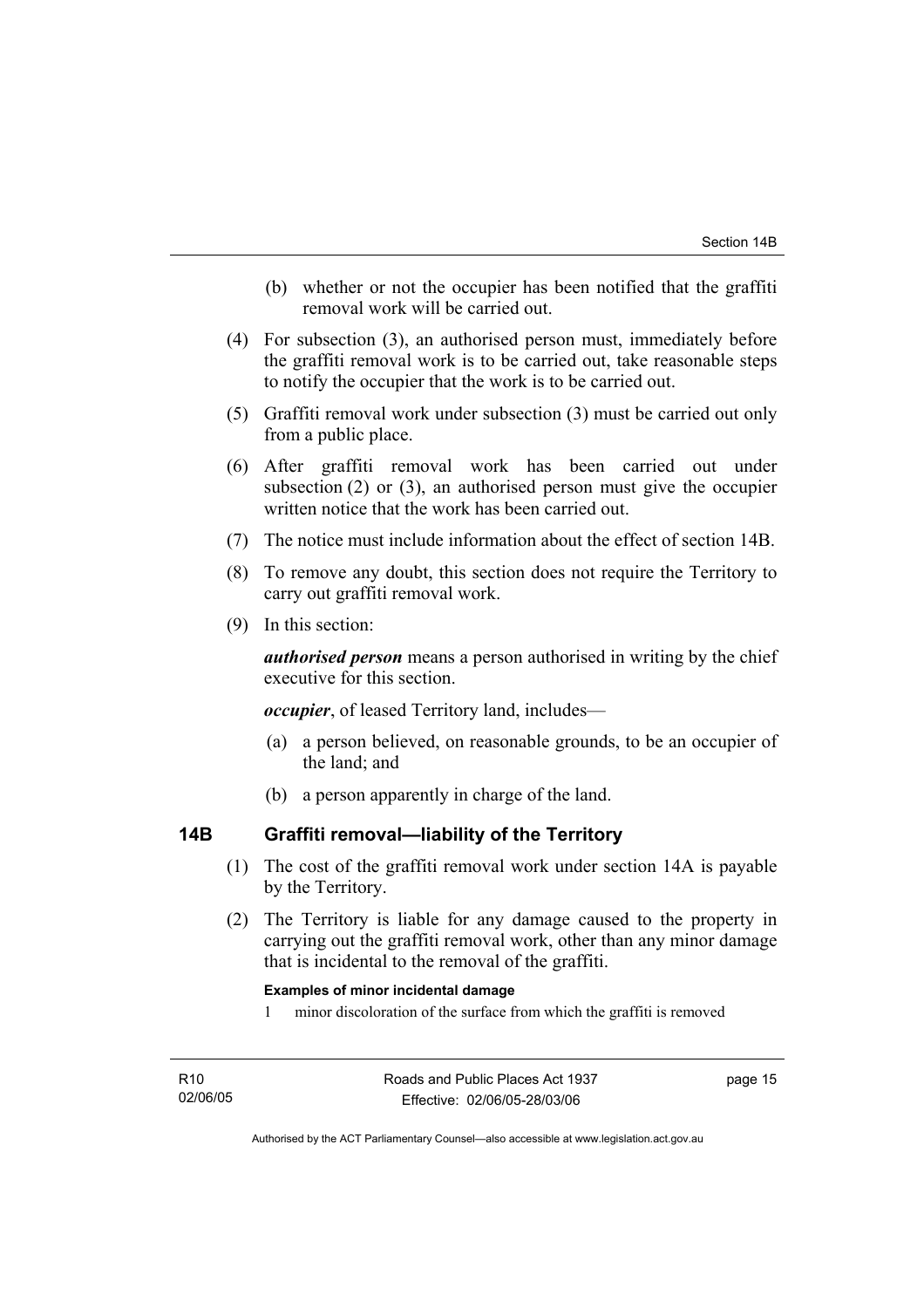- 2 minor variations in the colour and application of paintwork
- *Note* An example is part of the Act, is not exhaustive and may extend, but does not limit, the meaning of the provision in which it appears (see Legislation Act, s 126 and s 132).
- (3) The Territory is not liable for any failure to completely remove the graffiti.
- (4) To remove any doubt, this section does not require the Territory to restore any property to its former state before graffiti was applied to it.

## **15A Objects in public places**

The Minister may, on the application of a person, grant to the person a permit to place an object, other than an object of a kind referred to in section 8 (a), in, over or across a public place.

*Note* A hawker who is licensed under the *Hawkers Act 2003* does not require a permit under this Act to park a vehicle in a public place if the person is carrying on the business of a hawker under that Act in accordance with the person's licence, see s 15U.

## **15B Application for permit**

An application for the grant of a permit to place an object in, over or across a public place—

- (a) shall be made in writing to the Minister and signed by or on behalf of the applicant; and
- (b) shall specify the place in relation to which the permit is sought; and
- (c) shall be accompanied by a plan clearly showing—
	- (i) the location, boundaries and dimensions of the place in relation to which the permit is sought; and
	- (ii) if it is not proposed to move the object whilst the permit is in force—the proposed position of the object in, over or across that place; and

page 16 **Roads** and Public Places Act 1937 Effective: 02/06/05-28/03/06

R10 02/06/05

Authorised by the ACT Parliamentary Counsel—also accessible at www.legislation.act.gov.au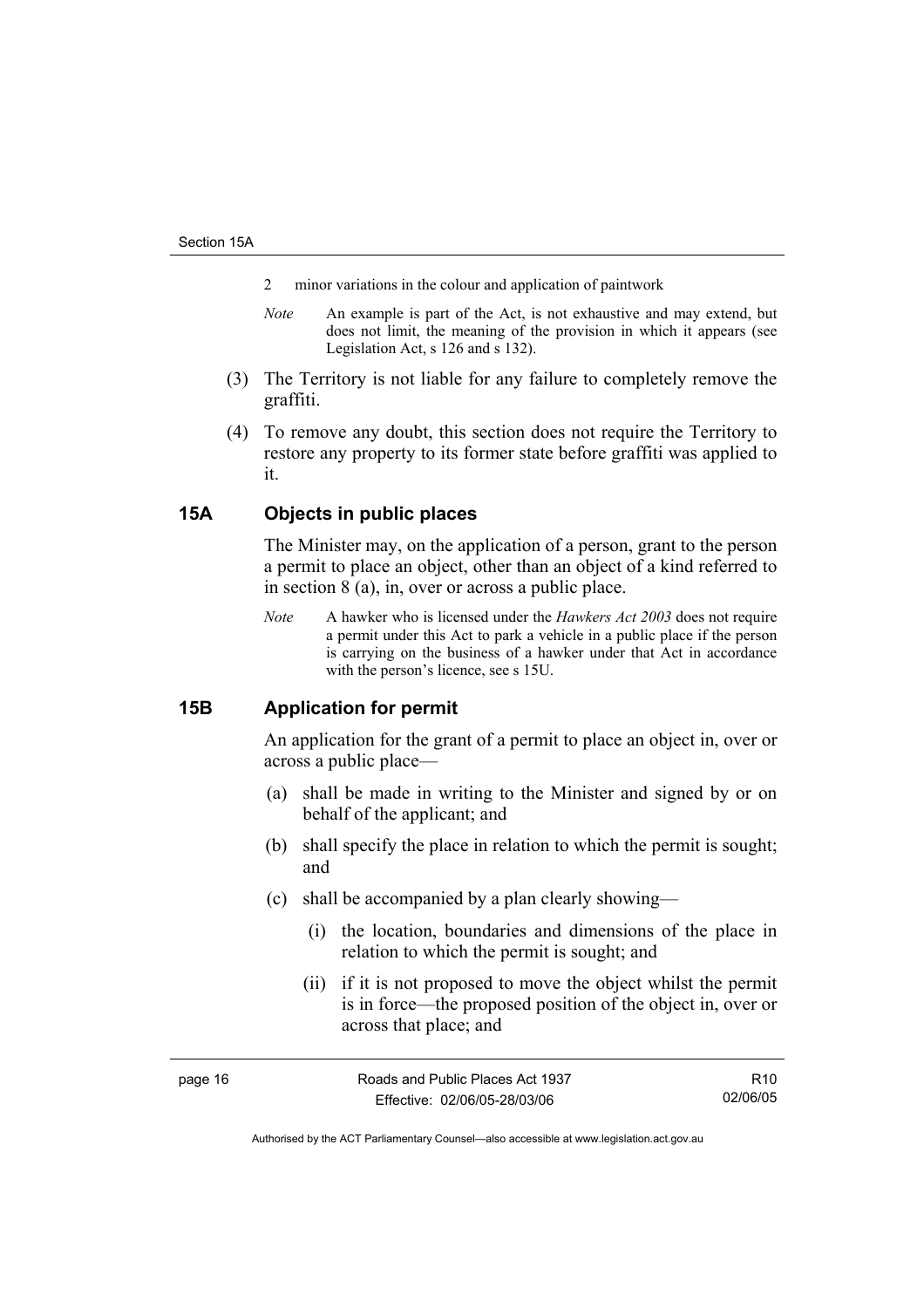- (d) shall clearly indicate the nature of the object and give particulars of its design and size; and
- (e) shall specify the use to which it is intended the object will be put; and
- (f) shall specify the hours when it is proposed the object will remain in, over or across the place; and
- (g) shall give particulars of any measures proposed to be adopted in connection with the use of the object to safeguard the health and provide for the safety, comfort and convenience of persons using the place or a place adjacent to or near the place; and
- (h) if installation or construction work is proposed to be carried out in or on the place for the purpose of placing the object in, over or across the place—
	- (i) shall specify the nature of the work; and
	- (ii) shall give particulars of the methods to be employed in the execution of the work; and
	- (iii) shall give particulars of any measures proposed to be adopted in connection with the work to protect the safety of persons using the place or a place adjacent to or near the place.

## **15BA Placement of objects affecting heritage significance**

- (1) The section applies if an application under section 15B relates to the placement of an object at a place registered, or nominated for provisional registration, under the *Heritage Act 2004*.
- (2) The Minister must—
	- (a) give a copy of the application to the heritage council; and
	- (b) in deciding on the application under section 15C, consider any written recommendation or submission about the placement given to the Minister by the council within 15 working days after the day the copy of the application is given to the council.

| R10      | Roads and Public Places Act 1937 | page 17 |
|----------|----------------------------------|---------|
| 02/06/05 | Effective: 02/06/05-28/03/06     |         |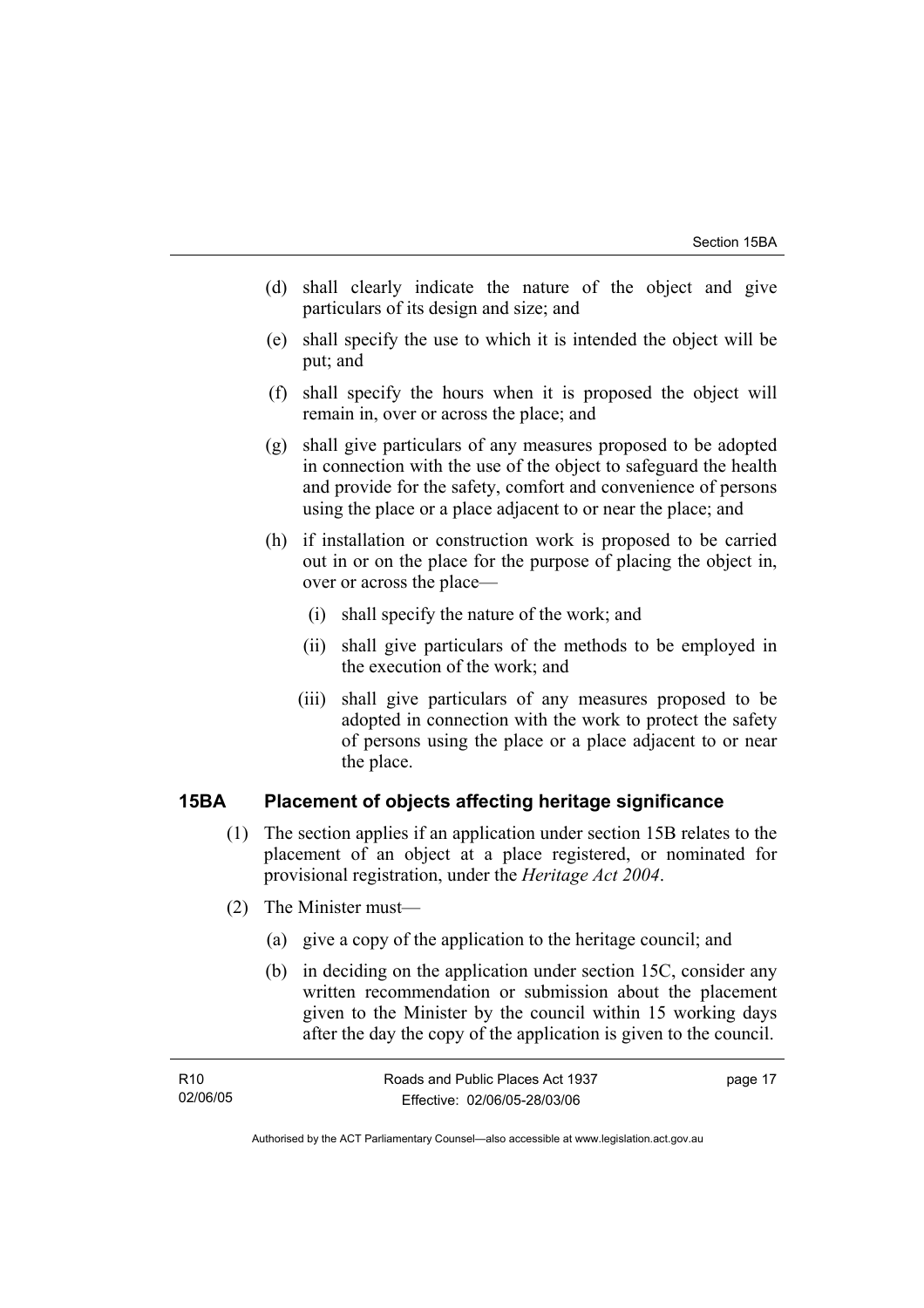## **15C Grant or refusal of permit**

- (1) The Minister shall consider each application for a permit and shall—
	- (a) approve of the grant to the applicant of the permit; or
	- (b) refuse to grant the permit to the applicant.
- (2) For the purpose of determining an application for a permit to place an object in, over or across a public place, the Minister shall have regard to—
	- (a) whether the place is a suitable place in, over or across which to place the object; and
	- (b) whether the object will be structurally sufficient, safe and stable; and
	- (c) the interests of the public and, in particular—
		- (i) whether the object, placed in, over or across the place, would be likely to be to the benefit or detriment of persons using the place or a place adjacent to or near the place; and
		- (ii) whether adequate provision is proposed to be made in connection with the use of the object to safeguard the health and provide for the safety, comfort and convenience of persons using the place or a place adjacent to or near the place; and
	- (d) the interests of persons carrying on business in the vicinity of the place and, in particular, the interests of a person carrying on, in the vicinity of the place, a business similar to the business (if any) carried on, in the vicinity of the place, by the applicant; and
	- (e) if installation or construction work is proposed to be carried out in or on the place for the purpose of placing the object in, over or across the place—

R10 02/06/05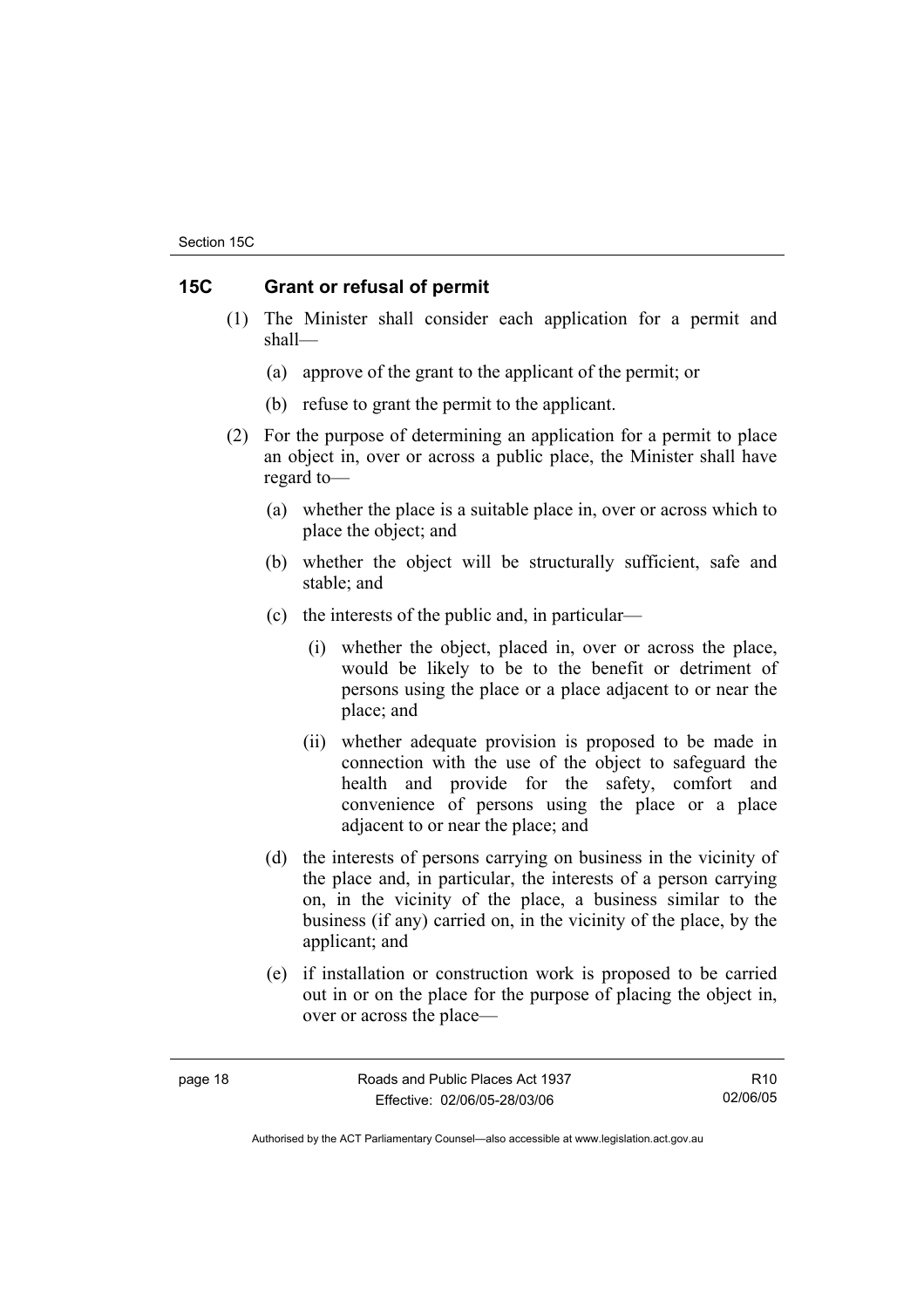- (i) whether it is desirable to allow the work to be carried out in or on the place; and
- (ii) whether the work will be suitable for the purpose; and
- (iii) whether adequate provision is proposed to be made in connection with the work to protect the safety of persons using the place or a place adjacent to or near the place.

#### **15D Permit may be subject to conditions**

If the Minister approves of the grant to an applicant of a permit to place an object in, over or across a public place, the Minister may grant the permit subject to any of the following conditions that the Minister considers appropriate:

- (a) that the object will be of a type or design specified by the Minister;
- (b) that the object will be properly maintained and will not be allowed to become structurally insufficient, unsafe or unstable;
- (c) that the holder of the permit will not allow the object, whether directly or indirectly, to adversely affect the health or safety of persons using the place or a place adjacent to or near the place;
- (d) that adequate provision will be made for the disposal of refuse and waste from, and for the drainage of, the place;
- (e) that, during the hours between sunset and sunrise that the object is in the place, the place will be illuminated in a way that indicates clearly the object;
- (f) that the place will be fenced or enclosed in a way that prevents persons being endangered or inconvenienced by the object;
- (g) that any installation or construction work to be carried out in or on the place for the purpose of placing the object in, over or across the place will be carried out in a proper, skilful and safe way;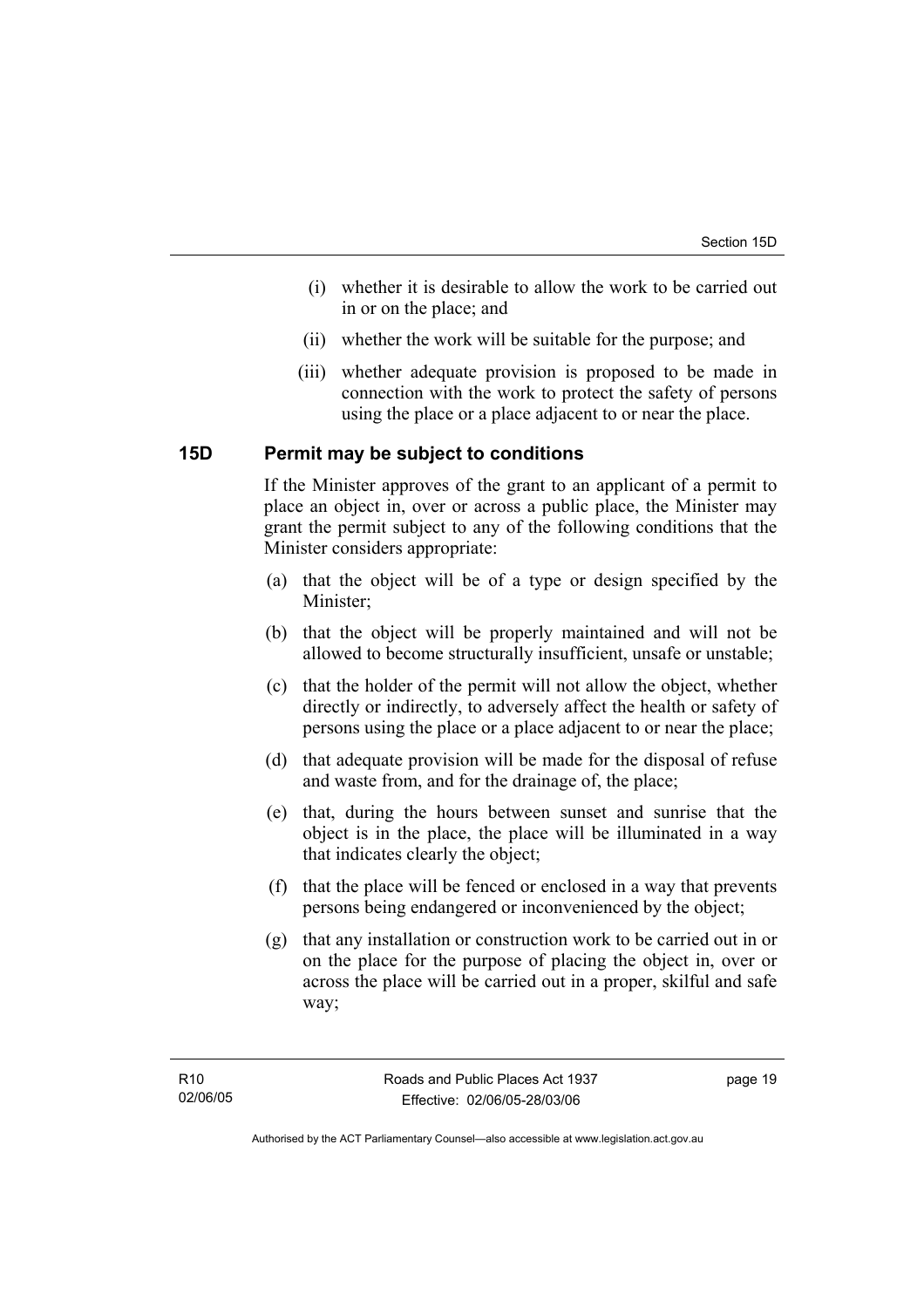- (h) that the applicant will insure himself or herself and keep himself or herself insured against liability in relation to—
	- (i) death, bodily injury or illness; or
	- (ii) loss of, or damage to, property;

occurring in connection with the object.

## **15E Grant of permit**

 (1) If the Minister approves of the grant to an applicant of a permit, the Minister shall notify the applicant in writing of the grant and of any conditions to which the permit is subject and shall issue the permit to the applicant.

- (2) A permit granted under this Act shall clearly identify the place in relation to which the permit is granted and shall specify—
	- (a) the name and address of the person to whom the permit is granted; and
	- (b) the object permitted to be placed in, over or across the place; and
	- (c) the use to which the object may be put; and
	- (d) the hours when the object may remain in, over or across the place; and
	- (e) the period for which the permit is granted; and
	- (f) the conditions (if any) to which the permit is subject.

## **15F Cancellation of permit**

The Minister may, on any of the following grounds, cancel a permit authorising a person to place an object in, over or across a public place:

R10 02/06/05

*Note* A fee may be determined under s 9A (Determination of fees) for this section.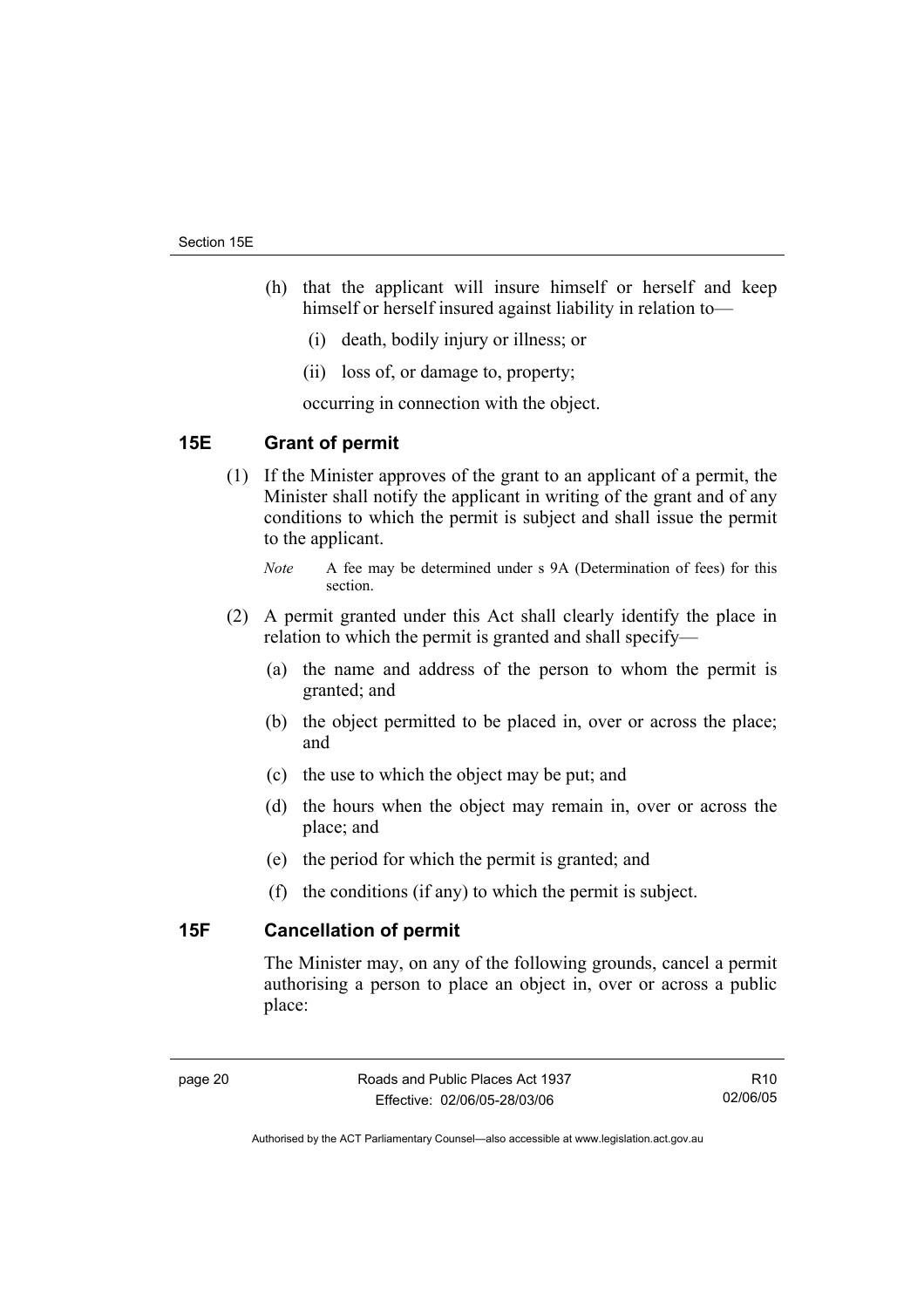- (a) that a permit was granted in error or in consequence of a false statement made or misleading information given by the holder of the permit;
- (b) that the holder of the permit has failed to take reasonable steps to prevent the object being used for a purpose other than the purpose specified in the permit;
- (c) that the holder of the permit has permitted the object to remain in the public place at a time other than a time allowed by the permit;
- (d) that the holder of the permit has failed to comply with a condition to which the permit is subject;
- (e) that the public place is no longer a suitable place to be the subject of a permit under this Act;
- (f) that the object is not serving a purpose beneficial to the interests of the public;
- (g) that the object has resulted in, whether directly or indirectly, the interests of a person carrying on business in the vicinity of the place being adversely affected.

## **15G Review of decisions of Minister**

- (1) Application may be made to the administrative appeals tribunal for a review of a decision of the Minister—
	- (a) under section 15C (1) (b) to refuse to grant a permit; or
	- (b) under section 15D to grant a permit subject to a condition; or
	- (c) under section 15F to cancel a permit.
- (2) If the Minister makes a decision of the kind referred to in subsection (1), the Minister shall give notice of the decision to a person whose interests are affected by the decision.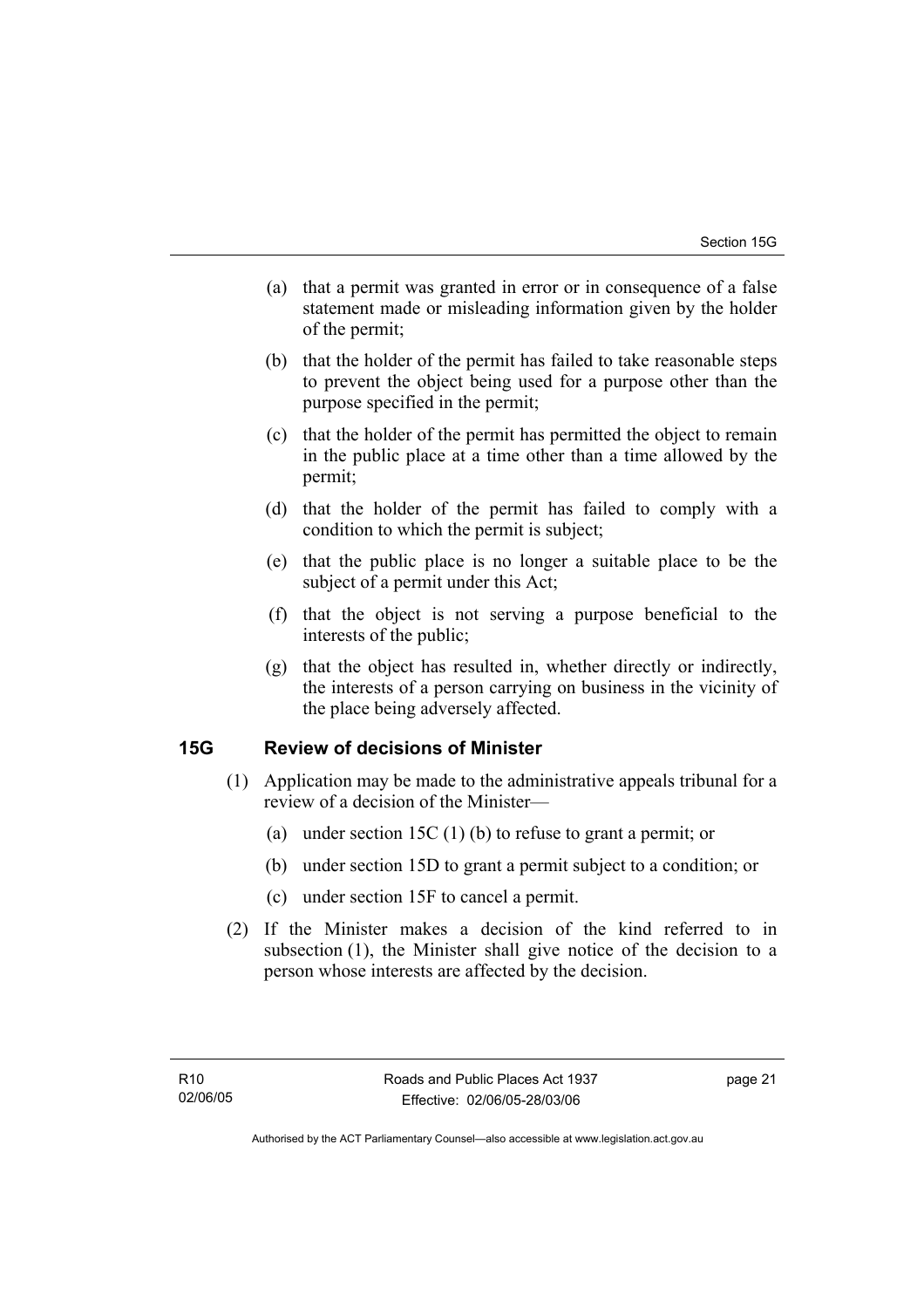(3) A notice under subsection (2) shall be in accordance with the requirements of the code of practice in force under the *Administrative Appeals Tribunal Act 1989*, section 25B (1).

## **15H Rights of holder of permit**

- (1) For the purpose of ensuring that an object to which a permit relates is used for the purpose specified in the permit, the holder of the permit may determine the persons who may make use of the object and any equipment or services provided in connection with the object.
- (2) Nothing in subsection (1) or in any other provision of this Act prevents a place that is a public place for the purposes of a law in force in the ACT from continuing to be a public place for the purposes of that law.

## **15J Term of permit**

A permit, unless sooner surrendered or cancelled, remains in force for the period, not longer than 12 months, specified in the permit.

#### **15K Renewal of permit**

- (1) If the holder of a permit applies to the Minister for its renewal (whether the application is made before or after the end of the permit's term), the Minister must renew the permit.
	- *Note* A fee may be determined under s 9A (Determination of fees) for this section.
- (2) If the Minister renews a permit—
	- (a) the permit as renewed continues in force for the period, not longer than 12 months, specified in the renewal; and
	- (b) that period begins at the end of the period when, apart from its renewal, the permit would have been in force.
- (3) The Minister shall not renew a permit if the object to which the permit related has been removed under section 15N (1).

R10 02/06/05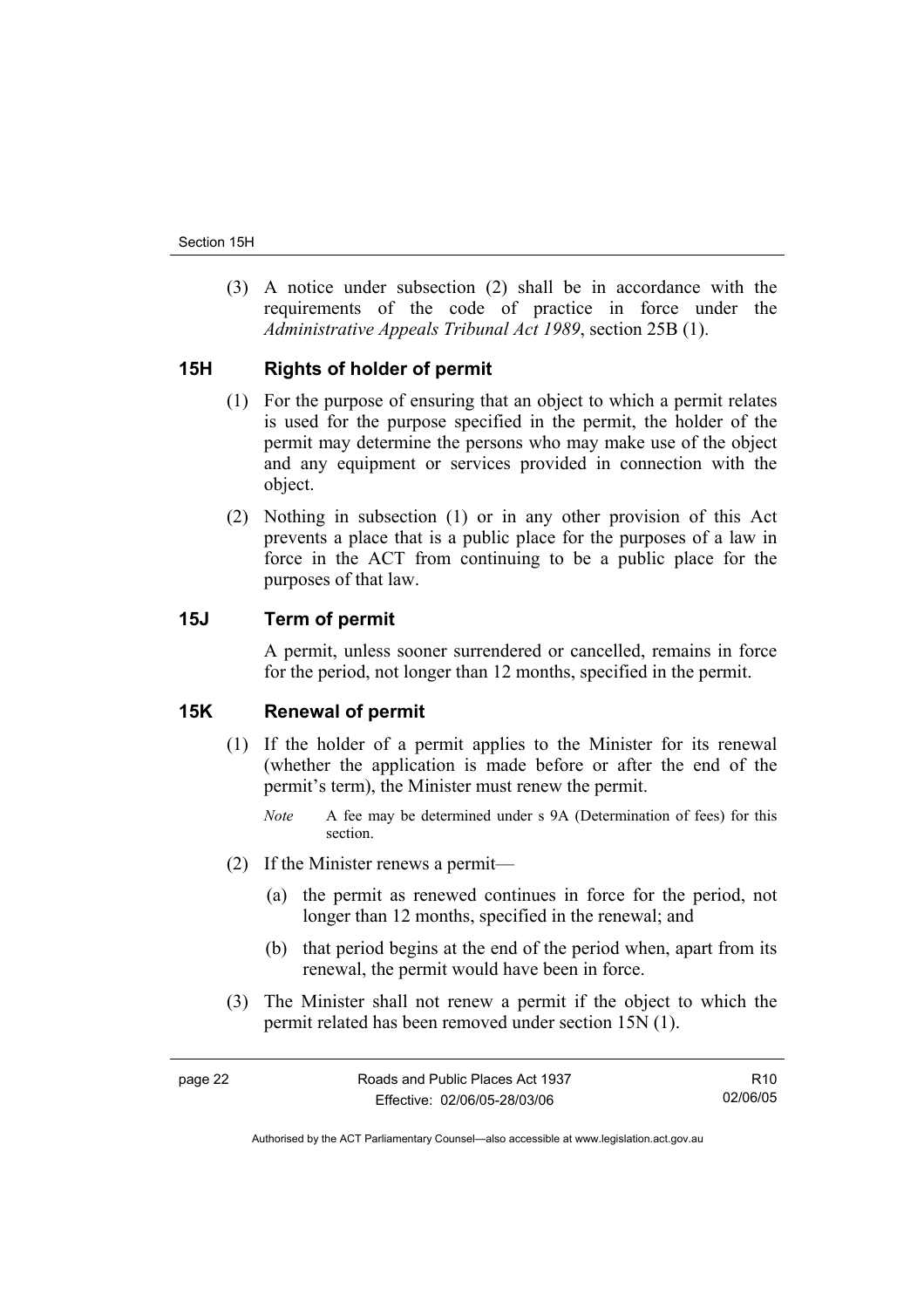## **15L Loss or destruction of permit**

If the Minister is satisfied that a permit has been lost, defaced or destroyed, he or she may issue to the holder of the permit a certified copy of the permit and that copy is, for this Act, of the same effect as the permit.

## **15M Notice to remove object**

 (1) If a permit expires or is surrendered or cancelled, the Minister shall, as soon as possible after the expiry, surrender or cancellation of the permit, if the object to which the permit related is still in, over or across the public place to which the permit related, by written notice given to the person who held the permit, require that person, within the period specified in the notice, being a period of not less than 14 days after the notice is given, to remove the object from the public place.

*Note* For the giving of documents, see *Legislation Act 2001*, pt 19.5.

 (2) If a notice is given under subsection (1) following the expiry of a permit and the permit is subsequently renewed under section 15K (1), the notice ceases to have effect.

## **15N Removal of objects by Territory**

- (1) If a person fails to comply with a notice given to him or her under section 15M (1), the Minister shall cause the object to which the notice relates to be removed and placed in storage.
- (2) If a notice is given to a person under section 15M (1) and the object to which the notice relates is removed under subsection (1), the Minister shall give to the person a further notice stating—
	- (a) the place where the object is stored; and
	- (b) that the object will be given to the person at the place where it is being stored if, within 28 days after the notice is given, the person pays to the Territory—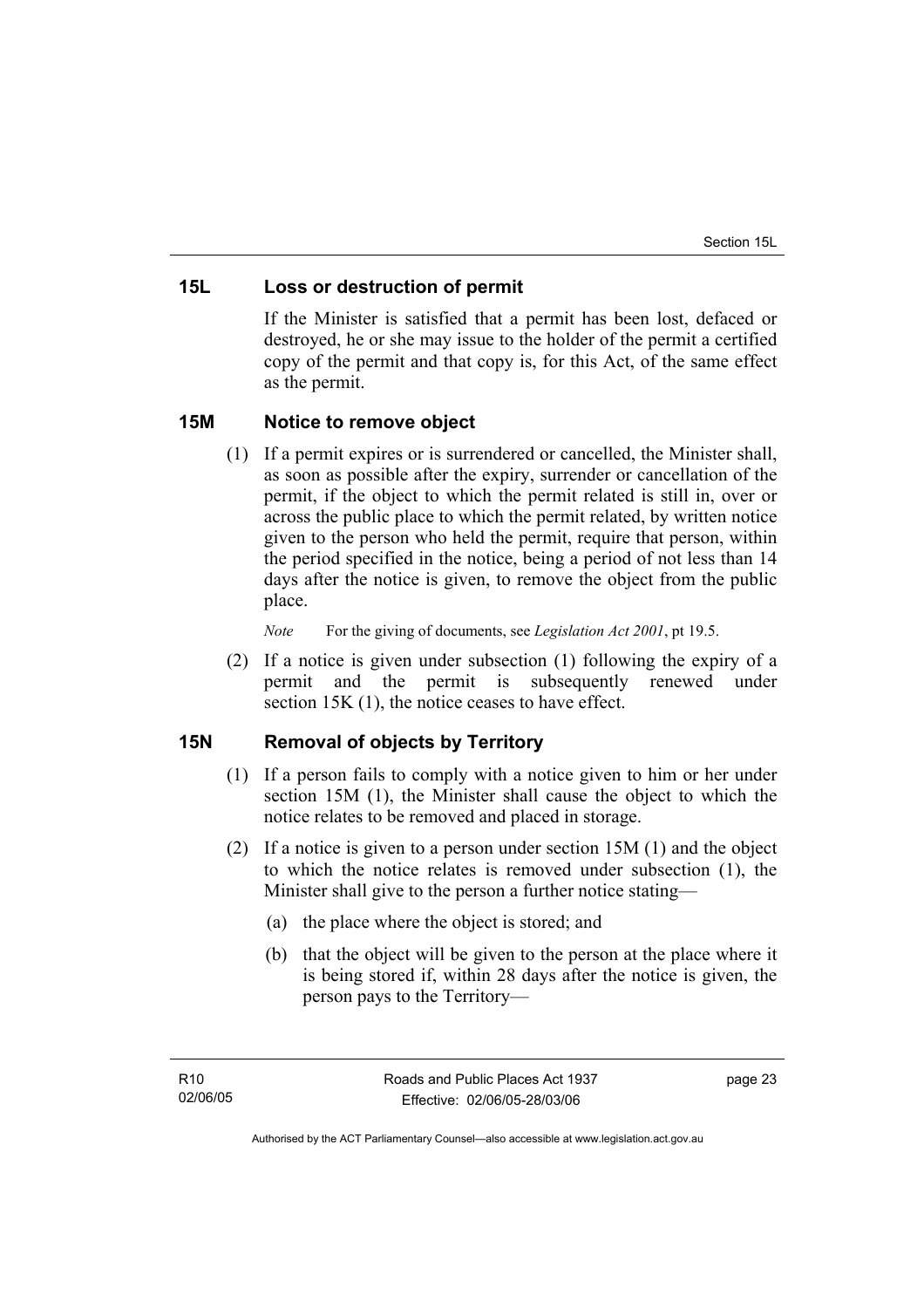- (i) the amount specified in the notice in relation to the costs and expenses incurred or to be incurred by the Territory in making good any damage caused to the public place by the removal of the object; and
- (ii) the amount specified in the notice in relation to the costs and expenses incurred by the Territory in removing the object; and
- (iii) an amount in relation to the costs and expenses of storage of the object, being an amount calculated in accordance with the rate specified in the notice; and
- (c) that, if, within the time specified in paragraph (b), the amounts referred to in that paragraph are not paid and the object removed from the place where it is being stored—
	- (i) the ownership of the object shall be deemed, for all purposes, to vest in the Territory; and
	- (ii) the object may be disposed of in the way the Minister directs.

*Note* For the giving of documents, see *Legislation Act 2001*, pt 19.5.

- (3) In relation to a notice given under subsection (2)—
	- (a) the amount to be specified in the notice for subsection (2) (b) (i) is the amount of the reasonable costs and expenses incurred or to be incurred by the Territory in making good any damage caused to the public place by the removal of the object; and
	- (b) the amount to be specified in the notice for subsection (2) (b) (ii) is the amount of the reasonable costs and expenses incurred by the Territory in removing the object; and
	- (c) the rate to be specified in the notice for subsection  $(2)$  (b) (iii) is the rate necessary to cover the reasonable costs and expenses of storage of the object.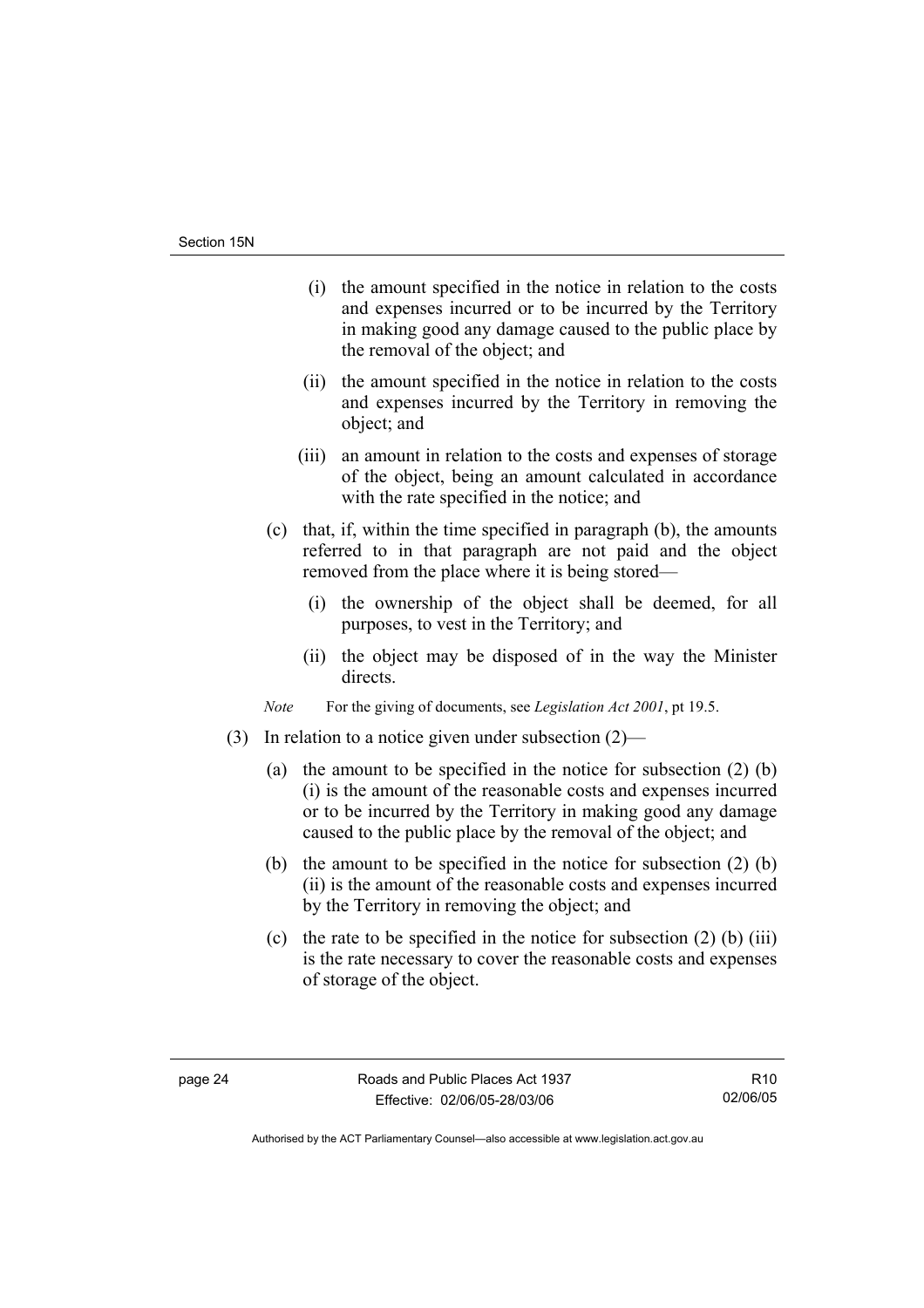## **15P Disposal of objects by Territory**

- (1) If a person to whom a notice is given under section 15N (2) does not, within 28 days after the notice is given to him or her—
	- (a) pay to the Territory the amounts referred to in the notice; and
	- (b) remove the object to which the notice relates from the place where it is being stored;

the ownership of the object is taken, for all purposes, to vest in the Territory and the object may be disposed of in the way the Minister directs.

- (2) If, under subsection (1), an object is sold by the Territory, the proceeds of the sale shall be applied—
	- (a) in repaying to the Territory—
		- (i) the amounts specified, for section  $15N(2)$  (b) (i) and (ii), in the notice given under section 15N (2) in relation to the object; and
		- (ii) the amount of the costs and expenses incurred by the Territory in connection with the storage of the object, being an amount calculated in accordance with the rate specified, for section 15N (2) (b) (iii), in that notice; and
		- (iii) the amount of the reasonable costs and expenses incurred by the Territory in connection with the sale of the object; and
	- (b) in payment of the balance (if any) to the person to whom the notices under sections 15M (1) and 15N (2) were given.

## **15R Change of address**

 (1) If the name or address of the holder of a permit is changed, the holder must immediately give to the Minister written notice of the change and give the permit to the Minister.

Maximum penalty: 1 penalty unit.

R10 02/06/05 page 25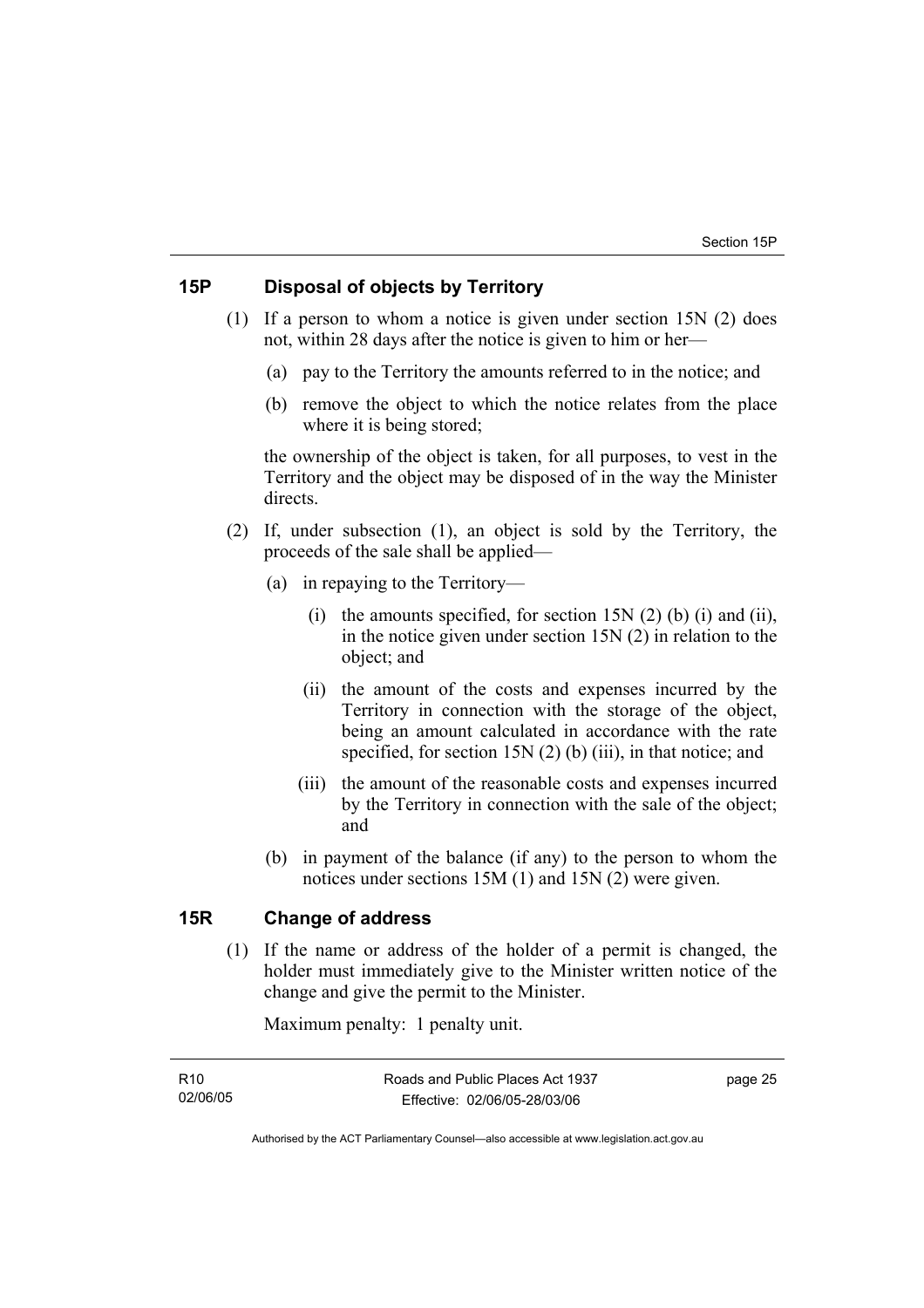(2) The Minister shall, as soon as practicable after receipt of the permit, enter the particulars of the change on the permit and return it to the holder.

## **15S Approved forms**

- (1) The Minister may, in writing, approve forms for this Act.
- (2) If the Minister approves a form for a particular purpose, the approved form must be used for that purpose.

*Note* For other provisions about forms, see *Legislation Act 2001*, s 255.

(3) An approved form is a notifiable instrument.

*Note* A notifiable instrument must be notified under the *Legislation Act 2001*.

#### **15T Occupation etc of public land under Land Act licence**

A person is not required to hold a permit under this Act to place an object in, over or across, or otherwise interfere with, a public place if—

- (a) the person holds a licence under the *Land (Planning and Environment) Act 1991* to occupy or use the public place; and
- (b) the public place is being occupied or used in accordance with the licence.

## **15U Occupation etc of public land under Hawkers Act licence**

A person is not required to hold a permit under this Act to park a vehicle (within the meaning of the *Hawkers Act 2003*) in a public place if—

- (a) the person holds a licence under the *Hawkers Act 2003* to use the vehicle to sell goods or services in the public place; and
- (b) the person is carrying on the business of a hawker under that Act in accordance with the licence.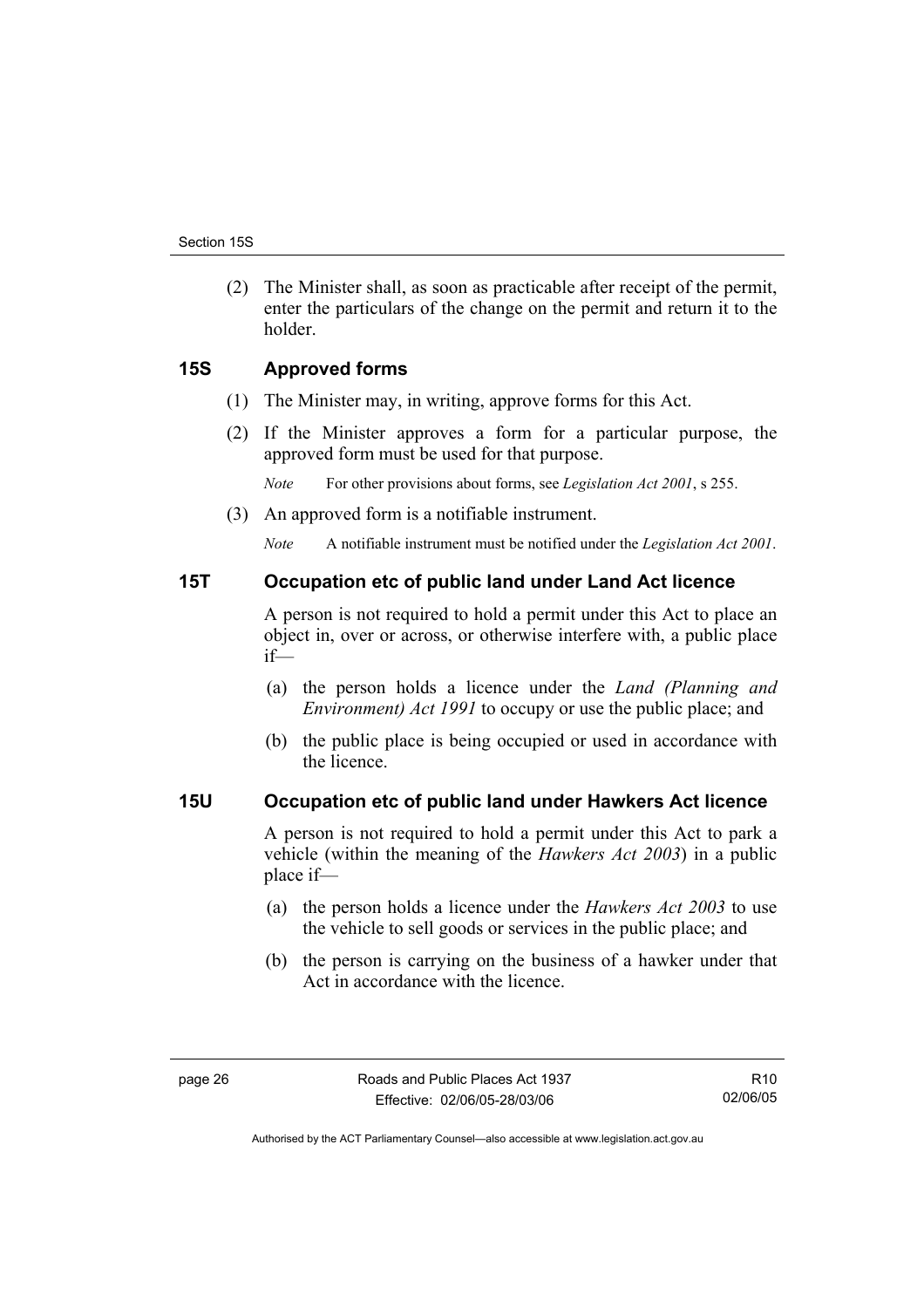## **16 Regulation-making power**

The Executive may make regulations for this Act.

*Note* Regulations must be notified, and presented to the Legislative Assembly, under the *Legislation Act 2001*.

R10 02/06/05 Roads and Public Places Act 1937 Effective: 02/06/05-28/03/06

page 27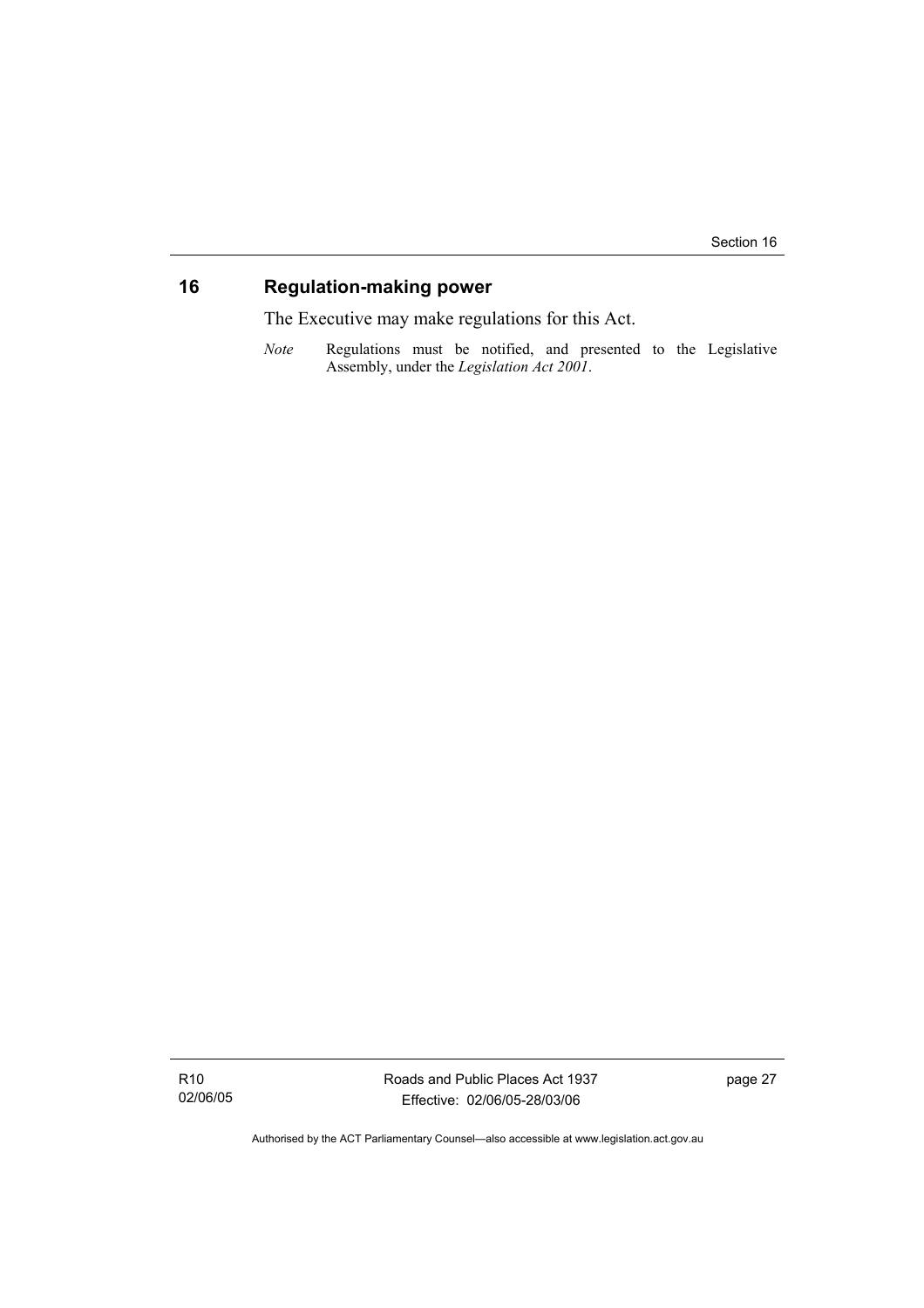# **Dictionary**

(see s 2)

- *Note 1* The *Legislation Act 2001* contains definitions and other provisions relevant to this Act.
- *Note 2* In particular, the *Legislation Act 2001*, dict, pt 1, defines the following terms:
	- ACT
	- chief executive
	- document
	- penalty unit (see s 133)
	- property
	- Territory land
	- the Territory.

*code of practice* means the code of practice approved by the Minister under section 12A (1).

*object* includes any item of movable personal property.

*owner*, of land, means the lessee of the land.

*permit* means a permit granted under this Act.

*public place* means unleased Territory land that the public are entitled to use or that is open to, or used by, the public, and includes every public road.

*public road* means any street, road, lane, thoroughfare, footpath, or place that is Territory land open to, or used by, the public.

*retention area*—see the *Uncollected Goods Act 1996*, section 4.

*roads and public places officer* means a roads and public places officer appointed under section 2B.

*sign* includes a notice and an advertisement.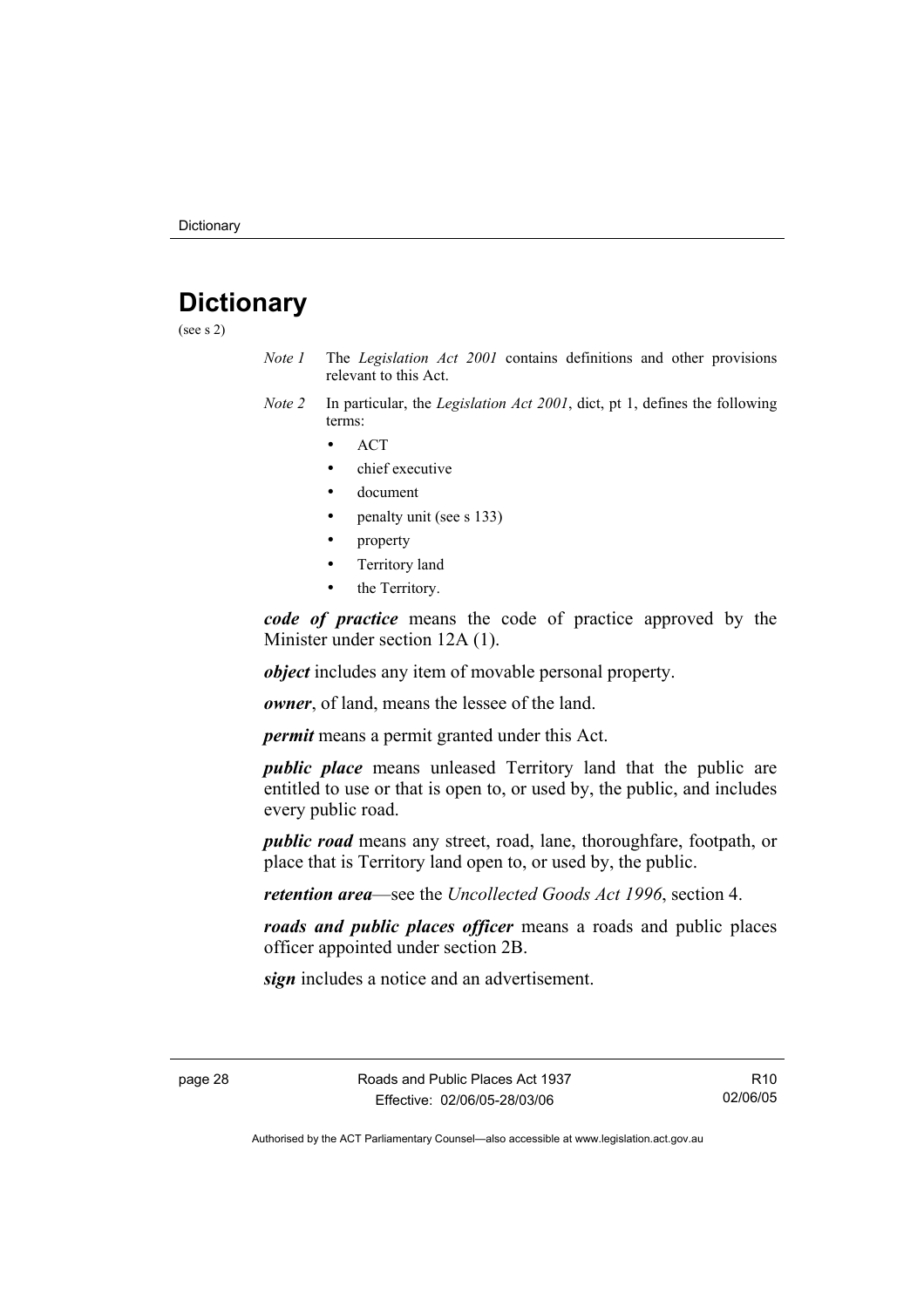*vehicle*—see the *Road Transport (General) Act 1999*, dictionary.

*Note* The def defines *vehicle* as any vehicle on wheels (other than a vehicle used on railways or tramways) or a prescribed vehicle.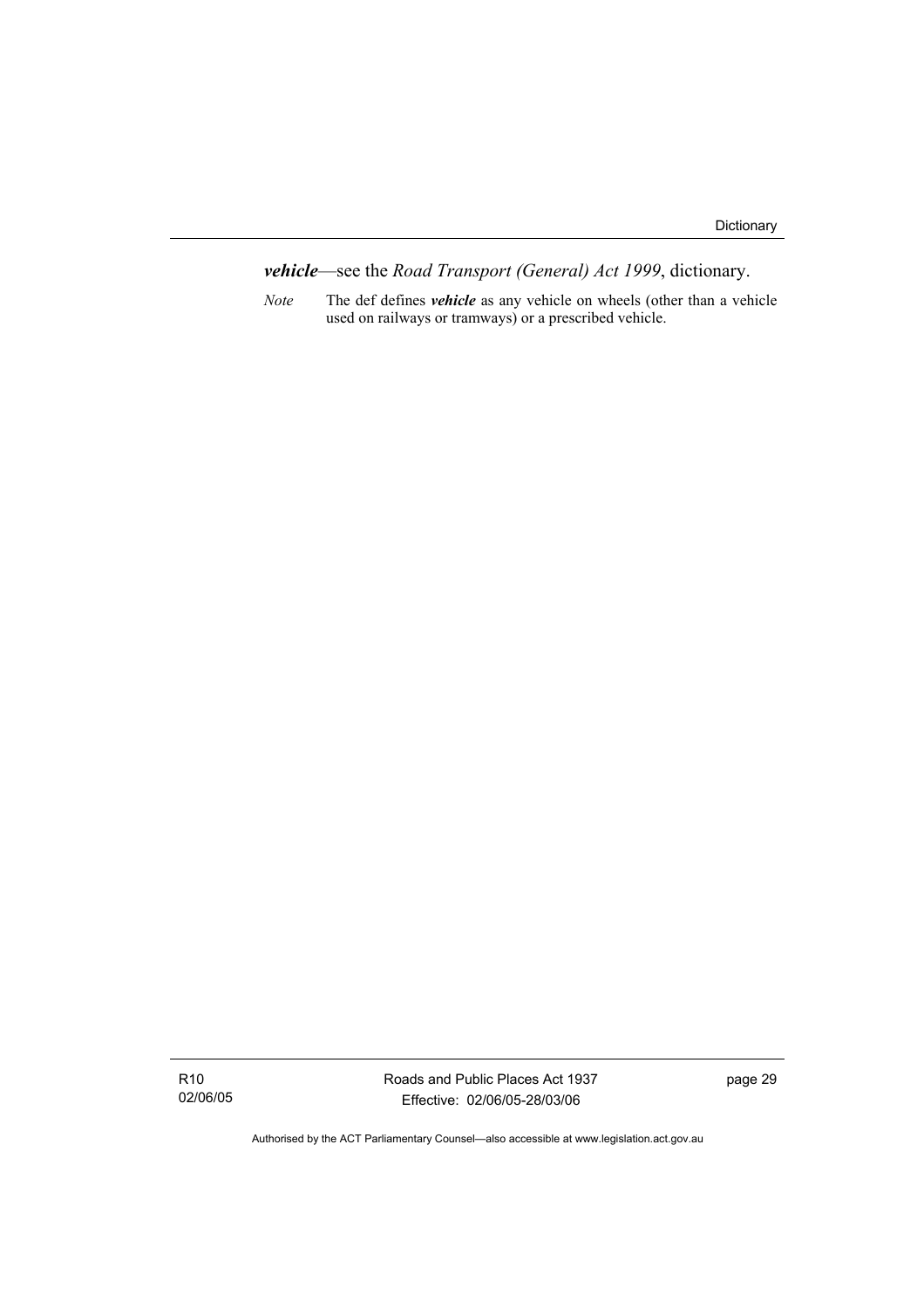1 About the endnotes

## **Endnotes**

## **1 About the endnotes**

Amending and modifying laws are annotated in the legislation history and the amendment history. Current modifications are not included in the republished law but are set out in the endnotes.

Not all editorial amendments made under the *Legislation Act 2001*, part 11.3 are annotated in the amendment history. Full details of any amendments can be obtained from the Parliamentary Counsel's Office.

Uncommenced amending laws and expiries are listed in the legislation history and the amendment history. These details are underlined. Uncommenced provisions and amendments are not included in the republished law but are set out in the last endnote.

If all the provisions of the law have been renumbered, a table of renumbered provisions gives details of previous and current numbering.

The endnotes also include a table of earlier republications.

| par = paragraph/subparagraph<br>$ch = chapter$<br>$def = definition$<br>$dict = dictionary$<br>disallowed = disallowed by the Legislative<br>Assembly<br>$pt = part$<br>$div = division$<br>$exp = expires/expired$<br>$Gaz = gazette$<br>$h dq =$ heading<br>$IA = Interpretation Act 1967$<br>ins = inserted/added<br>$LA =$ Legislation Act 2001<br>$LR =$ legislation register<br>LRA = Legislation (Republication) Act 1996<br>$mod = modified/modification$<br>$o = order$ | pres = present<br>$prev = previous$<br>$(\text{prev}) = \text{previously}$<br>$r = rule/subrule$<br>$renum = renumbered$<br>$reloc = relocated$<br>$R[X]$ = Republication No<br>$RI =$ reissue<br>$s = section/subsection$<br>$sch = schedule$<br>$sdiv = subdivision$<br>$sub =$ substituted<br>SL = Subordinate Law<br>underlining = whole or part not commenced |
|----------------------------------------------------------------------------------------------------------------------------------------------------------------------------------------------------------------------------------------------------------------------------------------------------------------------------------------------------------------------------------------------------------------------------------------------------------------------------------|--------------------------------------------------------------------------------------------------------------------------------------------------------------------------------------------------------------------------------------------------------------------------------------------------------------------------------------------------------------------|
| om = omitted/repealed                                                                                                                                                                                                                                                                                                                                                                                                                                                            | or to be expired                                                                                                                                                                                                                                                                                                                                                   |

## **2 Abbreviation key**

page 30 Roads and Public Places Act 1937 Effective: 02/06/05-28/03/06

R10 02/06/05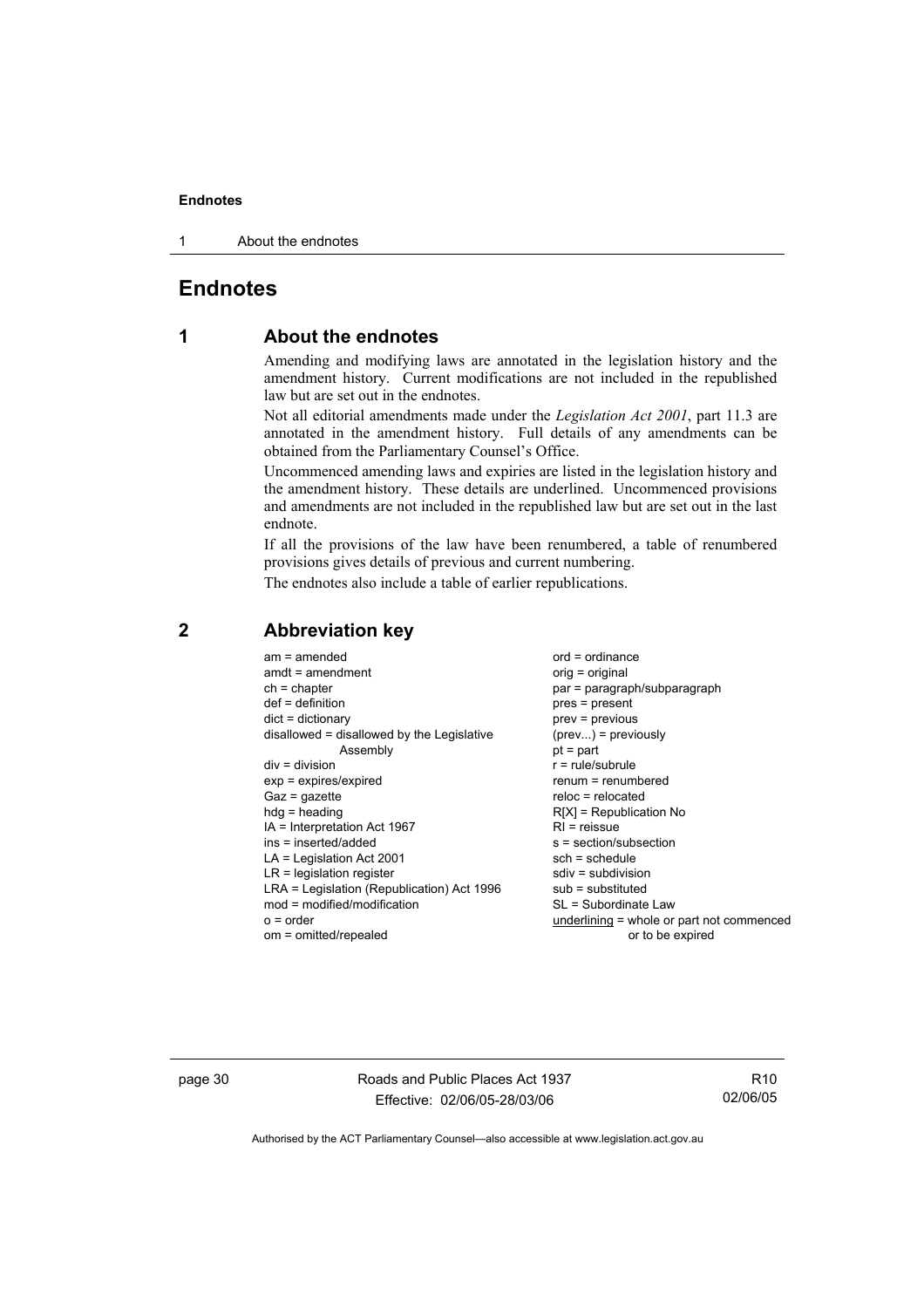## **3 Legislation history**

This Act was originally a Commonwealth ordinance—the *Roads and Public Places Ordinance 1937* No 24 (Cwlth).

The *Australian Capital Territory (Self-Government) Act 1988* (Cwlth), s 34 (4) converted most former Commonwealth ordinances in force in the ACT into ACT enactments. This allowed the ACT Legislative Assembly to amend and repeal the laws. This Act was converted into an ACT enactment on 11 May 1989 (selfgovernment day).

As with most ordinances in force in the ACT, the name was changed from *Ordinance* to *Act* by the *Self-Government (Citation of Laws) Act 1989* No 21, s 5 on 11 May 1989 (self-government day).

Before 11 May 1989, ordinances commenced on their notification day unless otherwise stated (see *Seat of Government (Administration) Act 1910* (Cwlth), s 12).

#### **Legislation before becoming Territory enactment**

#### **Roads and Public Places Act 1937 No 24**

notified 16 December 1937 commenced 16 December 1937

#### as amended by

### **Ordinances Revision Ordinance 1959 No 21**  notified 23 December 1959

commenced 31 December 1959

#### **Ordinances Revision (Decimal Currency) Ordinance 1966 No 19**  notified 23 December 1966 commenced 23 December 1966

#### **Roads and Public Places (Amendment) Ordinance 1976 No 72**  notified 30 December 1976 commenced 30 December 1976

#### **Roads and Public Places (Amendment) Ordinance 1983 No 15**  notified 27 July 1983 commenced 10 August 1983 (Cwlth Gaz 1983 No S172)

#### **Roads and Public Places (Amendment) Ordinance 1987 No 64**  notified 6 November 1987 commenced 6 November 1987

R10 02/06/05 page 31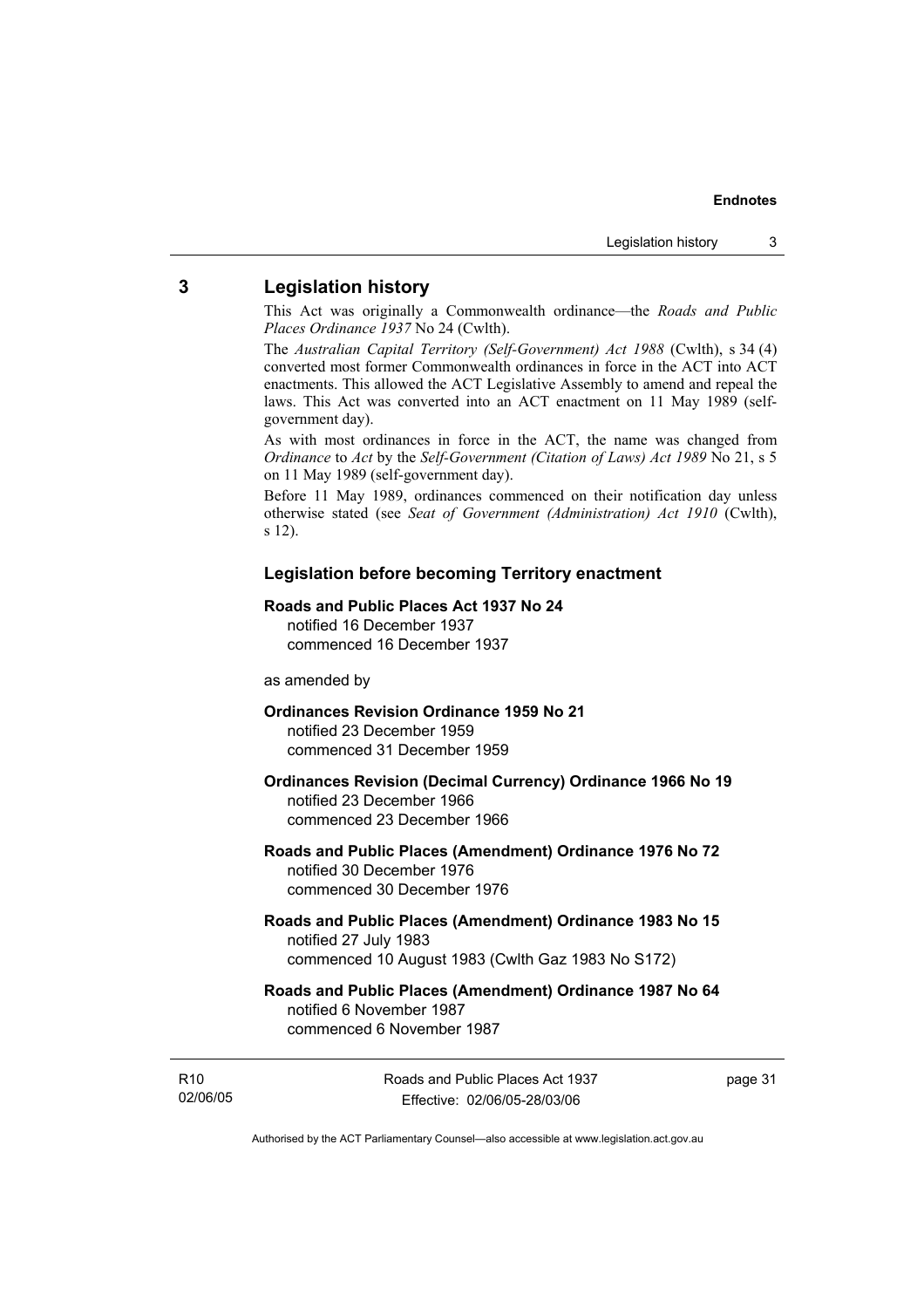3 Legislation history

#### **Self-Government (Consequential Amendments) Ordinance 1989 No 38 sch1**

notified 10 May 1989 (Cwlth Gaz 1989 No S160) s 1, s 2 commenced 10 May 1989 (s 2 (1)) sch 1 commenced 11 May 1989 (s 2 (2) and see Cwlth Gaz 1989 No S164)

#### **Legislation after becoming Territory enactment**

#### **Acts Revision (Position of Crown) Act 1993 No 44 s 3**

notified 27 August 1993 (Gaz 1993 No S165) commenced 27 August 1993 (s 2)

#### **Administrative Appeals (Consequential Amendments) Act 1994 No 60 sch 1**

notified 11 October 1994 (Gaz 1994 No S197) s 1, s 2 commenced 11 October 1994 (s 2 (1)) sch 1 commenced 14 November 1994 (s 2 (2) and see Gaz 1994 No S250)

#### **Statute Law Revision (Penalties Act 1994 No 81 sch**

notified 29 November 1994 (Gaz 1994 No S253) s 1, s 2 commenced 29 November 1994 (s 2 (1)) sch commenced 29 November 1994 (s 2 (2) and Gaz 1994 No S269)

#### **Statutory Offices (Miscellaneous Provisions) Act 1994 No 97 sch pt 1**

notified 15 December 1994 (Gaz No S280)

s 1, s 2 commenced 15 December 1994 (s 2 (1)) sch pt 1 commenced 15 December 1994 (s 2 (2) and Gaz 1994 No S293)

#### **Roads and Public Places (Amendment) Act 1997 No 63**

notified 9 October 1997 (Gaz 1997 No S300) ss 1-3 commenced 9 October 1997 (s 2 (1)) remainder commenced 27 October 1997 (s 2 (2) and Gaz 1997 No S326)

#### **Roads and Public Places (Amendment) Act 1998 No 56**

notified 27 November 1998 (Gaz 1998 No S207) ss 1-3 commenced 27 November 1998 (s 2 (1)) s 11 (part) commenced 5 February 1999 (s 2 (2) and Gaz 1999 No S5) remainder commenced 27 May 1999 (s 2 (3))

page 32 Roads and Public Places Act 1937 Effective: 02/06/05-28/03/06

R10 02/06/05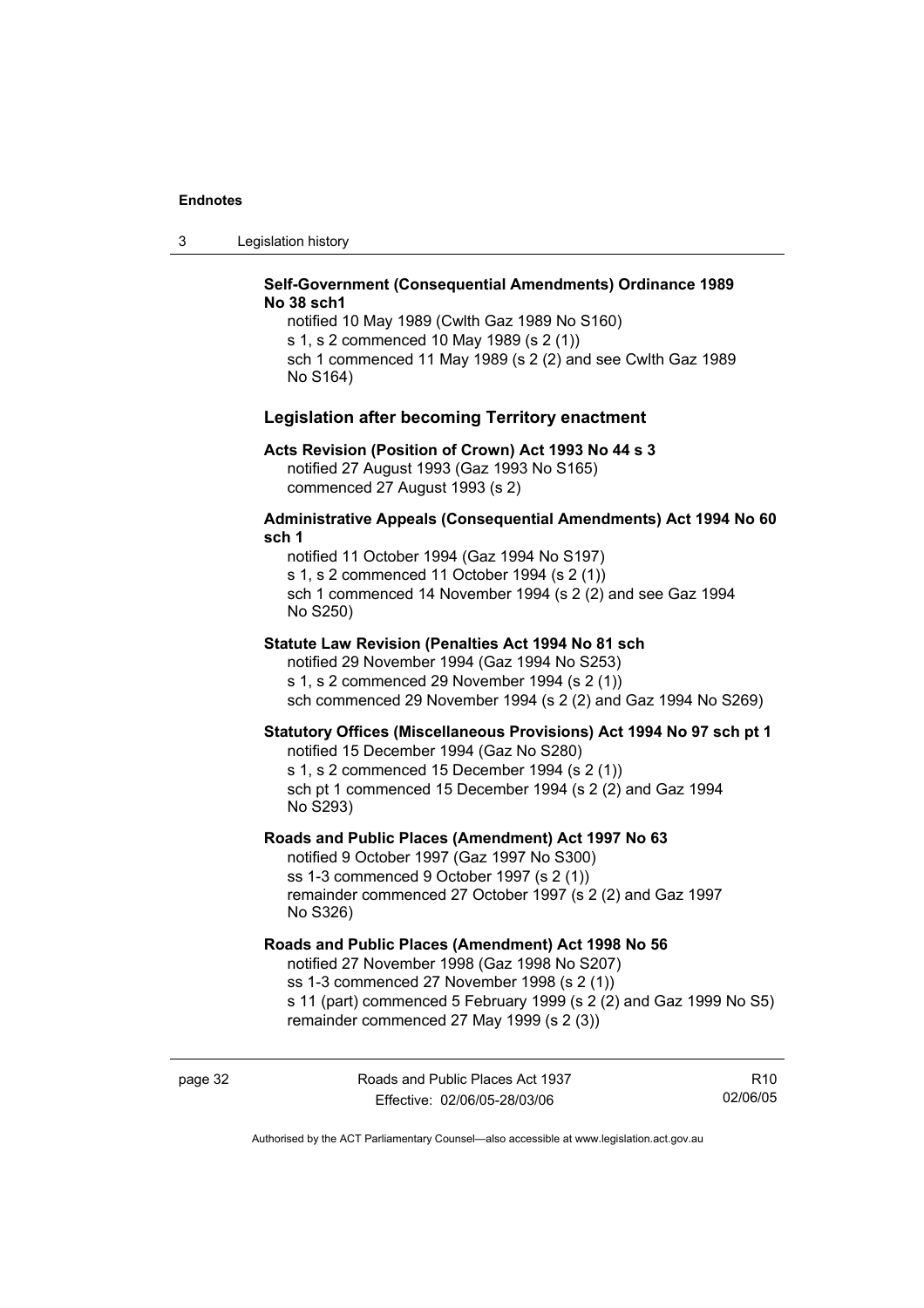#### **Legislation Amendment Act 2002 No 11 pt 2.43**

notified LR 27 May 2002 s 1, s 2 commenced 27 May 2002 (LA s 75) pt 2.43 commenced 28 May 2002 (s 2 (1))

#### **Statute Law Amendment Act 2002 No 30 pt 3.62**

notified LR 16 September 2002

s 1, s 2 taken to have commenced 19 May 1997 (LA s 75 (2))

pt 3.62 commenced 17 September 2002 (s 2 (1))

#### **Hawkers Act 2003 A2003-10 sch 1**

notified LR 27 March 2003 s 1, s 2 commenced 27 March 2003 (LA s 75 (1)) sch 1 commenced 27 September 2003 (s 2 and LA s 79)

#### **Land (Planning and Environment) (Compliance) Amendment Act 2003 A2003-34 pt 4**

notified LR 7 July 2003 s 1, s 2 commenced 7 July 2003 (LA s 75 (1)) pt 4 commenced 1 September 2003 (s 2 and CN2003-8)

#### **Roads and Public Places (Vandalism) Amendment Act 2004 A2004-46**  notified LR 11 August 2004

s 1, s 2 commenced 11 August 2004 (LA s 75 (1))

remainder commenced 13 September 2004 (s 2 and CN2004-23)

#### **Heritage Act 2004 A2004-57 sch 1 pt 1.10**

notified LR 9 September 2004 s 1, s 2 commenced 9 September 2004 (LA s 75 (1)) sch 1 pt 1.10 commenced 9 March 2005 (s 2 and LA s 79)

#### **Statute Law Amendment Act 2005 A2005-20 sch 3 pt 3.52**

notified LR 12 May 2005

s 1, s 2 taken to have commenced 8 March 2005 (LA s 75 (2)) sch 3 pt 3.52 commenced 2 June 2005 (s 2 (1))

#### **4 Amendment history**

**Title** 

| i itle<br>title      | am 1989 No 38             |
|----------------------|---------------------------|
| Name of Act<br>.s. 1 | sub 2002 No 30 amdt 3.663 |

R10 02/06/05 Roads and Public Places Act 1937 Effective: 02/06/05-28/03/06

page 33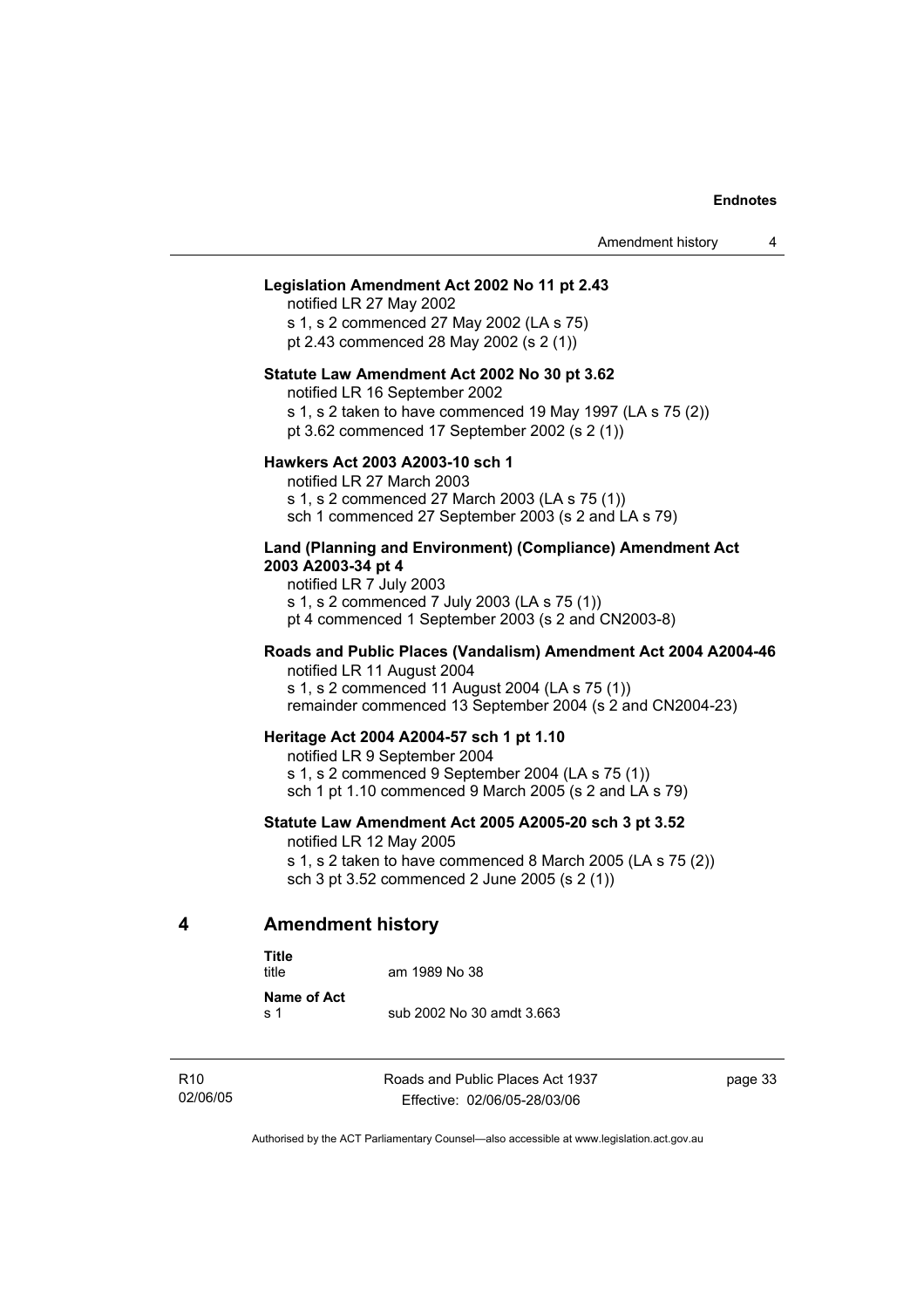4 Amendment history

| s 2                                                        | def <i>authorized officer</i> am 1989 No 38                                             |
|------------------------------------------------------------|-----------------------------------------------------------------------------------------|
|                                                            | om 1994 No 97 sch pt 1                                                                  |
|                                                            | def code of practice ins 1998 No 56 s 4                                                 |
|                                                            | om 2002 No 30 amdt 3.664                                                                |
|                                                            | def <i>determined fee</i> ins 1997 No 63 s 4<br>om 2002 No 30 amdt 3.664                |
|                                                            | def object ins 1998 No 56 s 4                                                           |
|                                                            | om 2002 No 30 amdt 3.664                                                                |
|                                                            | def <i>permit</i> ins 1976 No 72                                                        |
|                                                            | om 2002 No 30 amdt 3.664                                                                |
|                                                            | def <i>public place</i> am 1989 No 38; 1998 No 56 s 4                                   |
|                                                            | om 2002 No 30 amdt 3.664                                                                |
|                                                            | def public road am 1959 No 21; 1989 No 38                                               |
|                                                            | om 2002 No 30 amdt 3.664                                                                |
|                                                            | def retention area ins 1998 No 56 s 4                                                   |
|                                                            | om 2002 No 30 amdt 3.664                                                                |
|                                                            | def roads and public places officer ins 1994 No 97 sch pt 1<br>om 2002 No 30 amdt 3.664 |
|                                                            | def sign ins 1998 No 56 s 4                                                             |
|                                                            | om 2002 No 30 amdt 3.664                                                                |
|                                                            | sub 2002 No 30 amdt 3.664                                                               |
|                                                            | Offences against Act—application of Criminal Code etc                                   |
| s 2AA                                                      | ins A2004-46 s 4                                                                        |
| <b>Notes</b>                                               |                                                                                         |
| s 2A                                                       | ins 1993 No 44 sch 1                                                                    |
|                                                            |                                                                                         |
|                                                            | sub 2002 No 11 amdt 2.88; 2002 No 30 amdt 3.664                                         |
| <b>Application of Act to Territory</b>                     |                                                                                         |
|                                                            | ins 1994 No 97 sch pt 1                                                                 |
|                                                            | sub 2002 No 30 amdt 3.664                                                               |
|                                                            |                                                                                         |
| $s$ 2B<br>Road and public places officers<br>s2C           | ins 2002 No 30 amdt 3.664                                                               |
|                                                            |                                                                                         |
|                                                            | am 1994 No 97 sch pt 1; am 2002 No 30 amdt 3.665, amdt<br>3.666                         |
| Level of roads<br>s 3<br><b>Temporary closing of roads</b> |                                                                                         |
| s <sub>4</sub>                                             | am 1994 No 81 sch; 1994 No 97 sch pt 1; 1998 No 56                                      |
| <b>Temporary roads</b>                                     |                                                                                         |
|                                                            | am 1994 No 81 sch; 1994 No 97 sch pt 1; 1998 No 56;                                     |
| s 5                                                        | R2 LRA; ss renum R3 LA; 2002 No 30 amdt 3.667                                           |
| <b>Drains for surface water</b>                            |                                                                                         |

page 34 Roads and Public Places Act 1937 Effective: 02/06/05-28/03/06

R10 02/06/05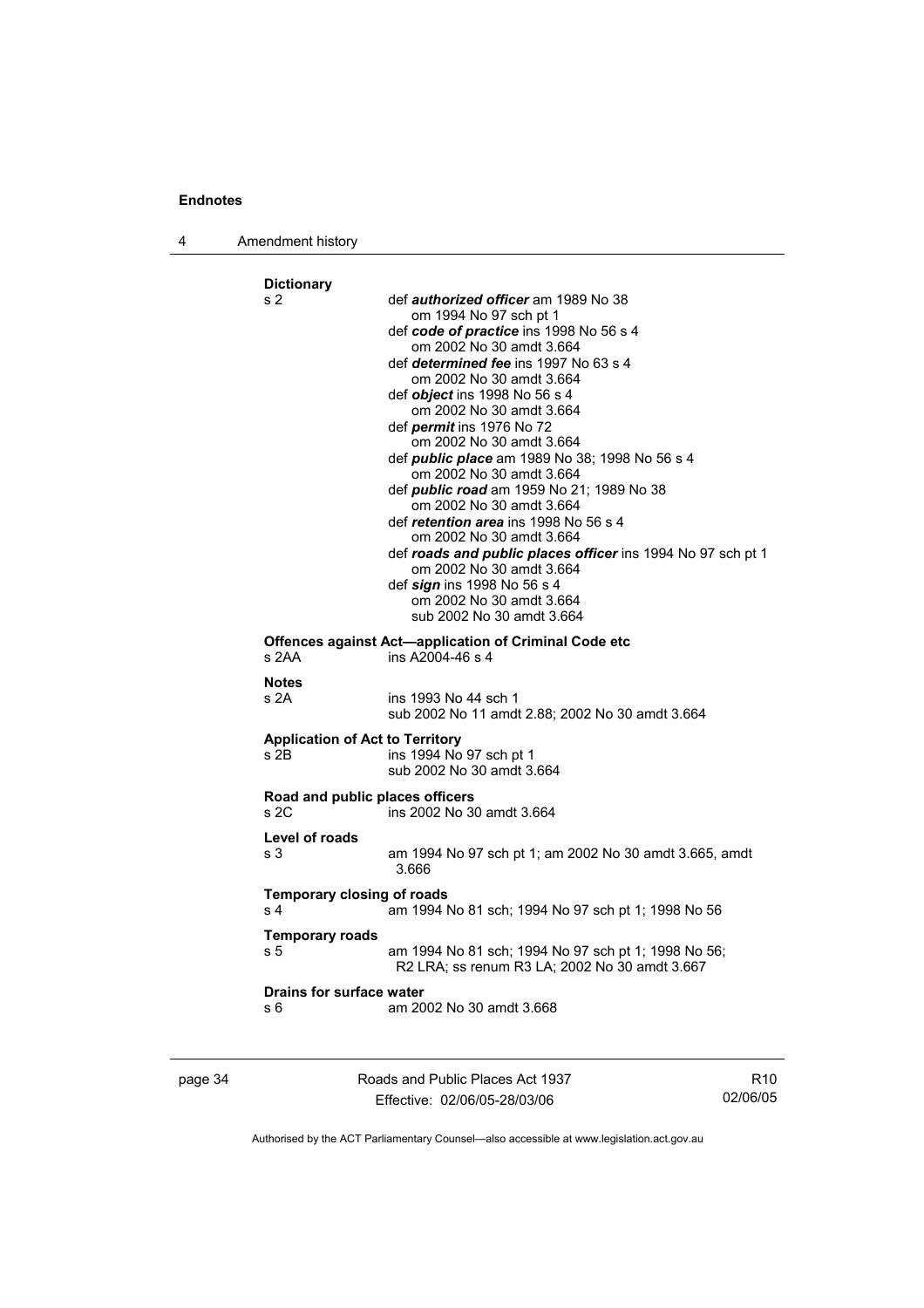|                                              |                                                                                                                                                               | Amendment history | 4 |
|----------------------------------------------|---------------------------------------------------------------------------------------------------------------------------------------------------------------|-------------------|---|
| s 7                                          | Damage to or interference with public places and property on them<br>am 1989 No 38; 1994 No 81 sch; 1994 No 97 sch pt 1; 1998<br>No 56: 2002 No 30 amdt 3.669 |                   |   |
| s 8                                          | Construction of culverts etc in public places<br>am 1976 No 72; 1994 No 81 sch; 1994 No 97 sch pt 1; 1998<br>No 56; 2002 No 30 amdt 3.669                     |                   |   |
|                                              | Permission to place culverts etc across, and to interfere with the surfaces of,                                                                               |                   |   |
| public places<br>s 9                         | am 1976 No 72; 1983 No 15; 1994 No 97 sch pt 1; 1997 No 63<br>sub 2002 No 30 amdt 3.670                                                                       |                   |   |
| <b>Determination of fees</b><br>s 9A         | ins 1983 No 15<br>sub 1997 No 63; 2002 No 30 amdt 3.671                                                                                                       |                   |   |
| s 10                                         | Excavations etc on public places to be lighted<br>am 1966 No 19; 1976 No 72; 1994 No 81 sch; 1998 No 56;<br>2002 No 30 amdt 3.672                             |                   |   |
| Alignment marks etc<br>s 11                  | am 1989 No 38; 1994 No 81 sch; 1998 No 56                                                                                                                     |                   |   |
| s 12                                         | <b>Exhibition of advertisements or notices</b><br>am 1976 No 72; 1989 No 38; 1994 No 81 sch; 1994 No 97<br>sch pt 1; 2002 No 30 amdt 3.673                    |                   |   |
| s 12A                                        | Code of practice for removable signs<br>ins 1998 No 56<br>sub 2002 No 30 amdt 3.674                                                                           |                   |   |
| <b>Contents of code of practice</b><br>s 12B | ins 1998 No 56                                                                                                                                                |                   |   |
| Failure to comply with code<br>s 12C         | ins 1998 No 56<br>am 2002 No 30 amdt 3.675                                                                                                                    |                   |   |
| <b>Indemnification of Territory</b><br>s 12D | ins 1998 No 56                                                                                                                                                |                   |   |
| s 12E                                        | Removal of abandoned vehicles from public places<br>ins 1998 No 56<br>om 2002 No 30 amdt 3.676<br>ins A2004-46 s 5<br>am A2005-20 amdt 3.341, amdt 3.342      |                   |   |
| s 12F                                        | Failure to provide information about abandoned vehicles<br>orig s 12F renum as s 12G<br>ins A2004-46 s 5                                                      |                   |   |

R10 02/06/05 Roads and Public Places Act 1937 Effective: 02/06/05-28/03/06

page 35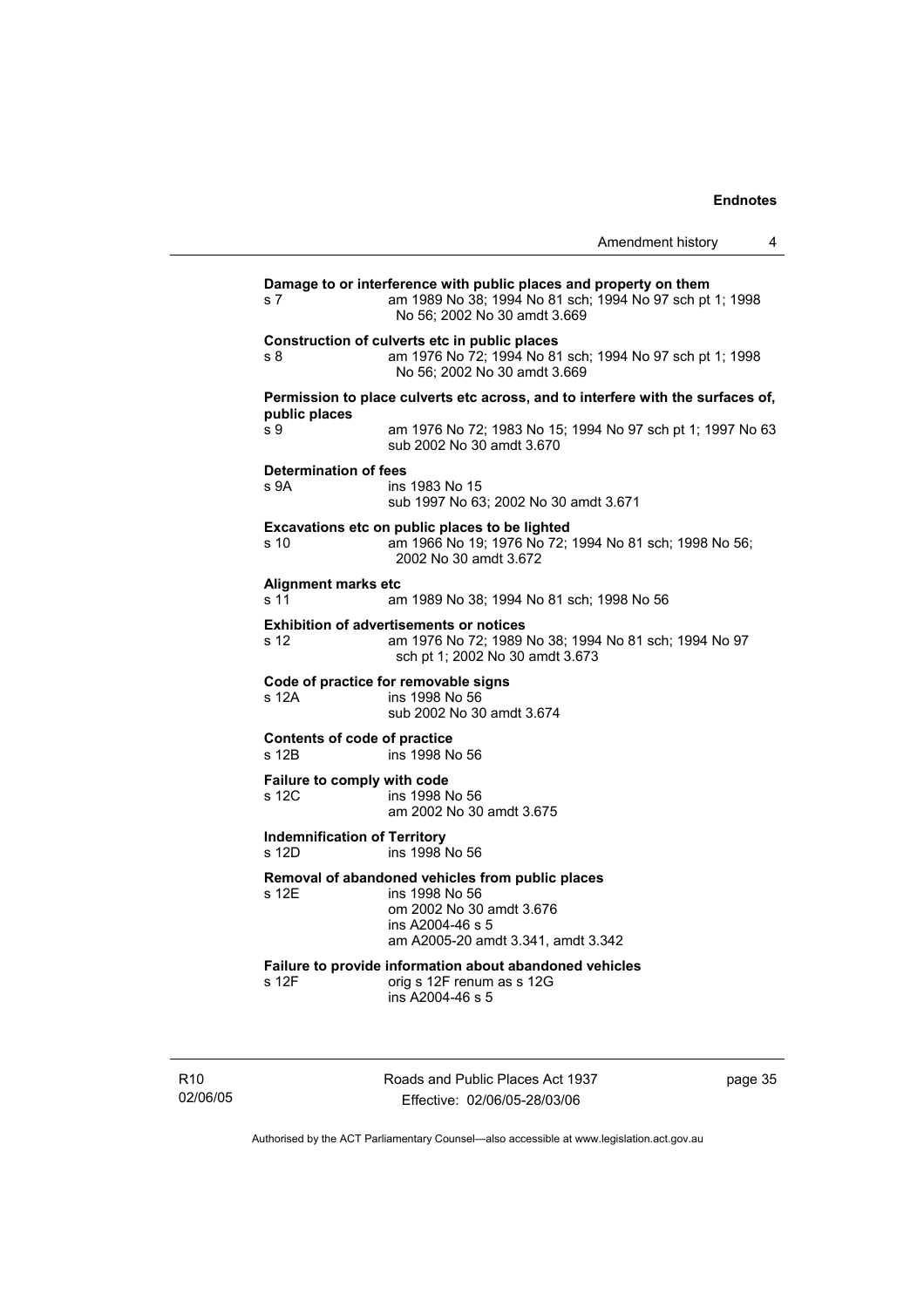4 Amendment history

| s 12G hdg<br>s 12G                                 | Removal of signs and other items from public places<br>(prev s 12F hdg) sub A2004-46 s 6<br>orig s 12G renum as s 12I<br>(prev s 12F) ins 1998 No 56<br>am 2002 No 30 amdt 3.677<br>renum as s 12G A2004-46 s 6<br>am A2004-46 s 7 |
|----------------------------------------------------|------------------------------------------------------------------------------------------------------------------------------------------------------------------------------------------------------------------------------------|
| s 12H                                              | Disposal of items removed under sections 12E and 12G<br>ins A2004-46 s 7                                                                                                                                                           |
| s 12l hdg<br>s 12l                                 | Prescribed objects-s 12G (4), def of prescribed object<br>(prev s 12G hdg) sub A2004-46 s 8<br>(prev s 12G) ins 1998 No 56<br>sub 2002 No 30 amdt 3.678<br>renum as s 12I A2004-46 s 8                                             |
| s 13                                               | Tress etc overhanging public places<br>am 1994 No 81 sch; 1994 No 97 sch pt 1; 1998 No 56;<br>ss renum R3 LA; 2002 No 30 amdt 3.679; amdt 3.680                                                                                    |
| Repair of damage to public places<br>s 14          | am 1976 No 72; 1989 No 38; 1994 No 97 sch pt 1                                                                                                                                                                                     |
| Graffiti removal on leased land<br>s 14A           | ins A2004-46 s 9                                                                                                                                                                                                                   |
| s 14B                                              | Graffiti removal-liability of the Territory<br>ins A2004-46 s 9                                                                                                                                                                    |
| <b>Penalties</b><br>s 15                           | am 1966 No 19<br>sub 1976 No 72<br>om 1994 No 81 sch                                                                                                                                                                               |
| Objects in public places<br>s 15A                  | ins 1976 No 72<br>am A2003-34 s 15; A2003-10 amdt 1.1                                                                                                                                                                              |
| <b>Application for permit</b><br>s 15 <sub>B</sub> | ins 1976 No 72                                                                                                                                                                                                                     |
| s 15BA                                             | Placement of objects affecting heritage significance<br>ins A2004-57 amdt 1.55                                                                                                                                                     |
| <b>Grant or refusal of permit</b><br>s 15C         | ins 1976 No 72                                                                                                                                                                                                                     |
| s15D                                               | Permit may be subject to conditions<br>ins 1976 No 72                                                                                                                                                                              |

page 36 **Roads and Public Places Act 1937** Effective: 02/06/05-28/03/06

R10 02/06/05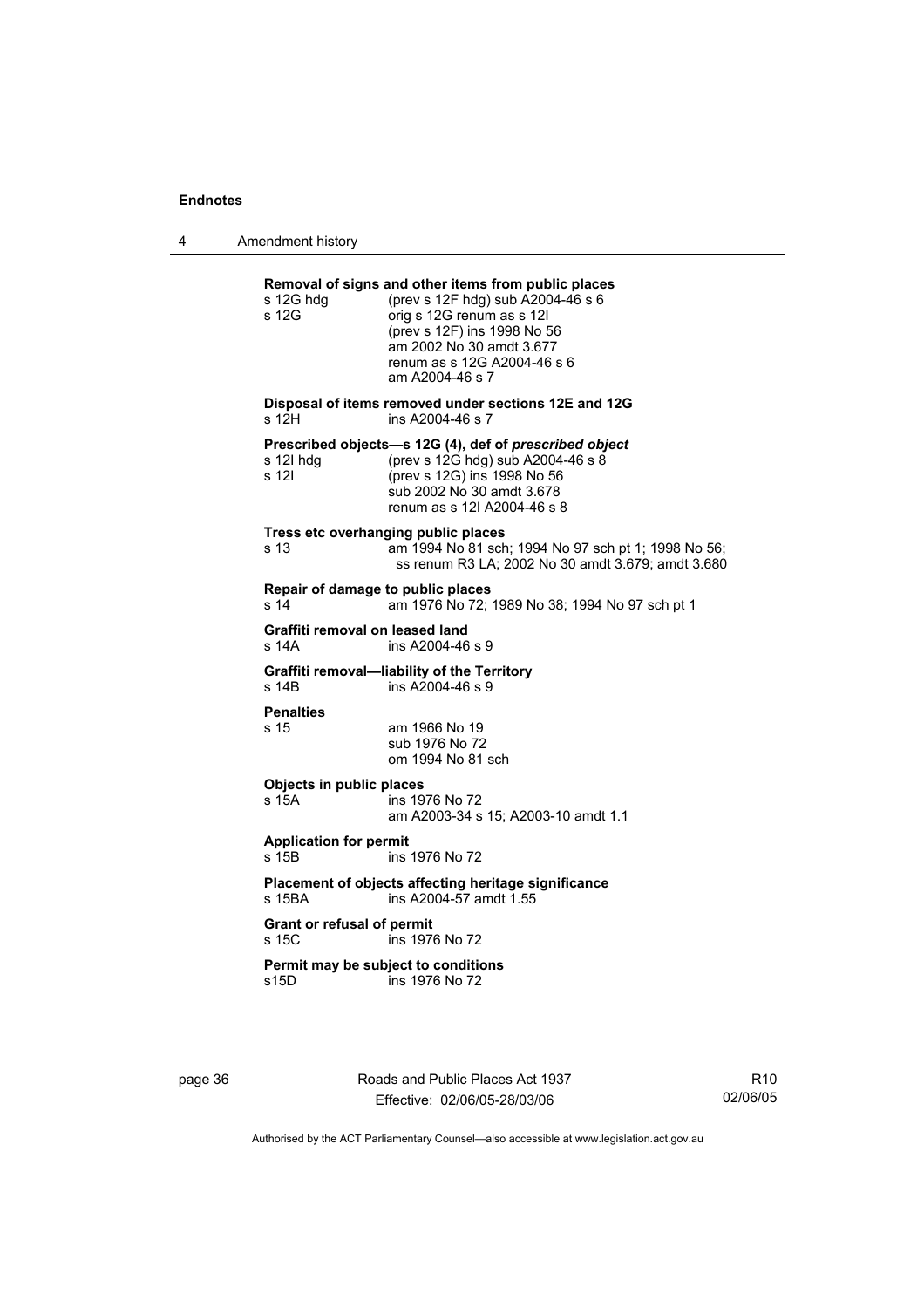**Grant of permit**  s 15E ins 1976 No 72 am 1997 No 63; 2002 No 30 amdt 3.681, amdt 3.682 **Cancellation of permit**  s 15F ins 1976 No 72 **Review of decisions of Minister**  ins 1976 No 72 am 1989 No 38; 1994 No 60 sch 1; 2002 No 30 amdt 3.683, amdt 3.684 **Rights of holder of permit**  s 15H ins 1976 No 72 **Term of permit**  ins 1976 No 72 **Renewal of permit**  s 15K ins 1976 No 72 am 1997 No 63; 2002 No 30 amdt 3.685 **Loss or destruction of permit**  s 15L ins 1976 No 72 **Notice to remove object**  s 15M ins 1976 No 72 am 2002 No 30 amdt 3.686 **Removal of objects by Territory**  ins 1976 No 72 am 1989 No 38; 2002 No 30 amdt 3.686 **Disposal of objects by Territory**  s 15P ins 1976 No 72 am 1989 No 38; 2002 No 30 amdt 3.687 **Manner of giving notices**  s 15Q ins 1976 No 72 om 2002 No 30 amdt 3.688 **Change of address**  ins 1976 No 72 am 1994 No 81 sch; 1998 No 56; 2002 No 30 amdt 3.689 **Approved forms**  ins 1987 No 64 om 1989 No 38 ins 2002 No 30 amdt 3.690

Roads and Public Places Act 1937 Effective: 02/06/05-28/03/06

page 37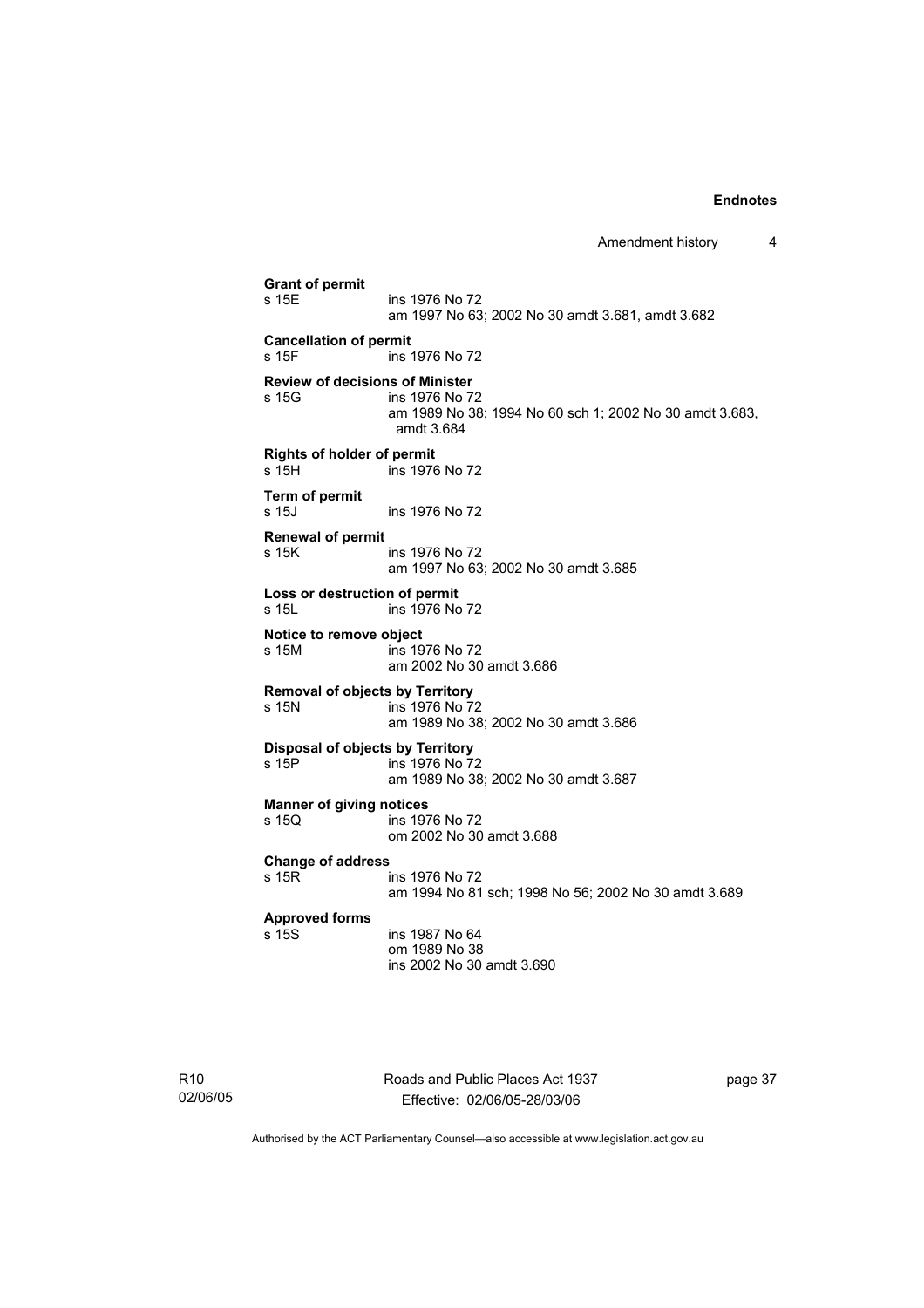5 Earlier republications

**Occupation etc of public land under Land Act licence**  s 15T ins 1987 No 64 om 1989 No 38 ins A2003-34 s 16 **Occupation etc of public land under Hawkers Act licence**  s 15U ins A2003-10 amdt 1.2 am A2004-46 s 10 **Regulation-making power**  am 1989 No 38 sub 2002 No 30 amdt 3.690 **Dictionary**  dict ins 2002 No 30 amdt 3.691 am A2004-46 s 11 def *code of practice* ins 2002 No 30 amdt 3.691 def *object* ins 2002 No 30 amdt 3.691 def *owner* ins 2002 No 30 amdt 3.691 def *permit* ins 2002 No 30 amdt 3.691 def *public place* ins 2002 No 30 amdt 3.691 def *public road* ins 2002 No 30 amdt 3.691 def *retention area* ins 2002 No 30 amdt 3.691 def *roads and public places officer* ins 2002 No 30 amdt 3.691 def *sign* ins 2002 No 30 amdt 3.691 def *vehicle* ins A2004-46 s 12

#### **5 Earlier republications**

Some earlier republications were not numbered. The number in column 1 refers to the publication order.

Since 12 September 2001 every authorised republication has been published in electronic pdf format on the ACT legislation register. A selection of authorised republications have also been published in printed format. These republications are marked with an asterisk (\*) in column 1. Except for the footer, electronic and printed versions of an authorised republication are identical.

| <b>Republication No</b> | <b>Amendments to</b> | <b>Republication date</b> |
|-------------------------|----------------------|---------------------------|
| 1                       | Act 1994 No 97       | 31 January 1996           |
| -2                      | Act 1998 No 56       | 31 July 1999              |
| 3                       | Act 1998 No 56       | 4 January 2002            |
|                         | Act 2002 No 11       | 30 May 2002               |
|                         |                      |                           |

page 38 Roads and Public Places Act 1937 Effective: 02/06/05-28/03/06

R10 02/06/05